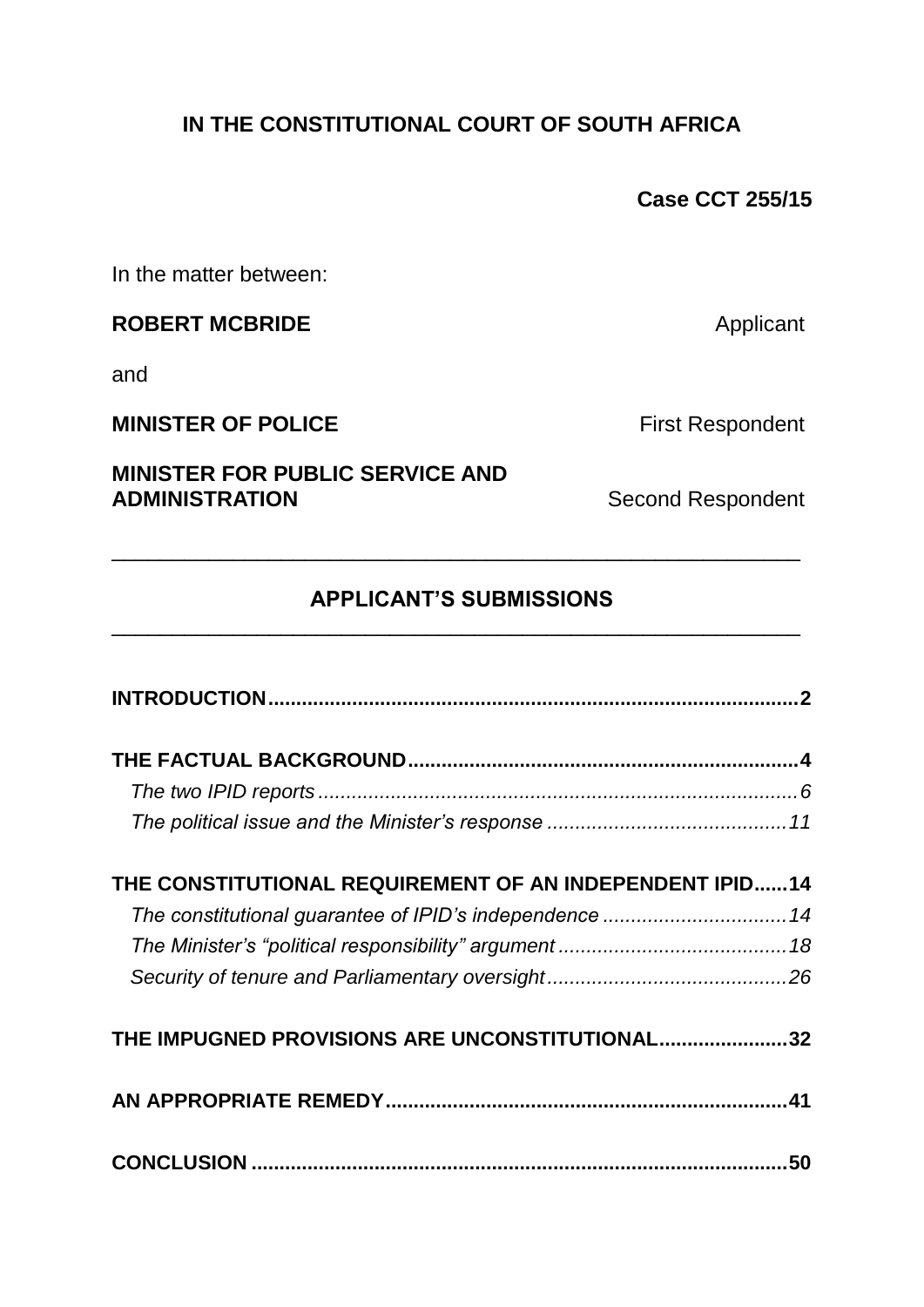#### **INTRODUCTION**

- 1 This is an application for confirmation of the orders of constitutional invalidity and ancillary orders made by the High Court (Gauteng Division, Pretoria).<sup>1</sup>
- 2 It concerns the independence of the Independent Police Investigative Directorate (IPID). IPID is the body established to investigate alleged misconduct and offences, including corruption, committed by members of the South African Police Service (SAPS).
- 3 IPID is no ordinary statutory body. Rather, section 206(6) of the Constitution itself required that IPID be established and expressly provides that it must be "*independent*".
- 4 Despite this, the IPID Act<sup>2</sup> does not contain sufficient safeguards to ensure that the Executive Director of IPID and IPID itself can act independently. It allows a cabinet member – the Minister of Police – to suspend the Executive Director of IPID and remove him from office. It affords Parliament no role in this process whatsoever.

 1 A copy of the judgment of the High Court is attached an annexure "A" to the founding affidavit in the confirmation application.

<sup>&</sup>lt;sup>2</sup> Independent Police Investigative Directorate Act 1 of 2011.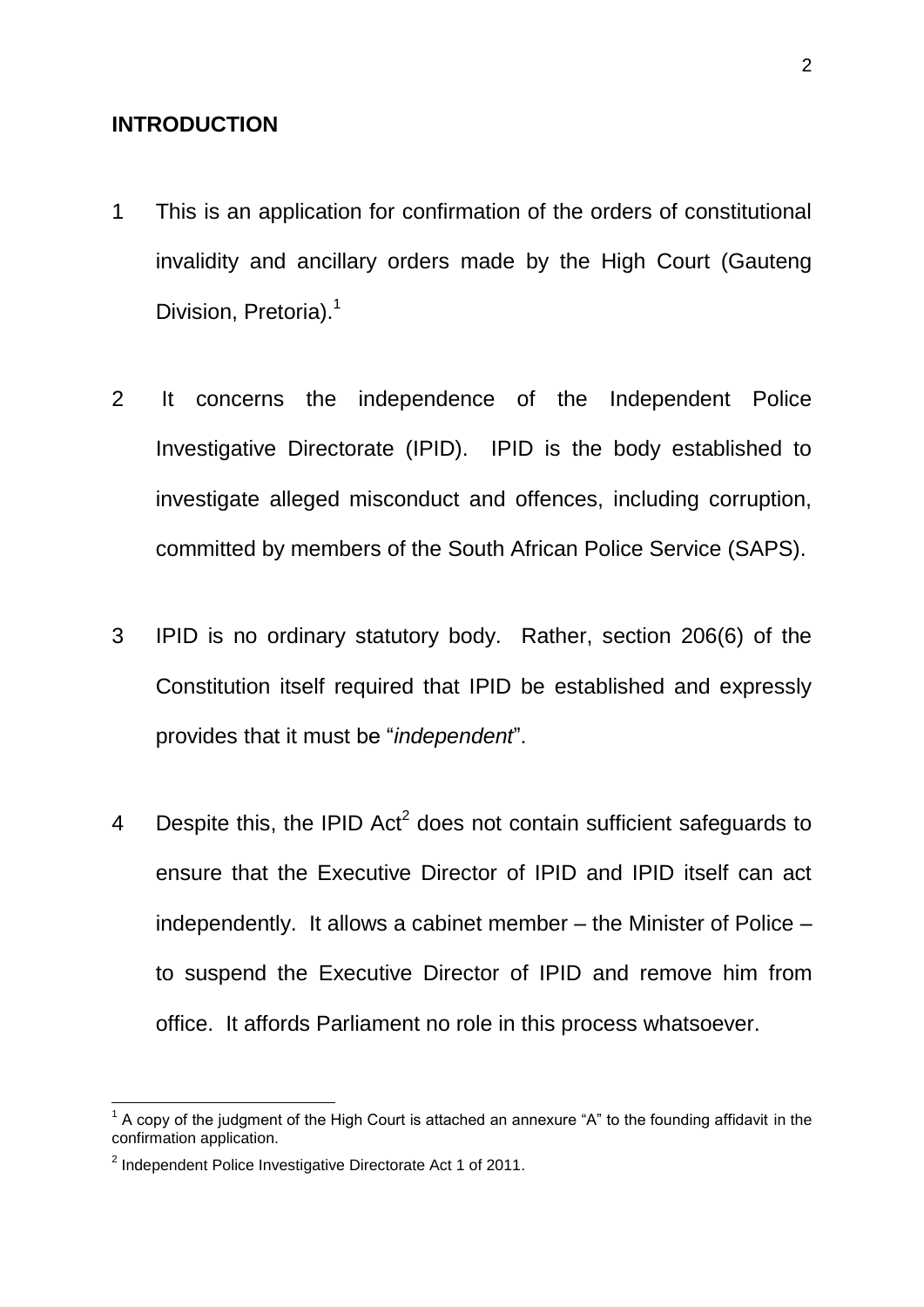- 5 The relevant provisions are not consistent with the requirements of independence as they have been articulated by this Court in **Glenister II<sup>3</sup>** and **Helen Suzman Foundation**,<sup>4</sup> in relation to the suspension and removal of the head of the Directorate for Priority Crimes Investigation (DPCI).
	- 5.1 Those judgments are directly on point. The express constitutional provision requiring IPID's independence means that it must be entitled to at least the same independence as the DPCI – which is a similar institution, but with no express constitutional protection of its independence.
	- 5.2 Yet it is plain that the IPID provisions at issue in this application are even less protective of independence than the DPCI provisions which were struck down unanimously by this Court in the *Helen Suzman Foundation* decision*.* They therefore cannot be consistent with the Constitution.
- 6 The High Court was therefore quite correct to declare that the relevant legislative provisions are unconstitutional to the extent that they they purport to authorise the Minister unilaterally to suspend,

<sup>3</sup> *Glenister v President of the Republic of South Africa* 2011 (3) SA 347 (CC).

<sup>4</sup> *Helen Suzman Foundation v President of the Republic of South Africa* 2015 (2) SA 1 (CC).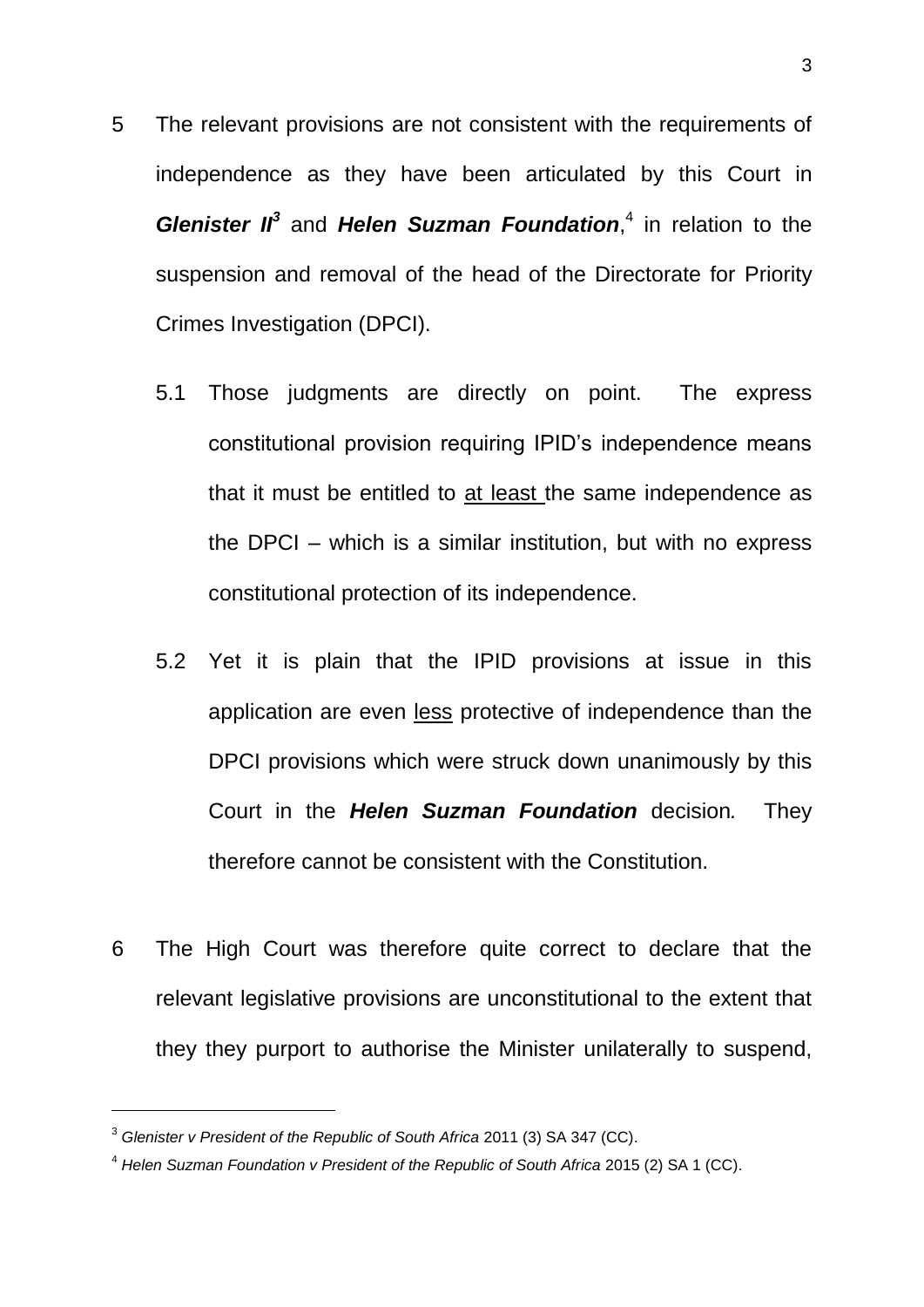take disciplinary steps pursuant to suspension, or to remove from office the Executive Director of IPID.<sup>5</sup>

- 7 In what follows we demonstrate that this Court should confirm the orders granted by the High Court. We deal with the following issues in turn:
	- 7.1 The factual background;
	- 7.2 The constitutional requirement of an independent IPID;
	- 7.3 The impugned statutory and regulatory provisions; and
	- 7.4 The remedy granted by the High Court.

## **THE FACTUAL BACKGROUND**

1

8 The question before this Court is whether the impugned statutory provisions adequately protect the constitutionally required independence of IPID. This is, of course, an objective question – not tied to the specific facts of Mr McBride's case.<sup>6</sup>

 $5$  The provisions concerned are sections  $6(3)(a)$  and  $6(6)$  of the IPID Act; sections 16A(1), 16B, 17(1) and (2) of the Public Service Act, 1994; Regulation 13 of the Regulation 13 of the Regulations for the Operation of the Independent Police Investigative Directorate (IPID Regulations).

<sup>6</sup> *Shaik v Minister of Justice & Constitutional Development* 2004 (3) SA 599 (CC) at para 27; *Ferreira v Levin NO; Vryenhoek v Powell NO* 1996 (1) SA 984 (CC) at para 26.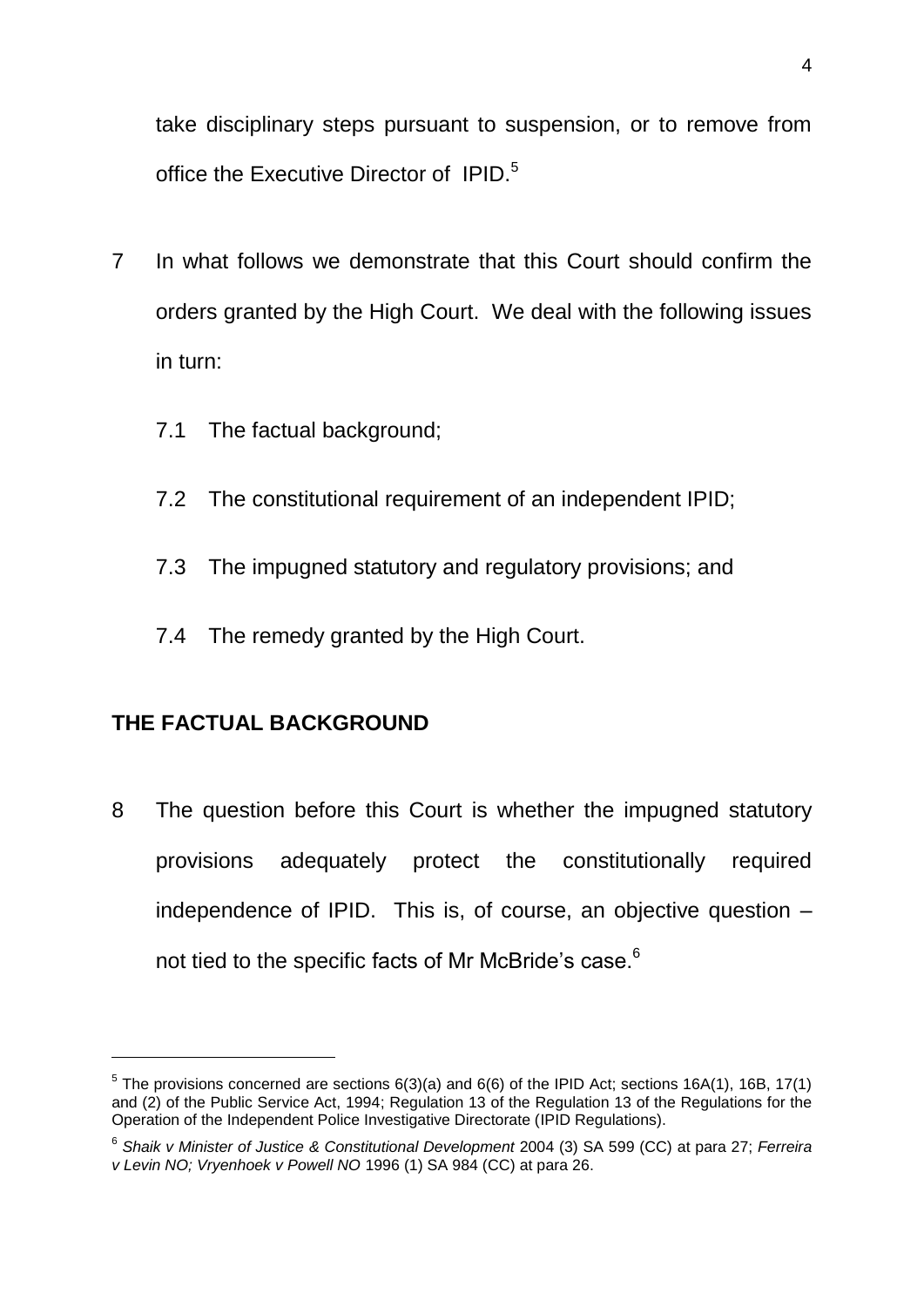- 9 Nevertheless, the facts of this case helpfully demonstrate the inadequacy of the statutory protection of IPID's independence.
	- 9.1 The Minister has been able unilaterally to invoke his disciplinary and removal powers to sanction Mr McBride for the performance of the very functions that he was required to conduct independently. This is not a case of an Executive Director being disciplined for abuses committed outside the scope of his office. The Minister has sought to remove Mr McBride for carrying out the functions of his office in a manner that the Minister did not approve of, in the context of a politically charged investigation.
	- 9.2 Special protective measures are required to guard against such executive interference in the functions of independent institutions. As this Court explained in *Glenister II*, *"the special protection afforded the members of the DSO served to reduce the possibility that an individual member could be threatened – or could feel threatened – with removal for failing to yield to pressure in a politically unpopular investigation or prosecution."<sup>7</sup>*

<sup>7</sup> *Glenister II* at para 226.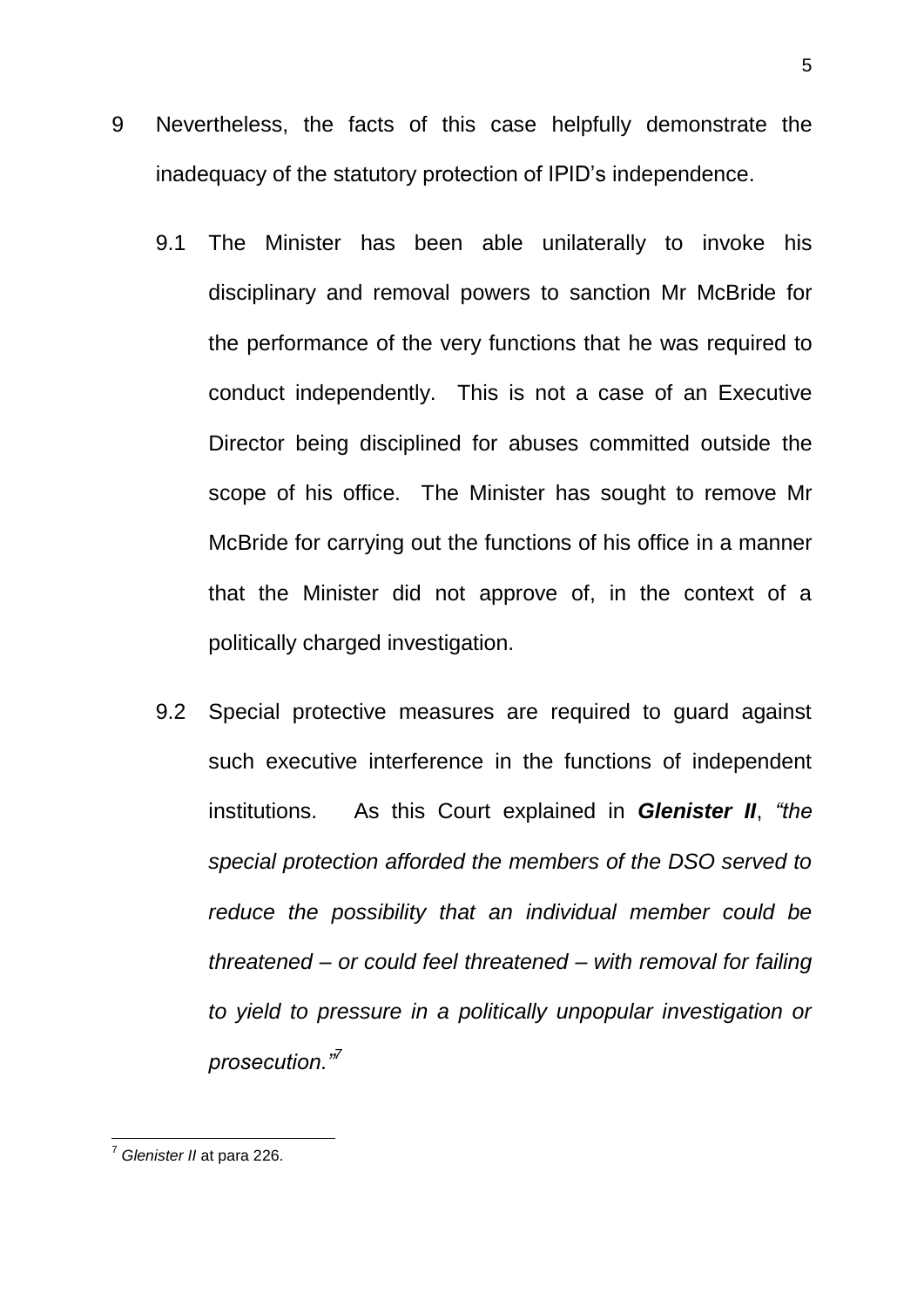#### *The two IPID reports*

- 10 Mr McBride assumed the office of Executive Director of IPID on 3 March 2014. $8$  In doing so, he became responsible for a publicly controversial IPID investigation, which entailed investigating the alleged involvement of Lieutenant-General Dramat, then the head of the DPCI, and Major-General Sibiya, the provincial head of the DPCI for Gauteng in the unlawful rendition of four Zimbabwean nationals in November 2010 and January 2011.
- 11 There were two versions of the IPID report produced in respect of this investigation.
	- 11.1 The preliminary version of the report, dated 22 January 2014 (the preliminary January 2014 report) concluded that Lt-Gen Dramat and Maj-Gen Sibiya were involved in the illegal renditions, and recommended that they be criminally charged with kidnapping and defeating the ends of justice. $9$  That report was signed by the IPID investigator in the matter, Mr Innocent Khuba, and sent by him to Advocate Mosing of the National

 $8$  RA volume 4, pp. 278-279 at para 29.

 $9$  The January 2014 report appears at volume 1, pp. 44-79.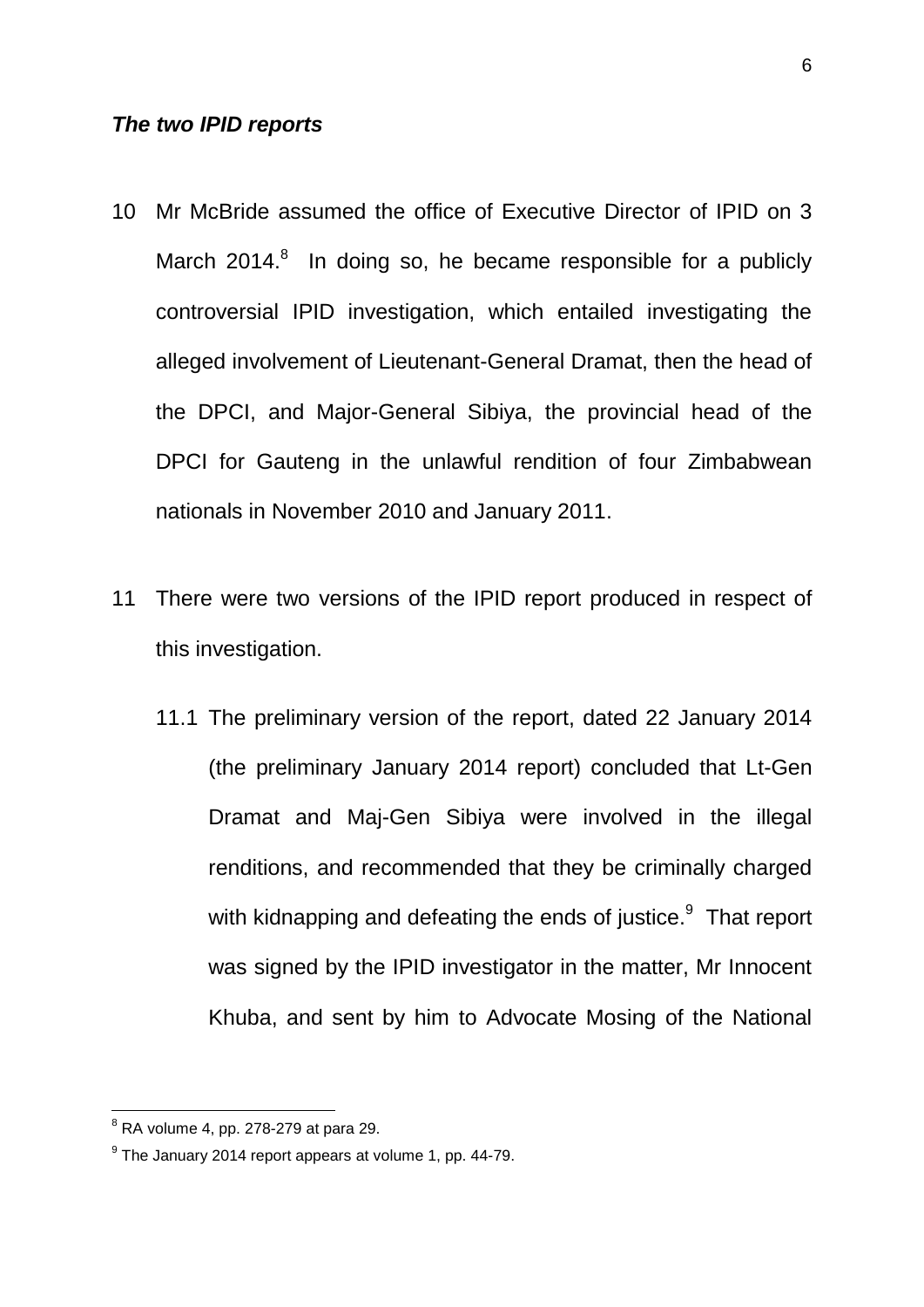Prosecuting Authority, who was involved in overseeing the investigation.<sup>10</sup>

11.2 The subsequent and final report on the matter, dated 18 March 2014 (the final March 2014 report) was signed by Mr Khuba, Mr Sesoko and Mr McBride. It was submitted to the NDPP on 13 April 2015 for a decision on prosecution.<sup>11</sup> This report found that "*There is no evidence that suggest[s] that Lt General Drama, Lt General Toka, Lt General Lebeya and Major General Hlatshwayo were involved",* <sup>12</sup> and recommended that:

> *"Based on the available evidence, the Independent Police Investigative Directorate recommends that no charges should be brought against Lt General Dramat and Major General Sibiya. The investigation established that there is no prima facie case against them. However with regard to Lt Col M Maluleke, there is a prima facie case to sustain charges of kidnapping and defeating the ends of justice."* <sup>13</sup>

 $10$  RA, volume 4 pp. 280-282 at para 33-35; Khuba's supporting affidavit, volume 4, pp. 375-376 at paras 11-14.

 $11$  The March 2014 report appears at volume 2, pp. 79-116.

 $12$  Record volume 2, p. 115 at line 44-45.

<sup>&</sup>lt;sup>13</sup> Record volume 2, p. 116.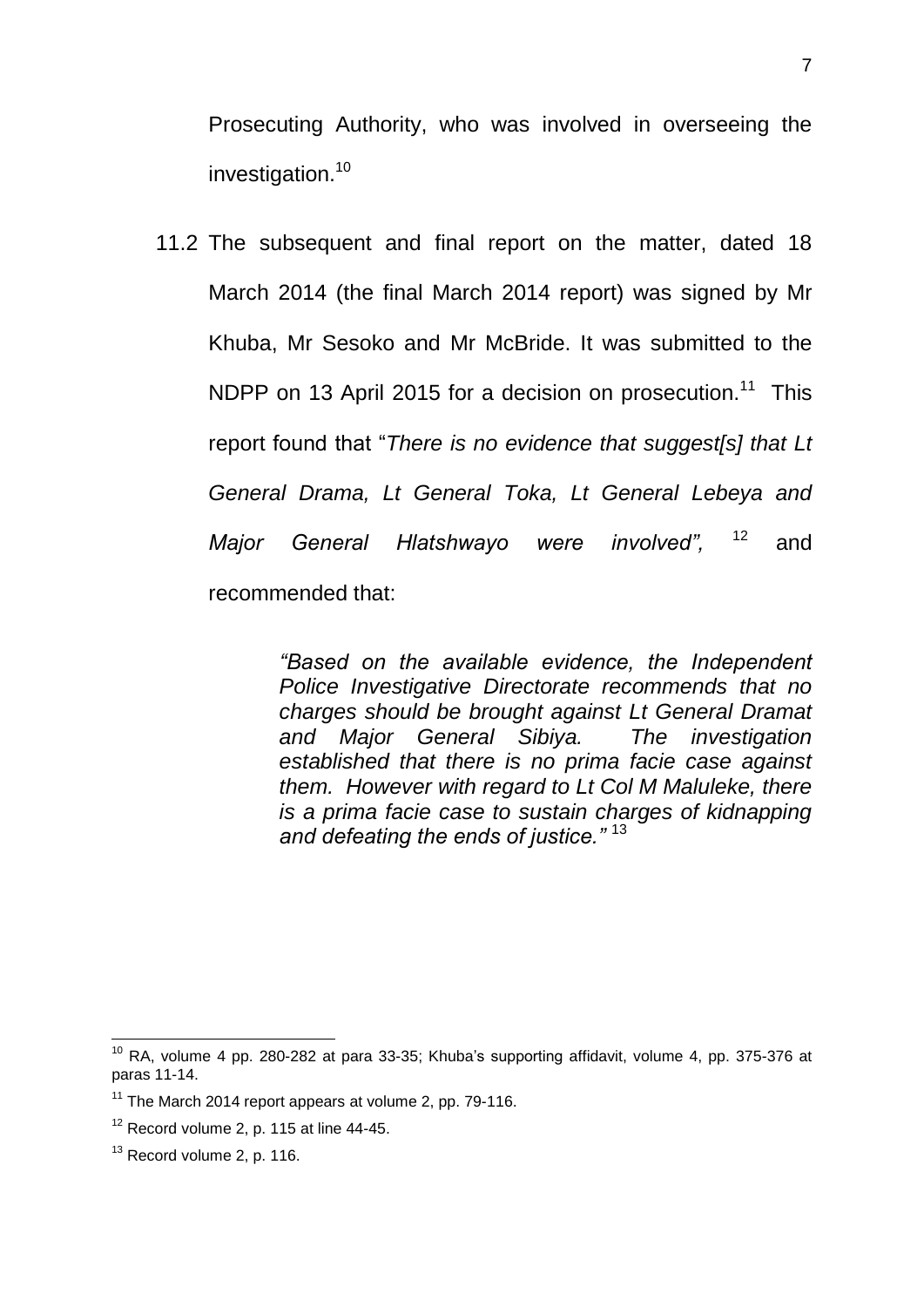- 12 Mr McBride and Mr Khuba have explained the provenance of the two reports. Their evidence is confirmed by Mr Sesoko. In summary, they give the following account:
	- 12.1 Mr Khuba submitted the preliminary January 2014 report to the NPA prior to Mr Mr McBride assuming office as Executive Director of IPID. Mr Khuba says that he did so under pressure from Advocate Mosing at the NPA, despite them both being aware that material evidence was still outstanding and notwithstanding that the January 2014 report was not properly authorised in accordance with IPID Regulations and operational policies.<sup>14</sup>
	- 12.2 After submitting the preliminary January 2014 report, Mr Khuba continued to obtain the outstanding evidence and to revise the investigation report in the light of that evidence.<sup>15</sup> This included an expert location analysis of Lt-Gen Sibiya's cellphone records that disproved key allegations made against Lt-Gen Sibiya.<sup>16</sup>

 $14$  RA volume 4, pp. 282-283 at para 35; Khuba's supporting affidavit volume 4, pp. 375-380 at paras 11-19. The relevant regulations and policy are detailed in the RA para 33.3, volume 4, pp. 280-282.

 $15$  RA volume 4, pp. 283-284 at paras 36-39. Khuba's supporting affidavit volume 4, p. 378 at para 15.

 $16$  See in particular Khuba's supporting affidavit volume 4, pp. 386-387 at paras 45-46.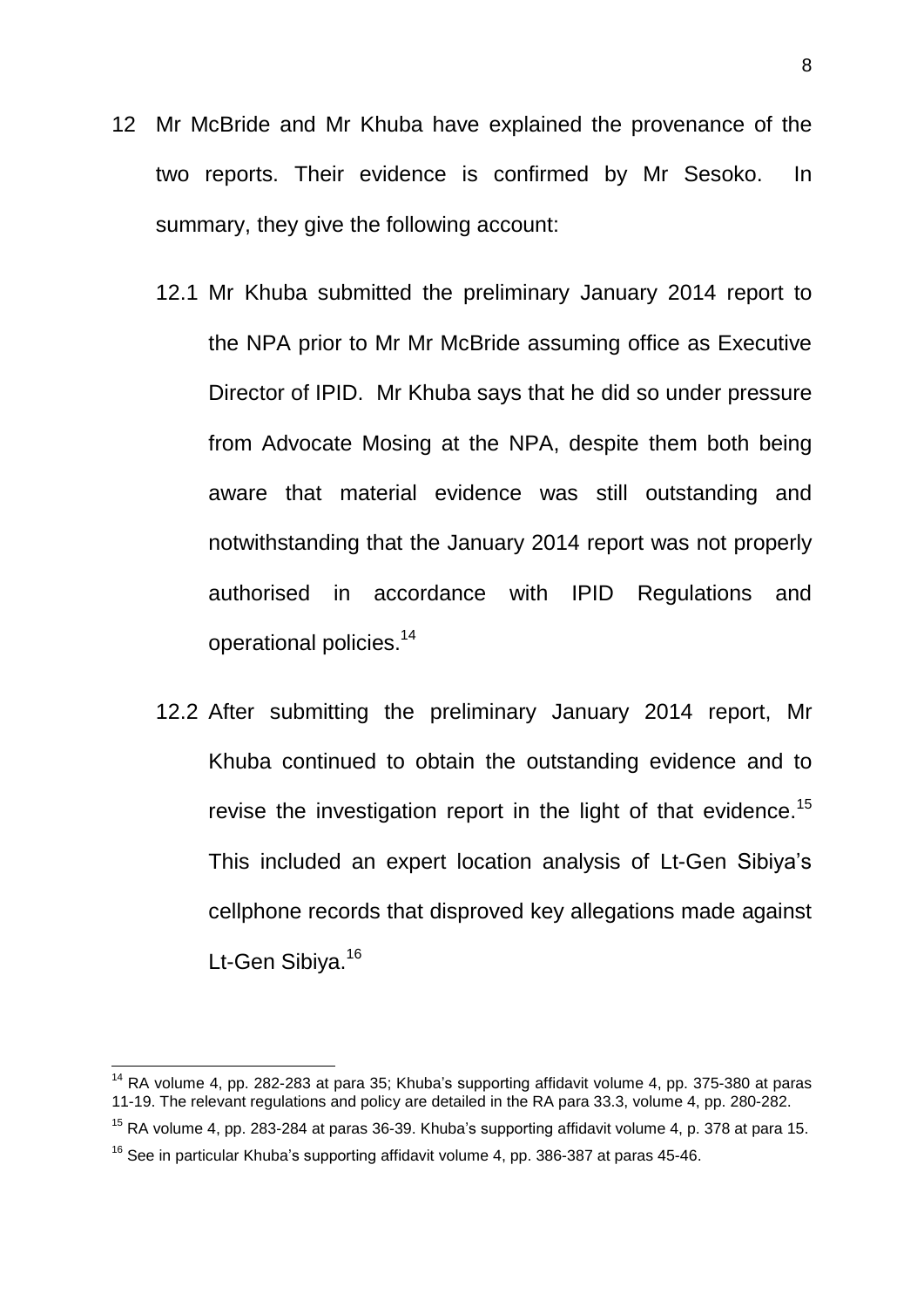- 12.3 When Mr McBride assumed office on 3 March 2014, he was briefed on the investigation by Mr Khuba but was not advised of the existence of the preliminary January 2014 report. He understood that the investigation was not yet complete.<sup>17</sup> Mr McBride tasked Mr Khuba and Mr Sesoko with finalising the investigation report.<sup>18</sup>
- 12.4 With the benefit of Mr Sesoko's prosecutorial experience, Mr Khuba and Mr Sesoko proceeded to review the totality of the evidence in the docket (including the evidence obtained by Mr Khuba since preparing the preliminary January 2014 report) and to interrogate its credibility.<sup>19</sup>
- 12.5 Mr Khuba and Mr Sesoko concluded that there was no credible evidence to support recommendations that criminal charges be brought against Maj-Gen Dramat and Lt-Gen Sibiya.<sup>20</sup> The final March 2014 report accordingly contained no recommendation that criminal charges be prosecuted against them.

 $17$  RA volume 4, pp. 285 at para 43.3, volume 4, pp. 289-293 paras 48-49.

 $18$  RA volume 4, pp. 284-287 at paras 40-44.

 $19$  RA volume 4, pp. 296-298 at paras 53-57. Khuba's supporting affidavit volume 4, p. 381 paras 21-23.

 $20$  Khuba's supporting affidavit volume 4, pp. 381 at paras 21-23. See also Khuba's explanation of the material differences between the January 2014 and March 2014 report, volume 4 pp. 382-390 at paras 26-55.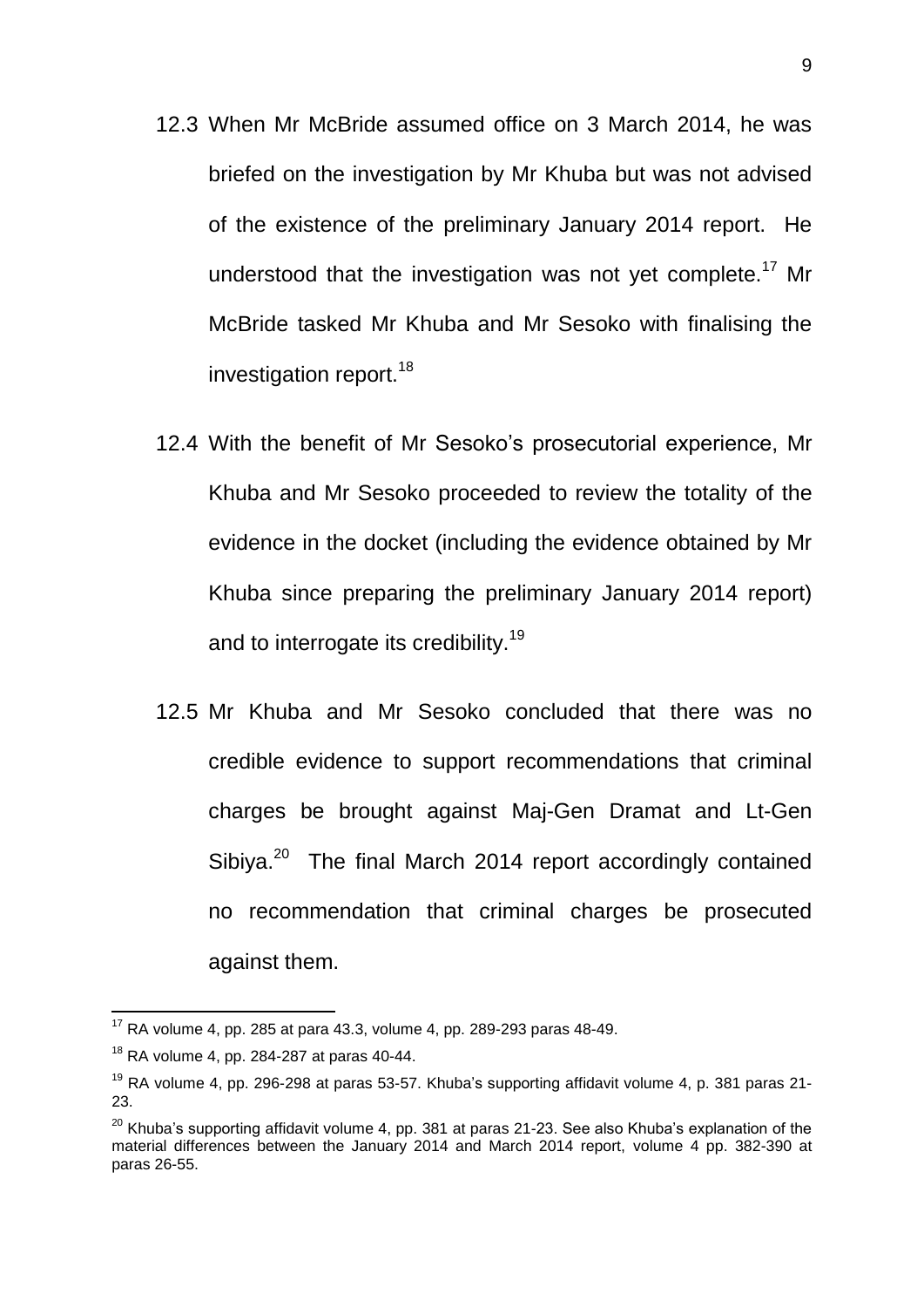- 12.6 The recommendations in the final March 2014 report, Mr Khuba avers, were based on "*a thorough, critical and objective review of the totality of the evidence*" and were *"supported by credible evidence"*. 21
- 12.7 Mr Khuba and Mr Sesoko completed and signed the final report on 18 March 2014, and Mr McBride authorised and signed it on 9 April 2014. $^{22}$
- 12.8 The final March 2014 report was submitted directly to the NDPP on 13 April 2014. It was sent together with the complete docket of IPID's investigation, including all the statements and evidence summarised in IPID's report. The NPA was accordingly furnished with all the collected information, to enable it to conduct an independent analysis of the evidence and to assess the appropriateness of the findings and recommendations in the final March 2014 report.<sup>23</sup>

 $21$  Khuba's supporting affidavit volume 4, pp. 381 at para 23.

 $22$  RA volume 4, p. 298 at para 56.

 $23$  RA volume 4, p. 298 at para 57 and volume 4, p. 304 at paras 71-72.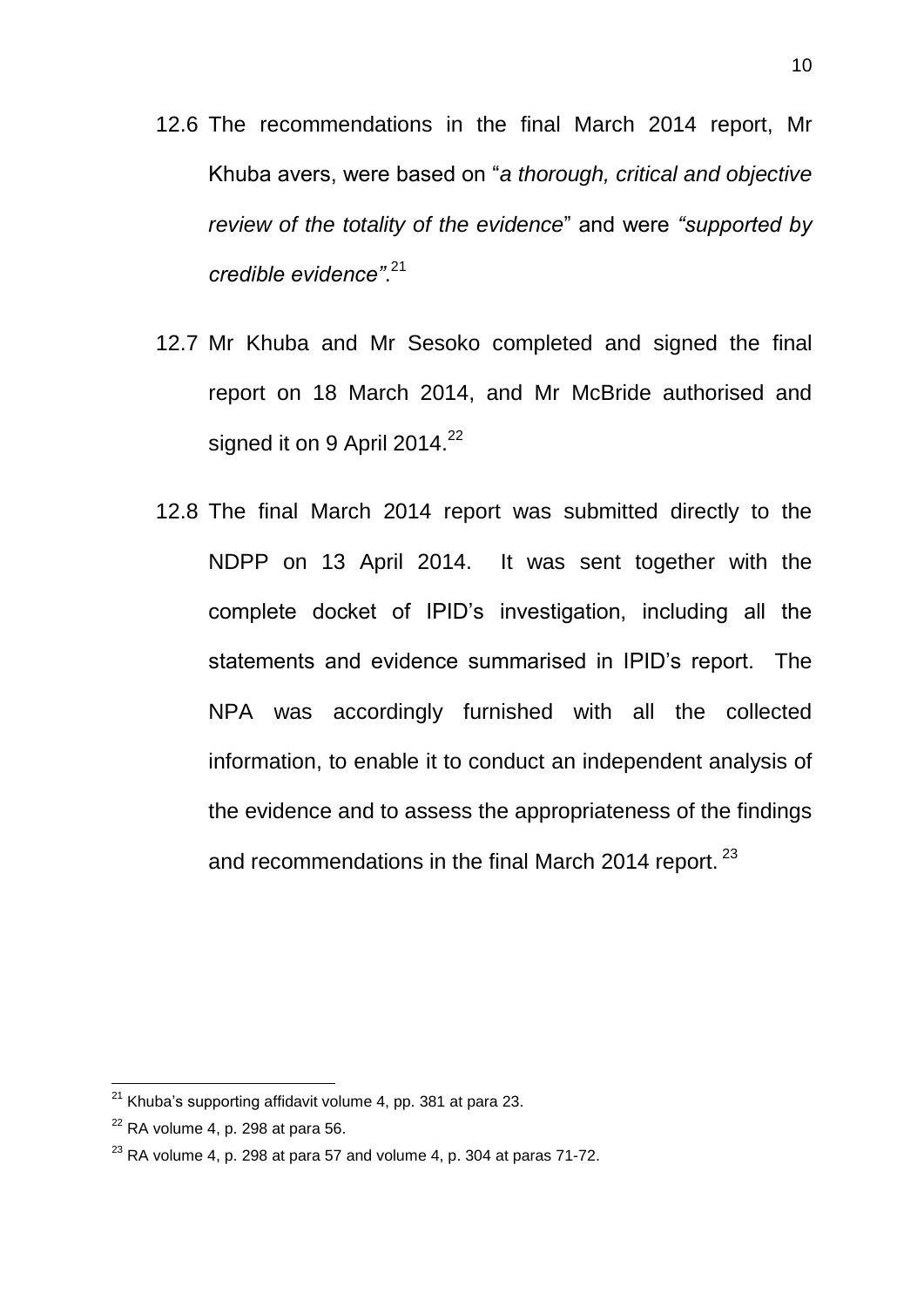#### *The political issue and the Minister's response*

- 13 In December 2014, the question of the two reports became politically charged. This was because it was at that stage that the Minister relied in Parliament on the recommendations in the preliminary January 2014 report to suspend Maj-Gen Dramat as Head of the DPCI.
- 14 Notably, the Minister relied on the preliminary January 2014 report in Parliament even though he was by that stage already in possession of the final March 2014, which reached different conclusions.<sup>24</sup>
- 15 Despite this, the preliminary January 2014 report was used as a basis to take action against both Maj-Gen Dramat and Lt-Gen Sibiya.
	- 15.1 On 23 December 2014, the Minister proceeded to suspend Maj-Gen Dramat, and appointed Maj-Gen Ntlemeza as the Acting National Head of the DPCI.<sup>25</sup>

 $24$  FA volume 1 p. 29 para 52.

 $25$  FA volume 1, pp. 15-17 at paras 25 to 28 and volume 1, pp. 29-31 at para 52.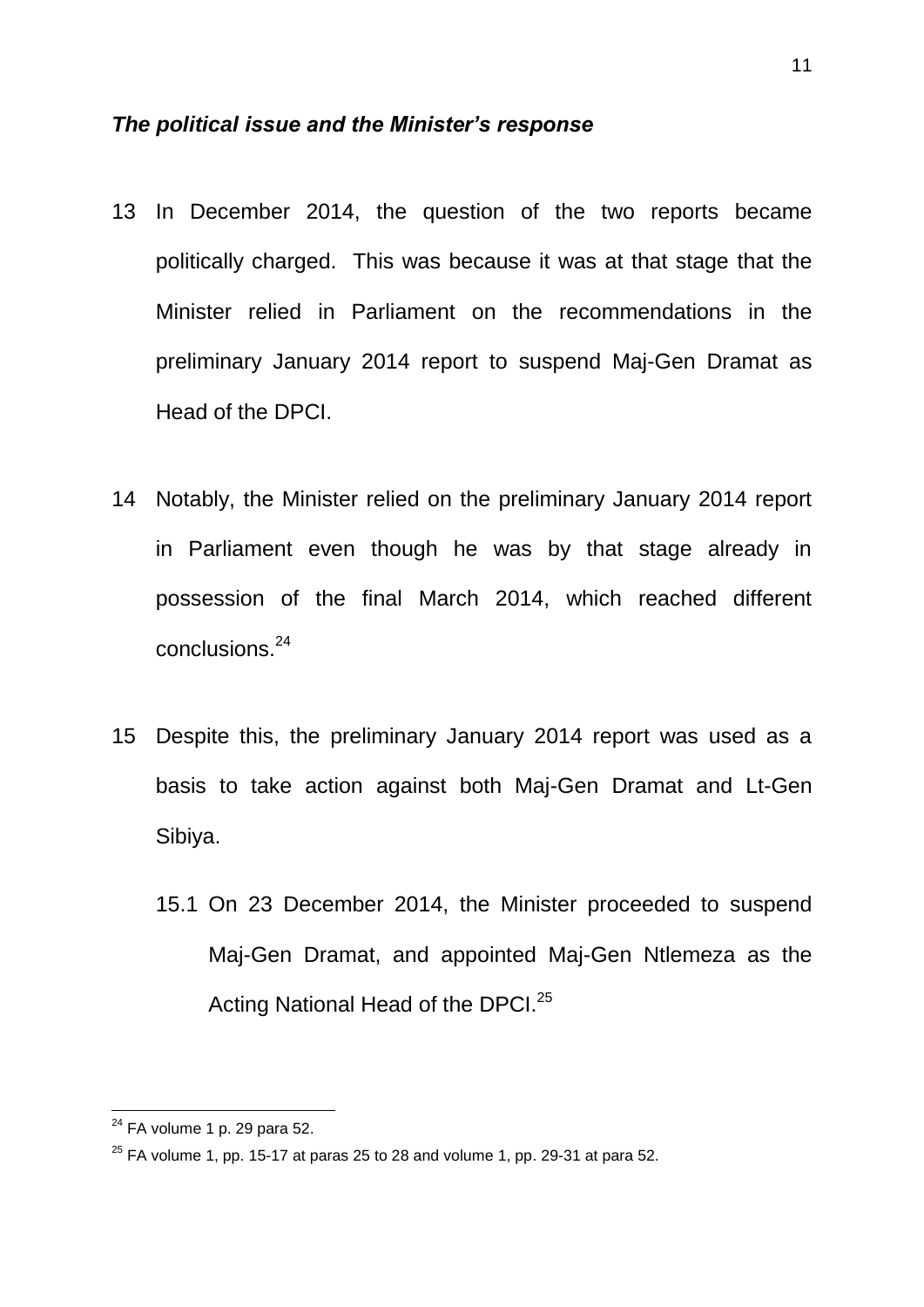- 15.2 On 20 January 2015, Maj-Gen Ntlemeza, in his new capacity, suspended Lt-Gen Sibiya.<sup>26</sup>
- 15.3 The suspensions of both Maj-Gen Dramat and Lt-Gen Sibiya were based on the allegation of their involvement in the illegal renditions, relying on the findings and recommendations in the preliminary January 2014 report and without furnishing any particulars or evidence to support these allegations.<sup>27</sup>
- 15.4 The Minister has adopted the same approach in this application.<sup>28</sup>
- 16 Against the background of this public controversy, the Minister purported to have serious concerns regarding the March 2014 report.
- 17 In February 2015, the Minister commissioned Werksmans Attorneys to conduct an investigation on the production of the two IPID reports. The terms of reference of the Minister's investigation

 $26$  Lt-Gen Sibiya successfully launched an urgent application in the High Court to challenge his suspension. See the judgment of Matojane J in *Sibiya v Minister of Police and Others* [2015] ZAGPPHC 135 (20 February 2015).

<sup>&</sup>lt;sup>27</sup> The Minister and Mai-Gen Ntlemeza's failure to furnish particulars and evidence has been noted repeatedly in judgments addressing the suspension of Maj-Gen Dramat and Lt-Gen Sibiya. See *Sibiya v Minister of Police and Others* [2015] ZAGPPHC 135 at paras 14-15, 23-24 and 28; and *Helen Suzman Foundation v Minister of Police and Others* [2015] ZAGPPHC 4 (23 January 2015) at para 13. These judgments are available at www.saflii.org/za.

 $28$  AA volume 3, pp. 158-171 at paras 15-20.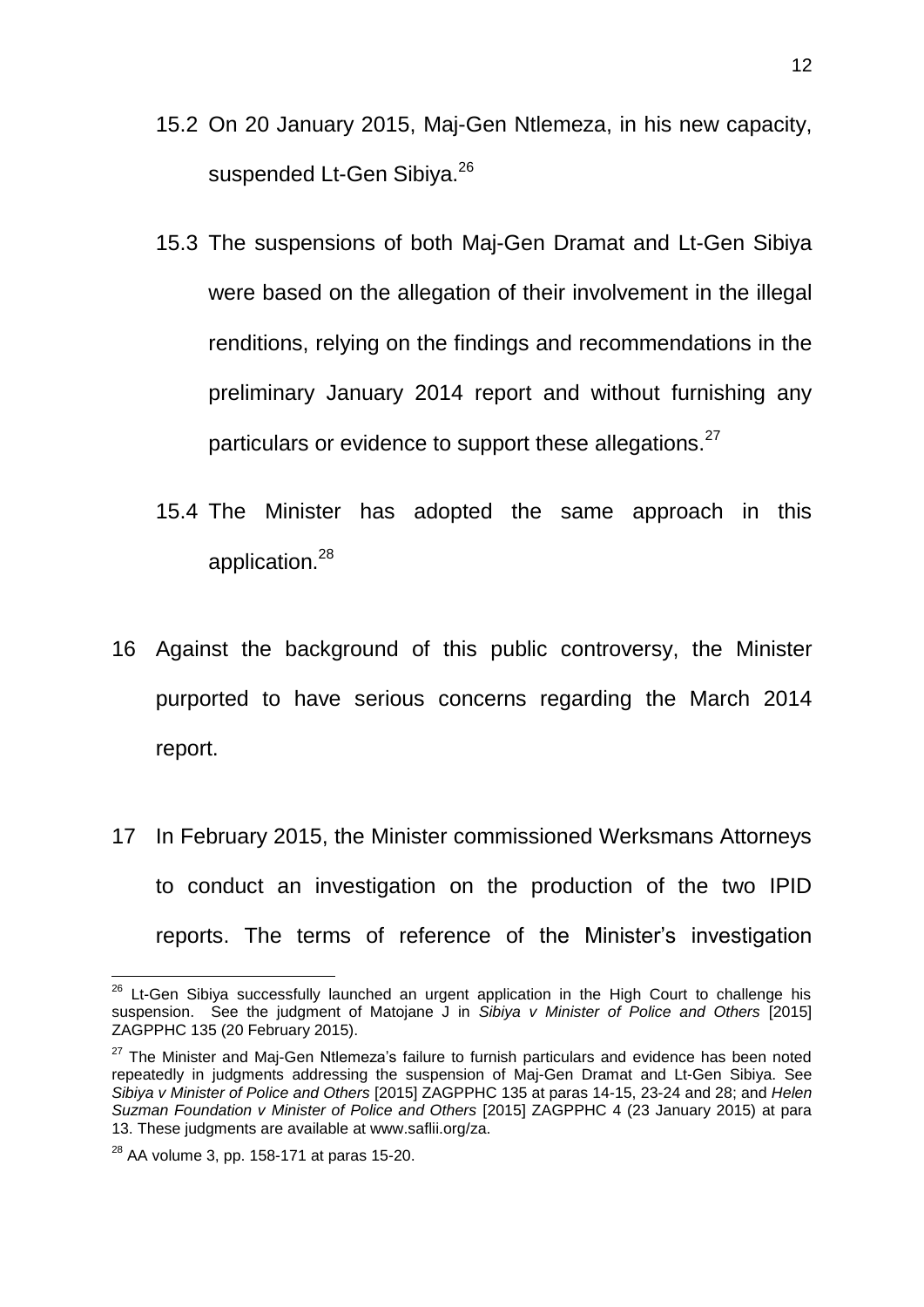conferred on Werksmans Attorneys a wide discretion to scrutinise the conduct of IPID's investigation of the illegal renditions and, effectively, to usurp IPID's function by making their own findings on the subject-matter of IPID's investigation.

- 18 On 24 March 2015, the Minister suspended Mr McBride. This was just over a year after he took office. $29$
- 19 On 6 May 2015, McBride received notice from the Minister to attend a disciplinary inquiry on charges of misconduct. $^{30}$
- 20 Those disciplinary proceedings were ultimately stayed by an order of the Labour Court, pending the outcome of the present constitutional challenge. This stay was granted despite the vigorous opposition of the Minister, who appeared intent on removing Mr McBride at any cost. Indeed, that appears to remain the Minister's stance.

 $29$  SA volume 2, p. 124 at para 10.

 $30$  RA volume 4, pp. 270-1 at para 7. The charge sheet appears at volume 3, pp. 237-243.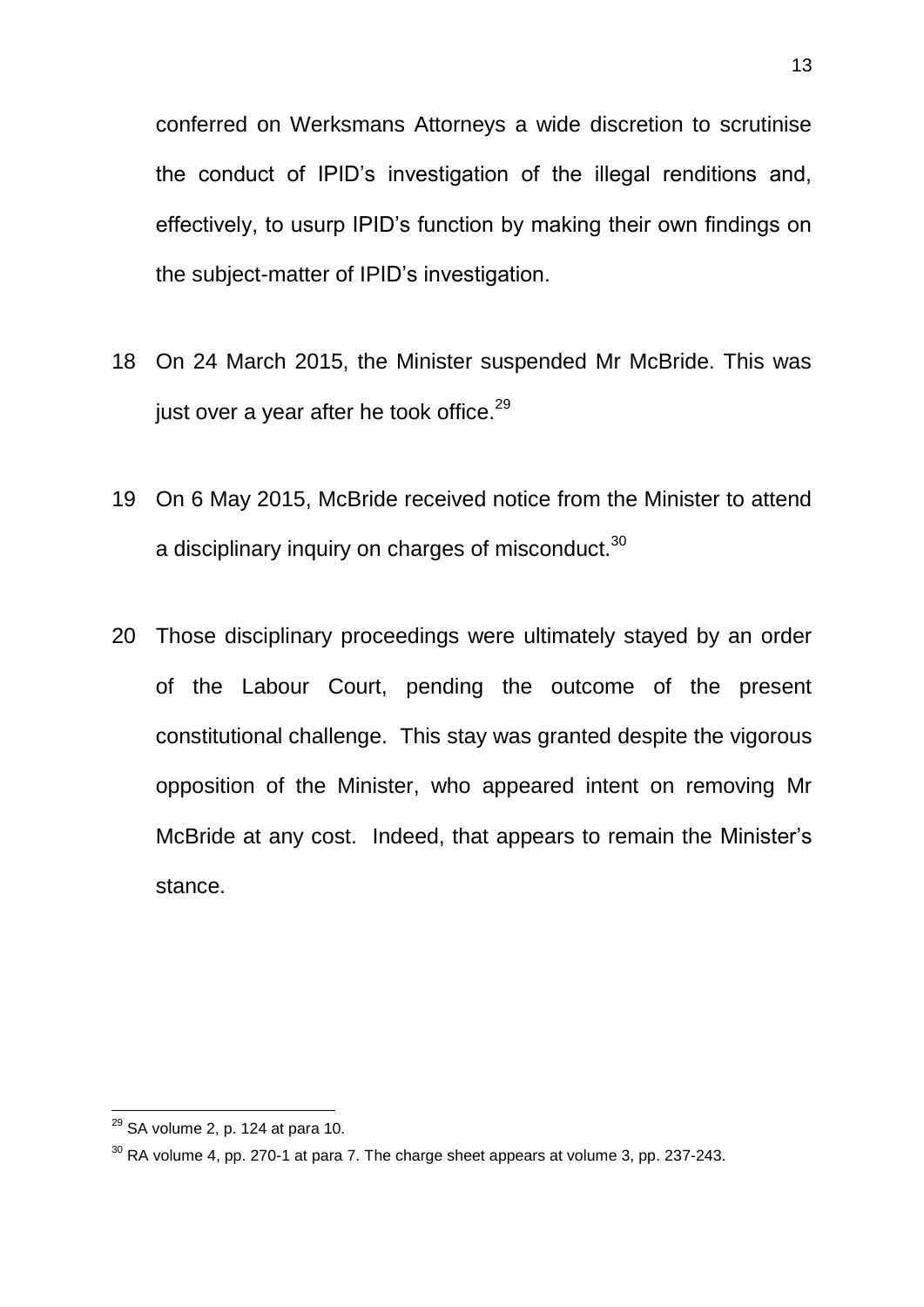#### **THE CONSTITUTIONAL REQUIREMENT OF AN INDEPENDENT IPID**

### *The constitutional guarantee of IPID's independence*

21 The independence of IPID is expressly guaranteed and required by section 206(6) of the Constitution. It provides:

> "*On receipt of a complaint lodged by a provincial executive, an independent police complaints body established by national legislation must investigate any alleged misconduct of, or offence committed by, a member of the police service in the province."* (emphasis added)

- 22 The express constitutional entrenchment of the independence of IPID is significant. In *Van Rooyen,* Chaskalson CJ emphasised that the Constitution, and the differentiations it makes, must guide the assessment of whether a particular institution is adequately independent.<sup>31</sup>
- 23 While this Court has not yet been called upon to consider the independence requirement in respect of IPID, it has of course dealt in detail with the independence requirement of the DPCI.

<sup>1</sup> <sup>31</sup> *S v Van Rooyen* 2002 (5) SA 246 (CC) at paras 34-35.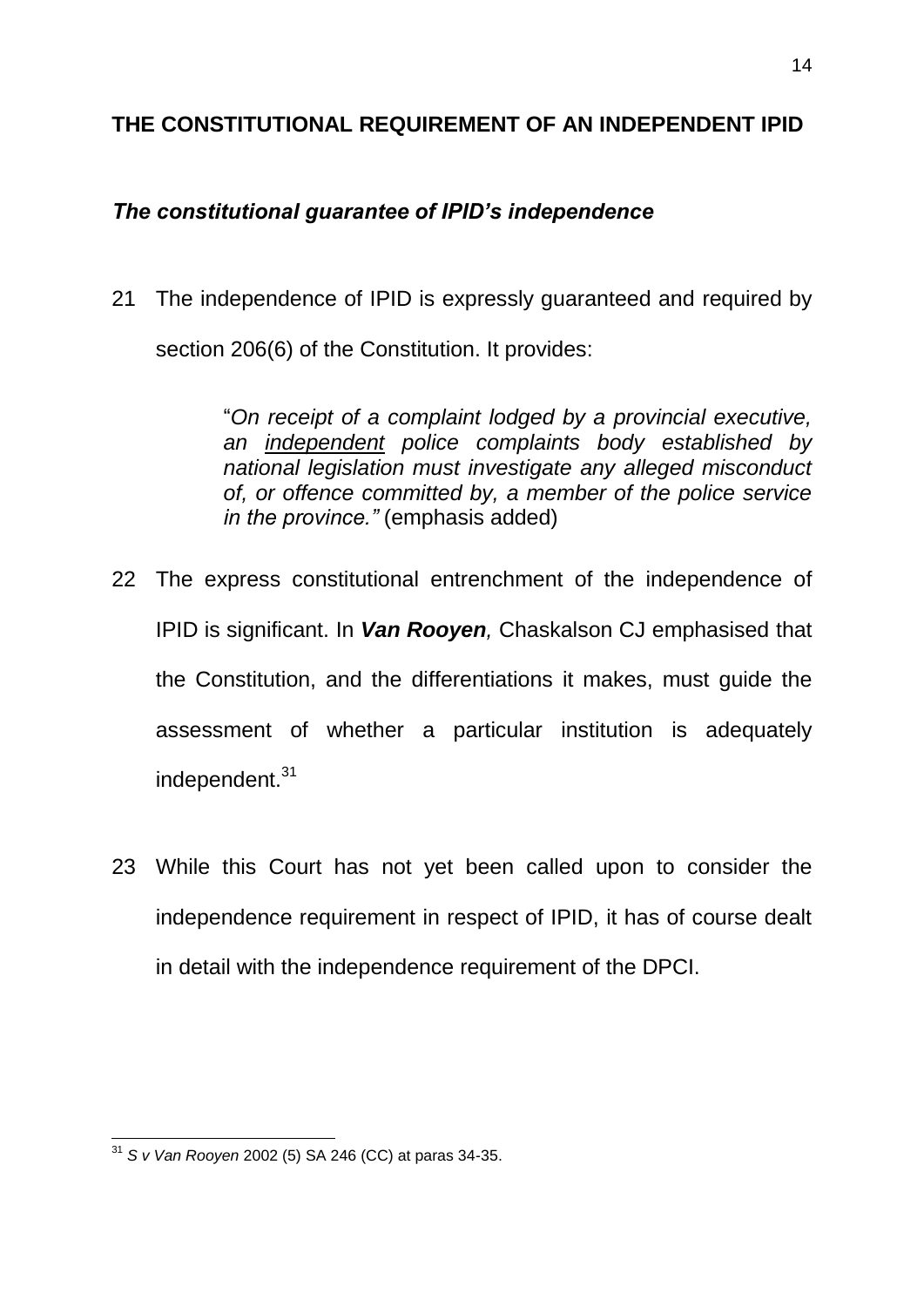- 24 The effect of the constitutional entrenchment of the independence of IPID, we submit, is that the operational and structural independence of IPID must be at least as strongly protected as that of the DPCI.
	- 24.1 Unlike for IPID, there is no express entrenchment of the independence of the DPCI in the Constitution. Nevertheless, in *Glenister II,* this Court found that the independence of the DPCI was an implicit constitutional requirement.<sup>32</sup>
	- 24.2 This Court's recognition of the implied necessity of an independent corruption-fighting agency in *Glenister II* – for the protection of the rights in the Bill of Rights and to meet South Africa's international commitment to combat corruption – applies with equal force to IPID. Like the DPCI, IPID's mandate encompasses anti-corruption investigations. IPID's mandate under s 28 of the IPID Act includes investigating systemic corruption involving the police, as well as corruption matters within the police. $33$

 $\overline{a}$ 

<sup>32</sup> *Glenister II* at paras 175 to 202.

<sup>33</sup> Section 28(1)(g) of the IPID Act provides that IPID must investigate "*corruption matters within the police initiated by the Executive Director on his or her own, or after receipt of a complaint from a member of the public, or referred to the Directorate by the Minister, an MEC or the Secretary, as the case may be*". Section 28(2) provides further that IPID may investigate *"matters relating to systemic corruption involving the police".*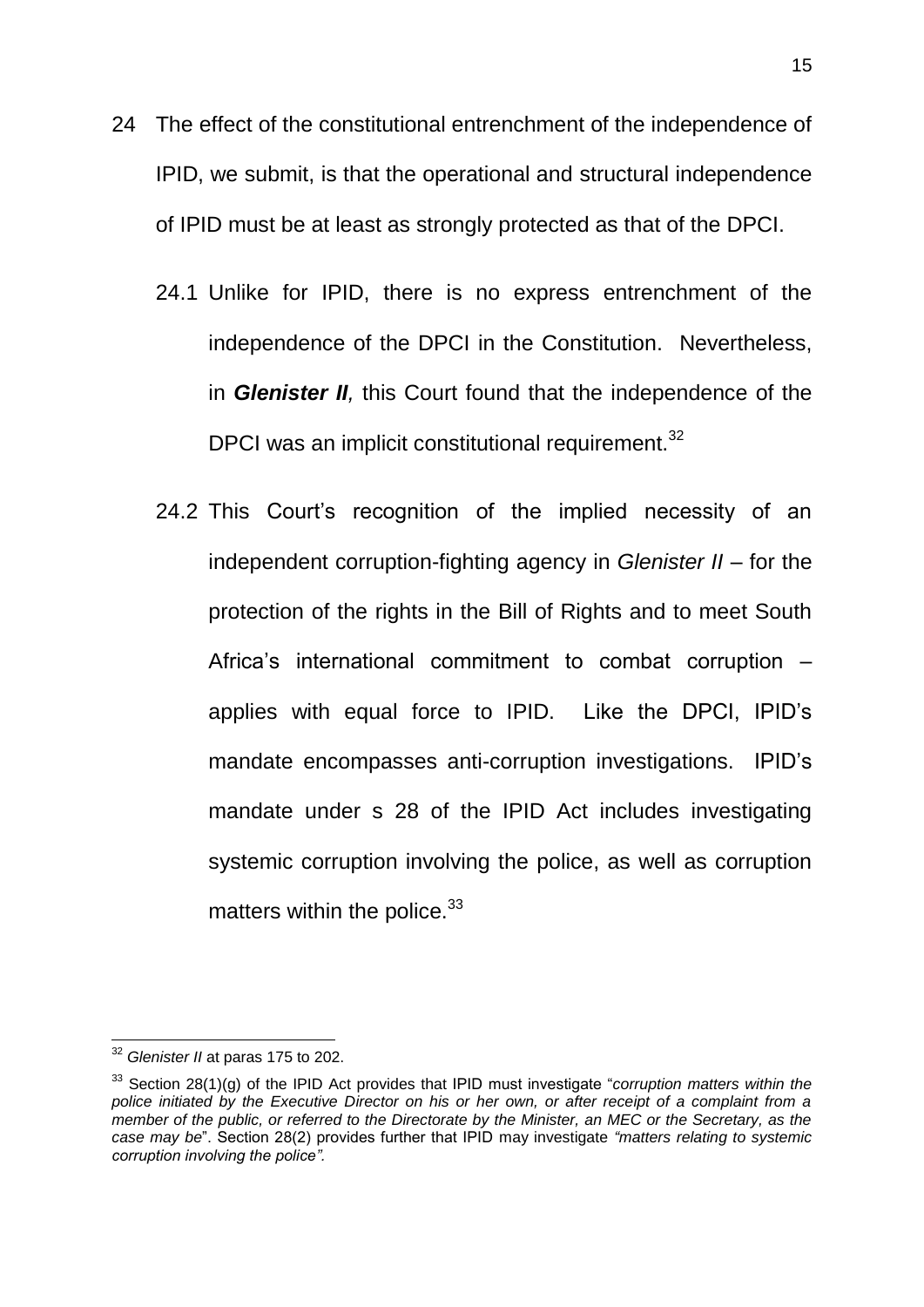- 25 In an effort to avoid the effects of *Glenister II* and *Helen Suzman Foundation*, the Minister contends that IPID's mandate is not similar – or not "materially similar" – to the mandate of the DPCI. $^{34}$ This is difficult to understand.
	- 25.1 In recognising the devastating impact of corruption on the state's capacity to protect and promote the rights in the Bill of Rights, this Court has recognised the necessity of effectively preventing *"all types of corruption"*, wherever it manifests in the state and society.<sup>35</sup>
	- 25.2 This Court has also recognised the need for an "*integrated and comprehensive response*" to corruption through the various anti-corruption mechanisms, including the SAPS and the NPA. $^{36}$
	- 25.3 The fact that the DPCI is mandated to investigate the corruption of politicians, while IPID is mandated to investigate the corruption of the police – who may well be charged with investigating the corruption of politicians – can be of no legal consequence. The ability of both investigative bodies to

 $34$  Notice of Opposition and Cross-Appeal, paras 1.2-1.4.

<sup>35</sup> *Glenister II* at paras 166-174.

<sup>36</sup> *Glenister II* at paras 175 to 177.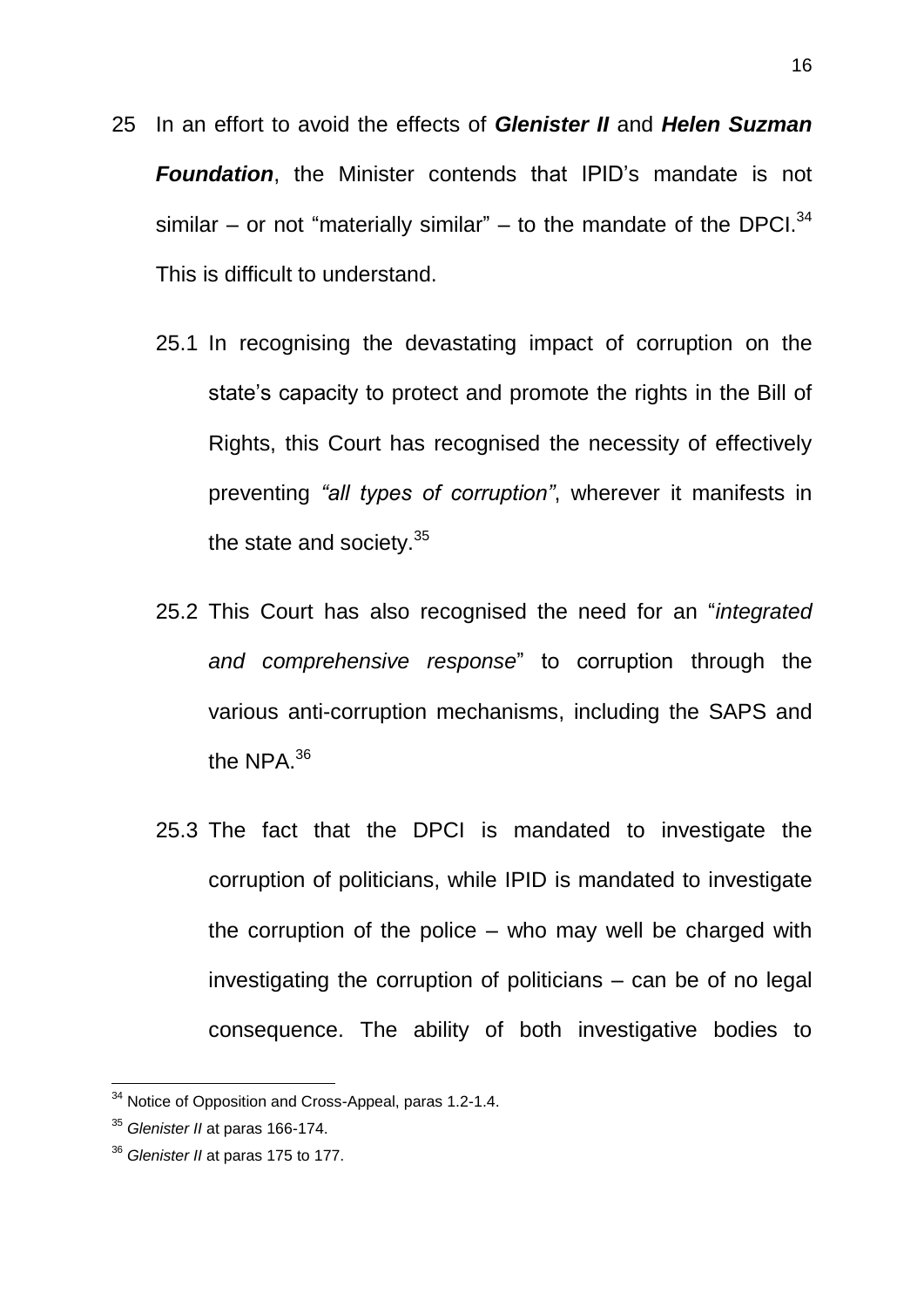effectively discharge their mandates in fighting corruption within the state demands that they be independent. Further, the inevitable possibility of overlap in the subject of their investigations requires that the independence of both the DPCI and IPID be protected.

- 25.4 The mandates of IPID and the DPCI are not only overlapping, but are also interconnected by virtue of IPID's oversight of the DPCI. Since the DPCI is situated within the SAPS, IPID's mandate (under s 28 of the IPID Act) includes investigating serious crimes and corruption within the DPCI. Section 17L of the SAPS  $Act^{37}$  also provides for the referral of complaints against the DPCI to IPID for investigation. IPID's oversight in respect of the DPCI means that the independence of IPID is important not only for its own effectiveness as an anticorruption body, but is also necessary to ensure the effective and independent functioning of the DPCI.<sup>38</sup>
- 25.5 IPID and the DPCI are also functionally similar, as a result of the investigative nature of their work. The effective functioning of IPID, like the DPCI, depends fundamentally on the

<sup>&</sup>lt;sup>37</sup> South African Police Service Act 68 of 1995.

<sup>38</sup> See High Court judgment paras 22 and 24.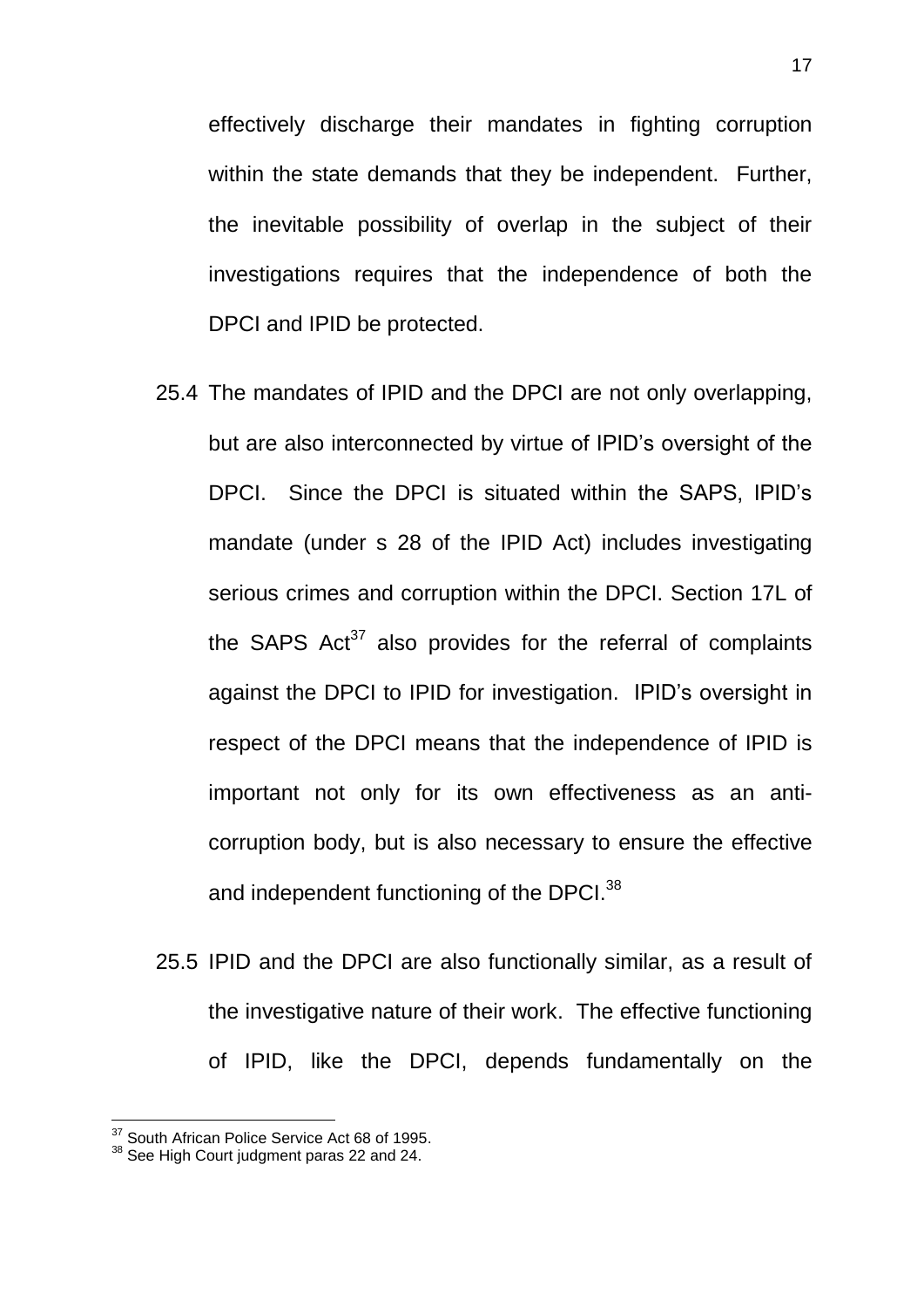confidence of its members and the public in its independence and freedom from political influence. Such confidence is essential to encouraging members of the public and the SAPS to report complaints to IPID and to cooperate in IPID's investigations. This point was pertinently addressed by Mr Bruce, the expert whose evidence was led by the Council for the Advancement of the South African Constitution (CASAC) and admitted by the High Court. Mr Bruce's evidence is summarised in the High Court's judgment at paragraphs 31 to 34, and is obviously relevant and admissible.

26 We therefore submit that IPID is constitutionally required to be independent and that this independence must be protected at least as strongly as that of DPCI.

#### *The Minister's "political responsibility" argument*

27 In an effort to avoid or dilute the independence requirement for IPID, a core focus of the Minister's argument is section 206(1) of the Constitution. It provides:

> *"A member of the Cabinet must be responsible for policing and must determine national policing policy after consulting the provincial governments and taking into*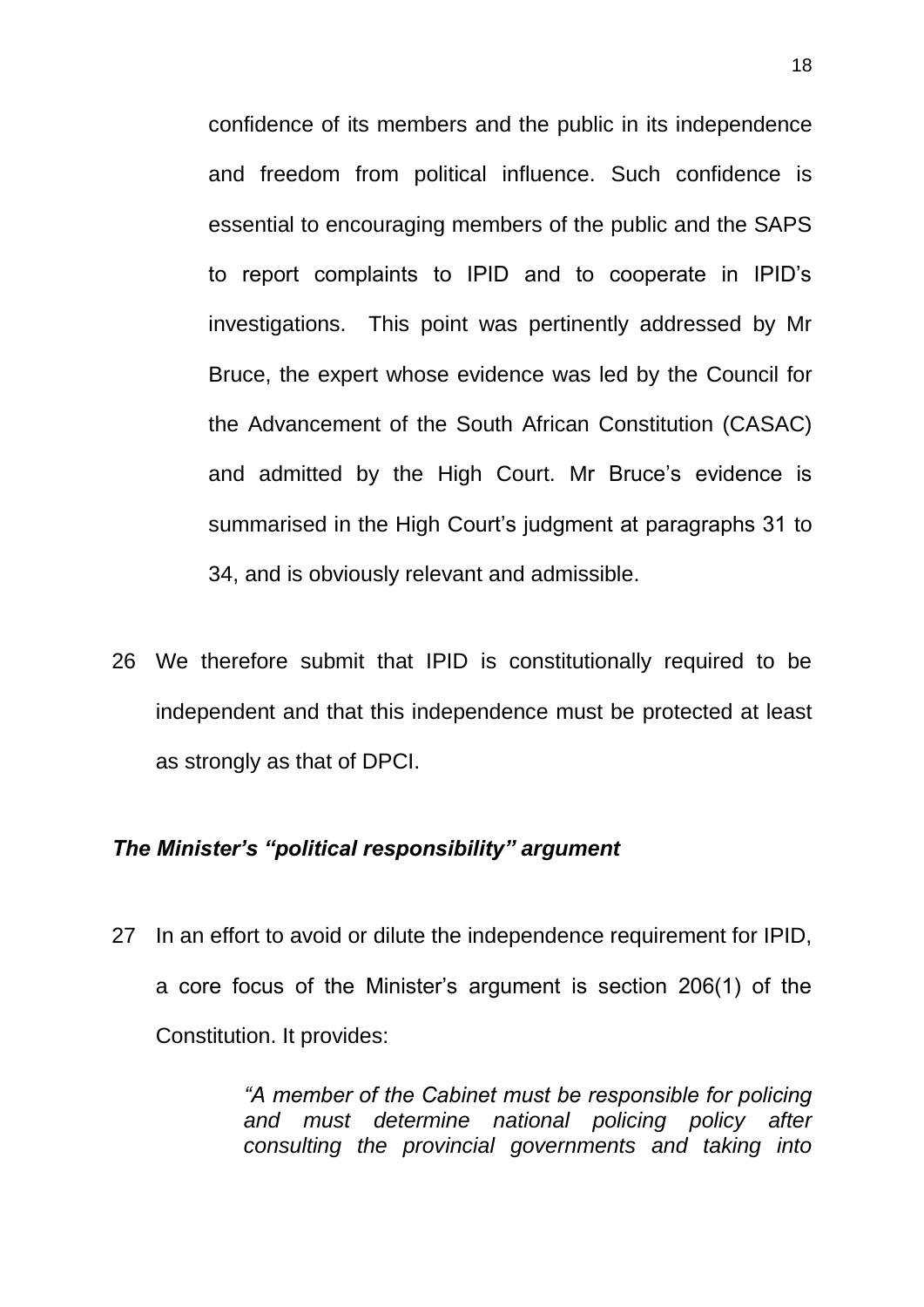*account the policing needs and priorities of the provinces as determined by the provincial executives."*

- 28 The Minister contends that the High Court erred in failing to take account of *"the deliberate choice by the drafters of the Constitution to vest the constitutional responsibility for effective policing and the oversight of police functions in the Minister of Police*".<sup>39</sup>
- 29 This submission is however unsustainable for two reasons.
- 30 First, the High Court did indeed consider s  $206(1).<sup>40</sup>$  It followed this Court's judgment in *Glenister II* to distinguish between the executive's "*political responsibility*" for an institution on the one hand, and the executive's undue political influence in the institution's functioning on the other.<sup>41</sup>
- 31 Discussing the interplay between the Minister's political responsibility under s 206(1) of the Constitution and the independence of the DPCI, this Court held in *Glenister II* that the DPCI is not required to be absolutely independent, but must be *"adequately independent*". This means the following:

<sup>&</sup>lt;sup>39</sup> Notice of Opposition and Cross-Appeal, para 1.1.

 $40$  The High Court recorded the Minister's same argument at paras 12-14 and 21 of its judgment.

<sup>41</sup> High Court judgment para 23.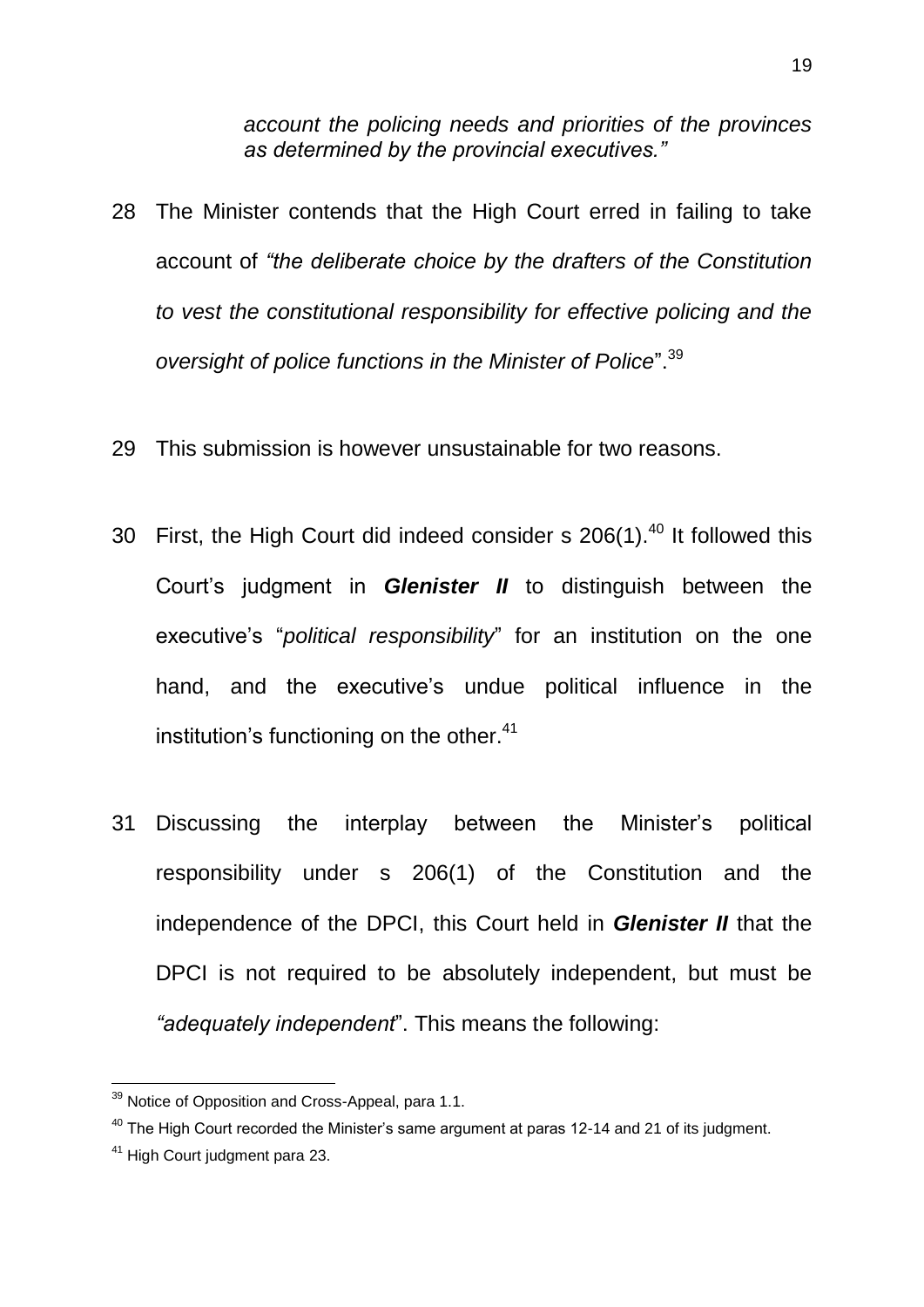- 31.1 The agency must have "*sufficient structural and operational autonomy to protect it from political influence"* and *"to ensure that it discharges its responsibilities effectively*<sup>", 42</sup>
- 31.2 Adequate independence does not mean "*insulation from political accountability*", but it does require *"insulation from a degree of management by political actors that threatens imminently to stifle the independent functioning and operations of the unit*."<sup>43</sup>
- 31.3 The "*overriding consideration*" is whether the autonomyprotecting features in the legislation enable the members of the investigative unit to carry out their duties vigorously, without any inhibitions or fear of reprisals.<sup>44</sup>
- 32 Thus, even if it is accepted that IPID like the DPCI is subject to the political responsibility of the Minister under s 206(1), this does not assist the Minister. This Court has already explained how the constitutional guarantee of an independent policing agency is to be

<sup>42</sup> *Glenister II* majority judgment, para 206; and the judgment of Ngcobo CJ, paras 124-125; *Helen Suzman Foundation* paras 9-10.

<sup>43</sup> *Glenister II* majority judgment, paras 215-216.

<sup>44</sup> *Helen Suzman Foundation* para 32; *Glenister II* majority judgment, para 222. The Supreme Court of Canada held similarly in *Hickman v MacKeigan* [1989] 2 S.C.R. 796 at 827 that the principle of independence did not rest on the assumption of a complete separation between the courts, the legislature and the executive, but required "the *avoidance of incidents and relationships which could affect the independence of the judiciary in relation to the two critical judicial functions – judicial impartiality in adjudication and the judiciary's role as arbiter and protector of the Constitution."*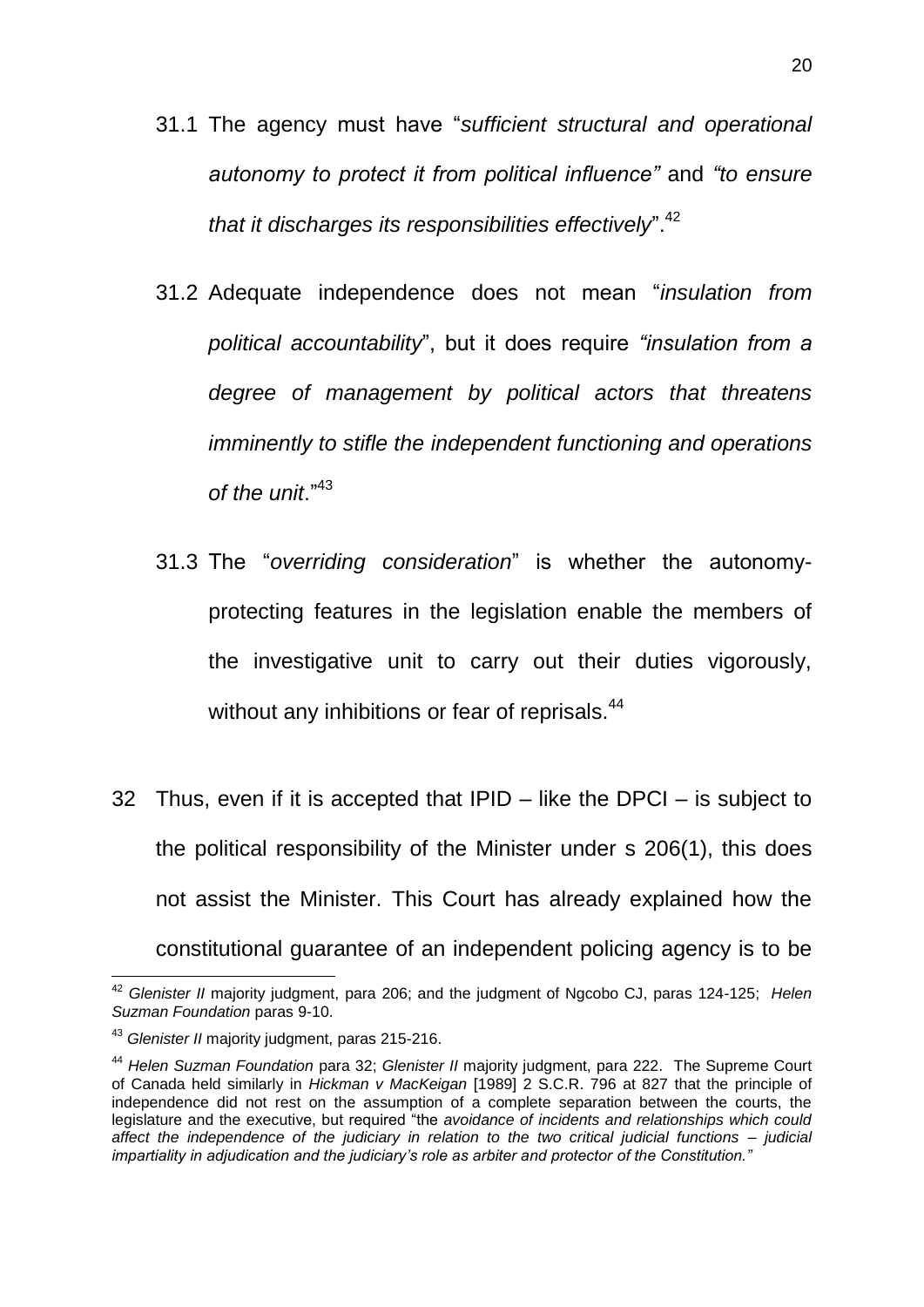reconciled with the Minister's political responsibility for policing under s 206(1), and the High Court correctly followed its approach.

- 33 Second, and in any event, the Minister's argument misinterprets section 206(1). That provision extends to the Minister political responsibility *"for policing"*. While the DPCI is situated within the SAPS (and is thus undoubtedly subject to s 206(1)), the same is not the case for IPID. As an independent police complaints body, IPID is not engaged in "*policing*" and is required to be institutionally and functionally independent of the SAPS.<sup>45</sup>
- 34 IPID must, likewise, be institutionally and functionally independent of the member of Cabinet responsible for the delivery of policing services. The Minister of Police is politically implicated by the misconduct of the SAPS and the investigations performed by IPID. There is consequently an inherent risk of a conflict of interest between the Minister of Police and IPID in respect of the performance of IPID's functions.

<sup>45</sup> This is expressly stipulated in s 4(1) of the IPID Act, which provides that *"The Directorate functions independently from the South African Police Service"*. See also the acknowledgement in the Minister's AA volume 3, pp. 199-200 at para 72. Notably, the IPID Act makes no mention of s 206(1) of the Constitution.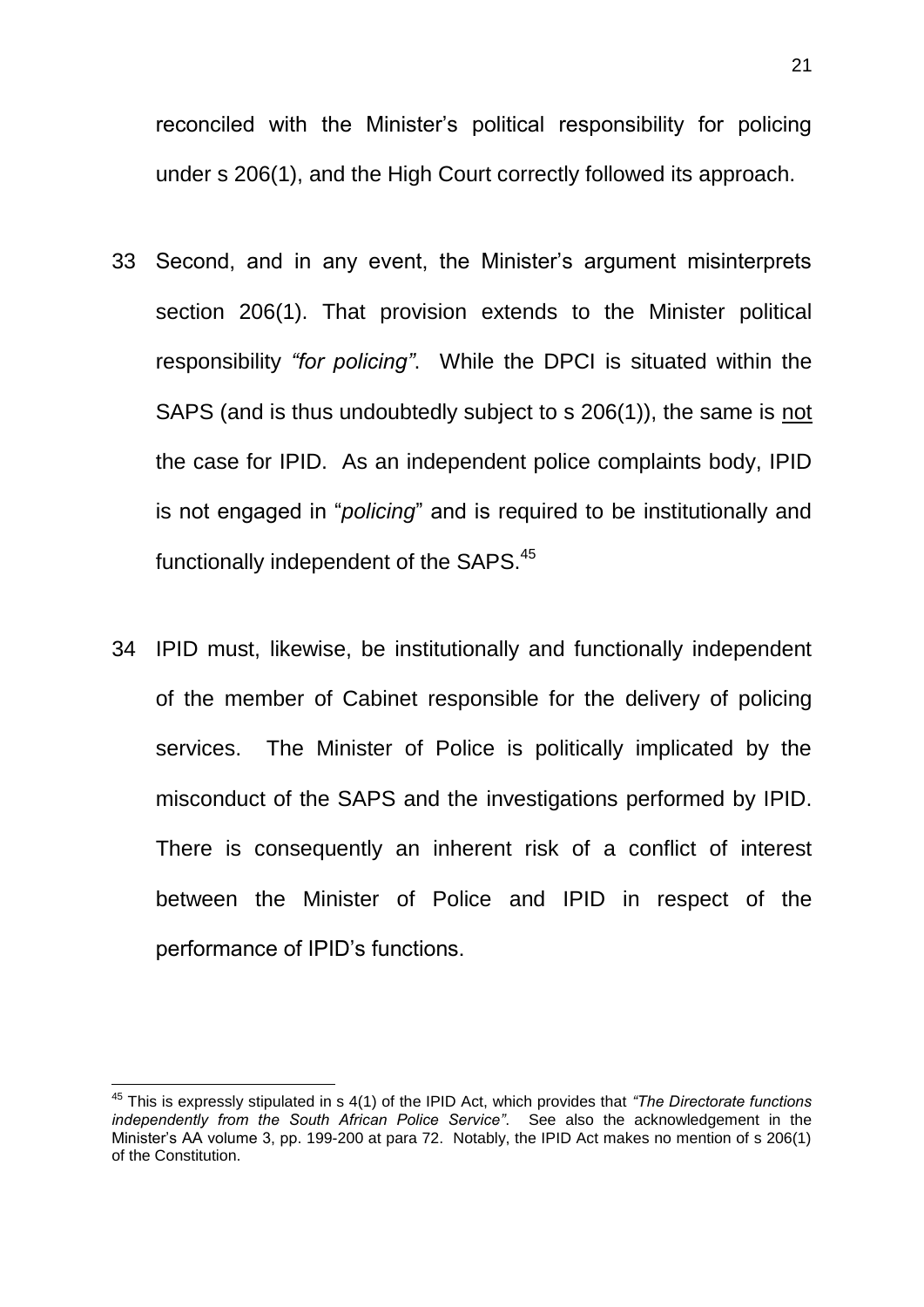- 35 This was recognised by IPID's predecessor institution, the Independent Complaints Directorate (ICD).
	- 35.1 A research report compiled jointly by the ICD and the Institute for Security Studies in 2007 on SAPS' Compliance with Recommendations by the ICD found that:<sup>46</sup>

*"Based on the views expressed during some of the structured interviews, it would seem that the independence and credibility of the ICD is compromised by its location within the Department of Safety and Security and having to report to the Minister who is also the Minister responsible for the police (viz. conflict of interest).*" (page 17)

35.2 The report contained the following recommendation by the ICD:

> *"For the purposes of independence and credibility, the ICD should report to a Minister who is not also the Minister responsible for the police. Alternatively, the ICD should report directly to parliament (a special parliamentary committee or, alternatively, the Portfolio Committee for Safety and Security)"* (page 20)*.*

36 The problem of requiring a police complaints body to account to the executive member responsible for the police – as opposed to parliament or a civilian body – has also been recognised internationally.

<sup>1</sup>  $46$  Annexure RJM21 volume 4 at pp. 336-368, emphasis added.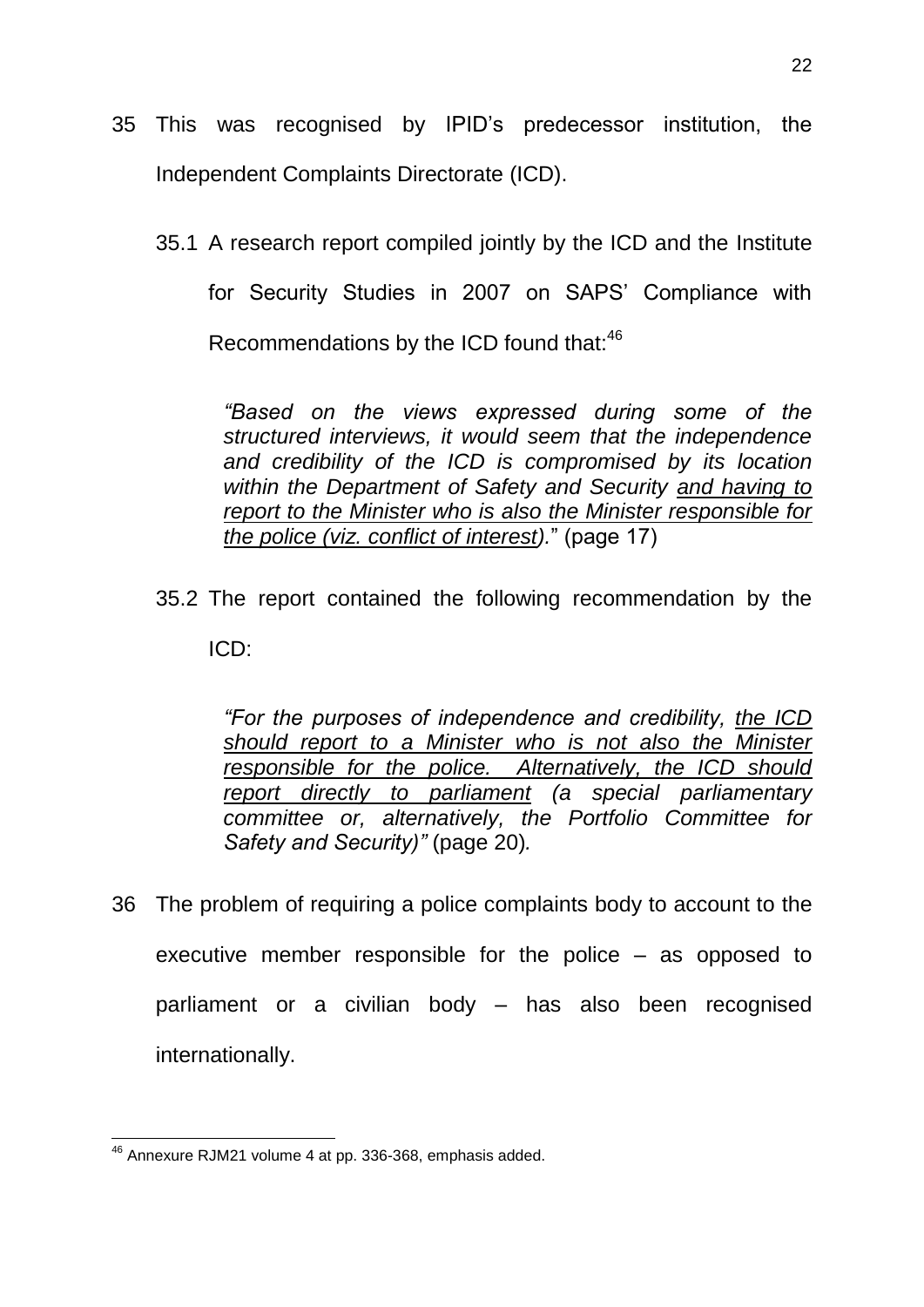36.1 Following a comparative study on police oversight bodies, the

UN Special Rapporteur has noted that:

*"An effective police accountability system should include an independent body that has complete discretion in the exercise of its functions and powers, has a statutory underpinning and independent and sufficient funding, reports directly to parliament and whose commissioners and staff are transparently appointed based on merit rather than any affiliation, such as affiliation with a political party."*<sup>47</sup>

36.2 The UN Special Rapporteur specifically recognised that

independence is compromised when the police and the police

oversight body report to the same Minister. It stated:

"*Independence can be threatened at a deeper structural level where the agency has the same reporting lines as the police force (e.g. where both the police and the external agency report to the government's minister for security)".*<sup>48</sup>

36.3 The United Nations' Handbook on Police Accountability, Oversight and Integrity, 2011 (a compilation of best practices by the UN Office on Drugs and Crime), explained and encapsulated the "*criteria for independence*" for independent police complaints bodies as follows:

Findings of the UN Special Rapporteur Study on Police Oversight Mechanisms (A/HRC/14/24/Add.8), cited in United Nations' Handbook on Police Accountability, Oversight and Integrity, 2011 at 70. Emphasis added.

<sup>&</sup>lt;sup>48</sup> UN Special Rapporteur Study on Police Oversight Mechanisms (A/HRC/14/24/Add.8) at para 53.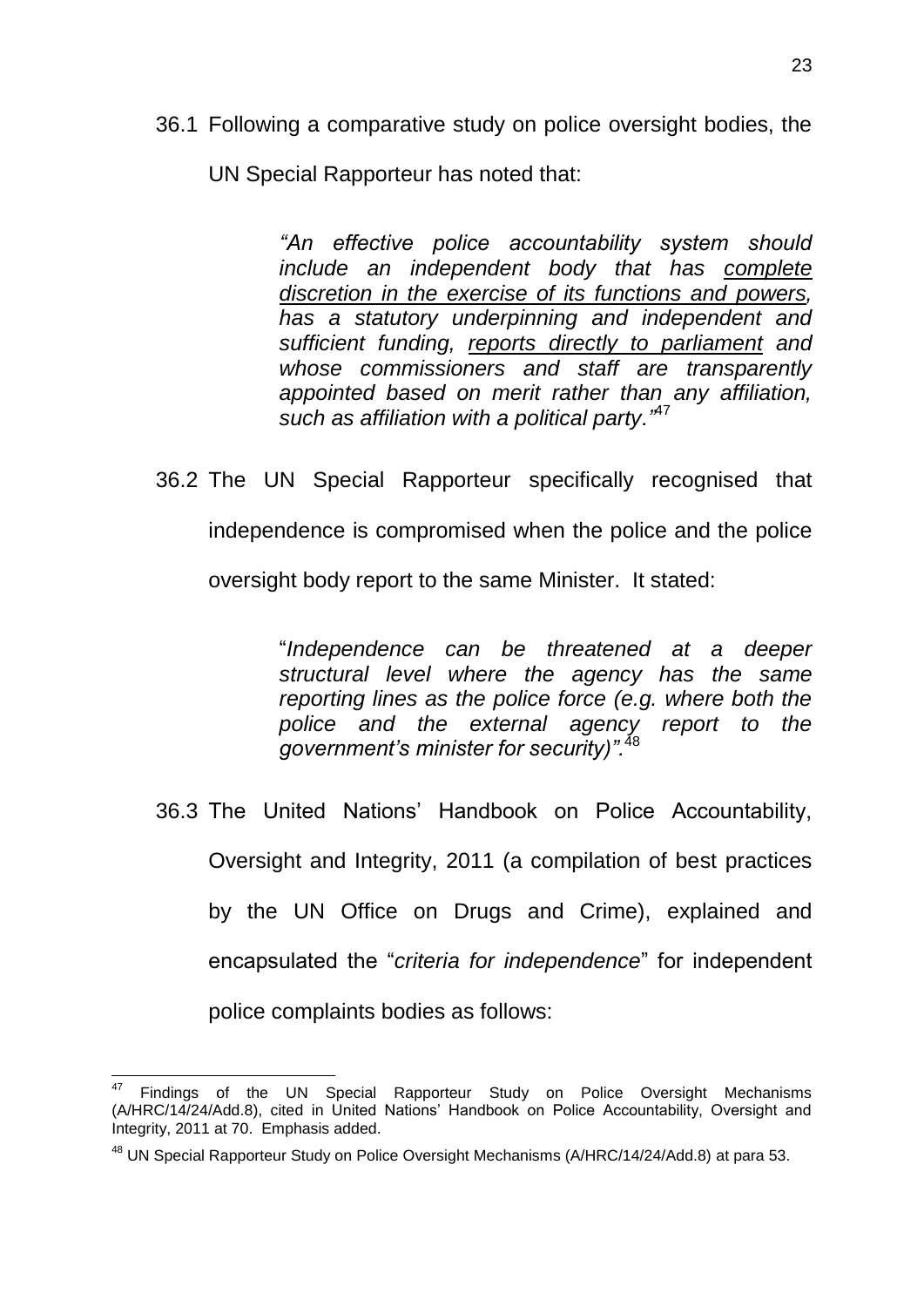*"For police accountability to be fully effective, it must involve multiple actors and institutions performing multiple roles, to ensure that police operate in the public interest. As these actors and institutions often represent particular interests, it is crucial to have a complementary independent institution overseeing the entire system.…*

*The United Nations Convention against Corruption calls for independent bodies or persons (specialized in combating corruption through law enforcement) that can "carry out their functions effectively and without any undue influence" (article 36). For this, the independent body should have complete discretion in the performance or exercise of its functions and not be subject to the direction or control of a minister or any other party. In principle, it should give an account after its work has been performed, when it reports to parliament (rather than the executive)."<sup>49</sup>*

36.4 The Council of Europe's Commissioner for Human Rights'

Opinion on the Independent and Effective Determination of

Complaints against the Police (2009), similarly found that:

*"An independent and effective complaints system is essential for securing and maintaining public trust and confidence in the police, and will serve as a fundamental protection against ill-treatment and misconduct. An independent police complaints body (IPCB) should form a pivotal part of such a system."<sup>50</sup>*

*…*

*"The IPCB must be transparent in its operations and accountable. Each Police Ombudsman or Police* 

<sup>1</sup>  $49$  United Nations' Handbook on Police Accountability, Oversight and Integrity, 2011 at 49-50.

<sup>&</sup>lt;sup>50</sup> Council of Europe, 'Opinion of The Commissioner for Human Rights Concerning Independent and Effective Determination of Complaints against the Police', 12 March 2009, CommDH(2009)4, at para 29.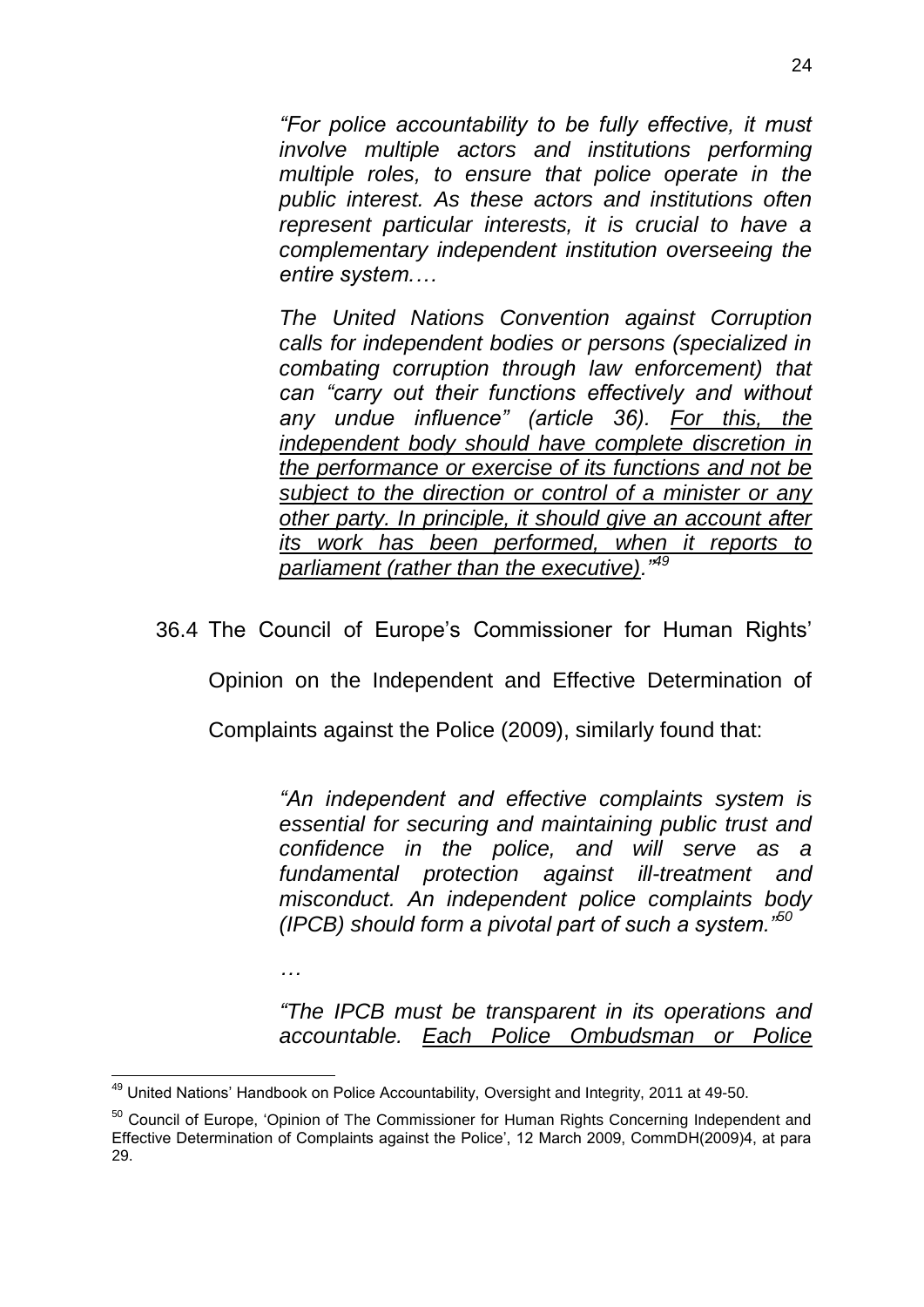*Complaints Commissioner should be appointed by and answerable to a legislative assembly or a committee of elected representatives that does not have express responsibilities for the delivery of policing services."*<sup>51</sup>

- 36.5 The AU Resolution on Police Reform, Accountability and Civilian Police Oversight in Africa, 2006 also calls upon State Parties "*to establish independent civilian policing oversight mechanism, where they do not exist, which shall include civilian participation"*. 52
- 37 Thus even if IPID is subject to the political responsibility of the Minister by virtue of section 206(1) – which we do not accept – this does not assist the Minister's defence. At the very least, the conflict of interest between the police and its oversight body requires that *more stringent* protection of IPID's independence from the Minister of Police is required than that of the DPCI. Such independence is required not only because IPID's mandate entails fighting corruption and systemic corruption in the police, but to enable IPID to fulfil its mandate of investigating offences committed by the SAPS more generally, without fear of political interference by the executive and the Minister of Police.

<sup>1</sup>  $51$  At para 36.

 $52$  At para 3.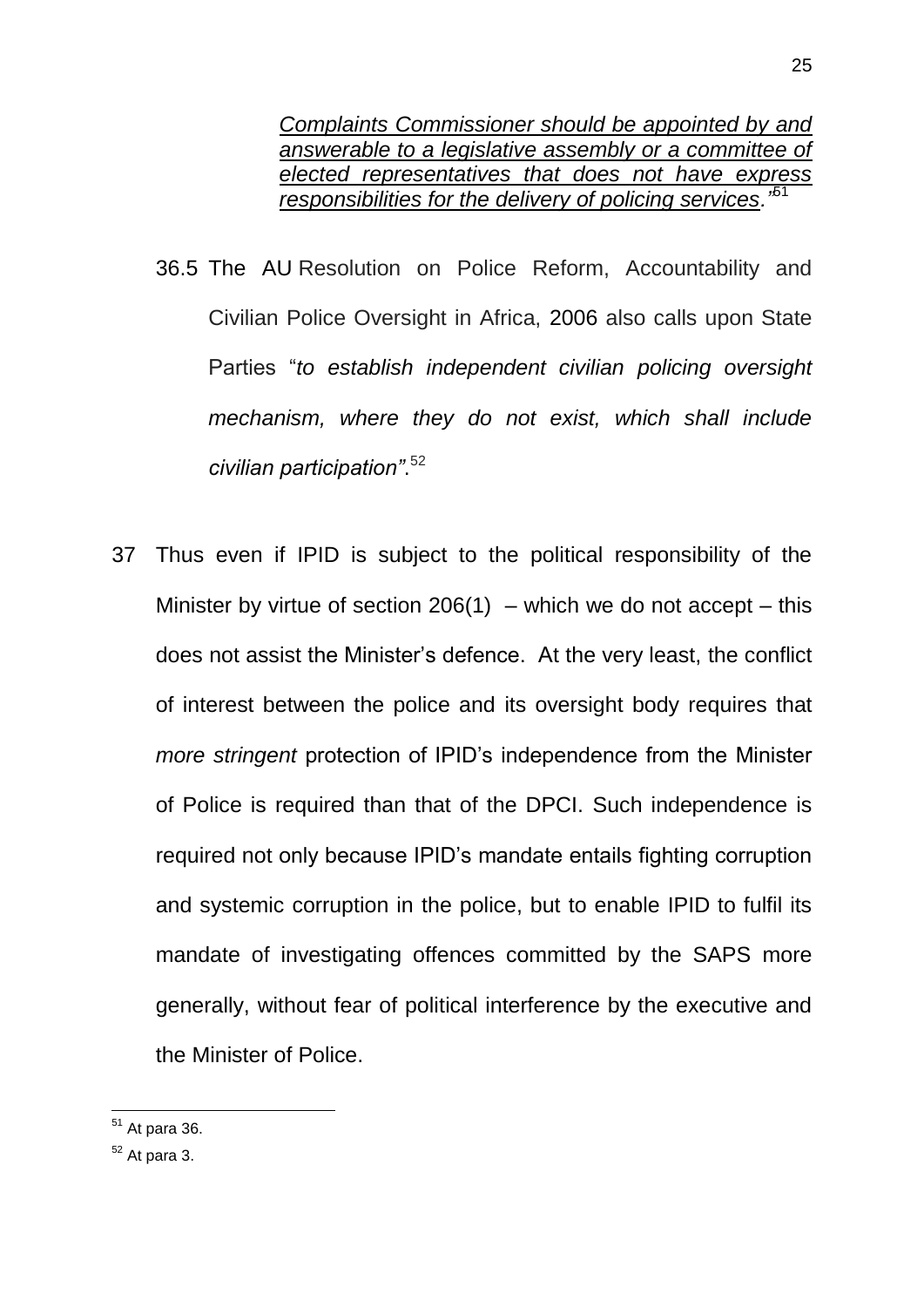#### *Security of tenure and Parliamentary oversight*

- 38 Security of tenure is an essential condition of institutional independence. While security of tenure may be achieved by a variety of legislative schemes, it requires that "*the decision-maker be removable only for just cause, secure against interference by the executive or other appointing authority*".<sup>53</sup>
- 39 Indeed, the Minister is driven to acknowledge that security of tenure is a recognised requirement for independent police oversight bodies under international law, and recognises that the Court must have regard to international law.<sup>54</sup> The international law referred to above (and cited by the High Court at paragraphs 35 to 37 of its judgment) confirms that the Minister's admission is correctly made.<sup>55</sup>
- 40 As we proceed to explain, security of tenure and parliamentary oversight in the removal from office of the office bearers or national head is an essential and common feature of numerous independent institutions in South Africa generally. Yet, the IPID Act fails to live up to this standard.

<sup>53</sup> *De Lange v Smuts NO and Others* 1998 (3) SA 785 (CC) para 70, citing the Supreme Court of Canada in *R v Valente* (1985) 24 DLR (4th) 161.

<sup>&</sup>lt;sup>54</sup> Notice of Opposition and Cross-Appeal para 4.3.

<sup>&</sup>lt;sup>55</sup> See also the foreign law cited in footnote 59 of the High Court judgment.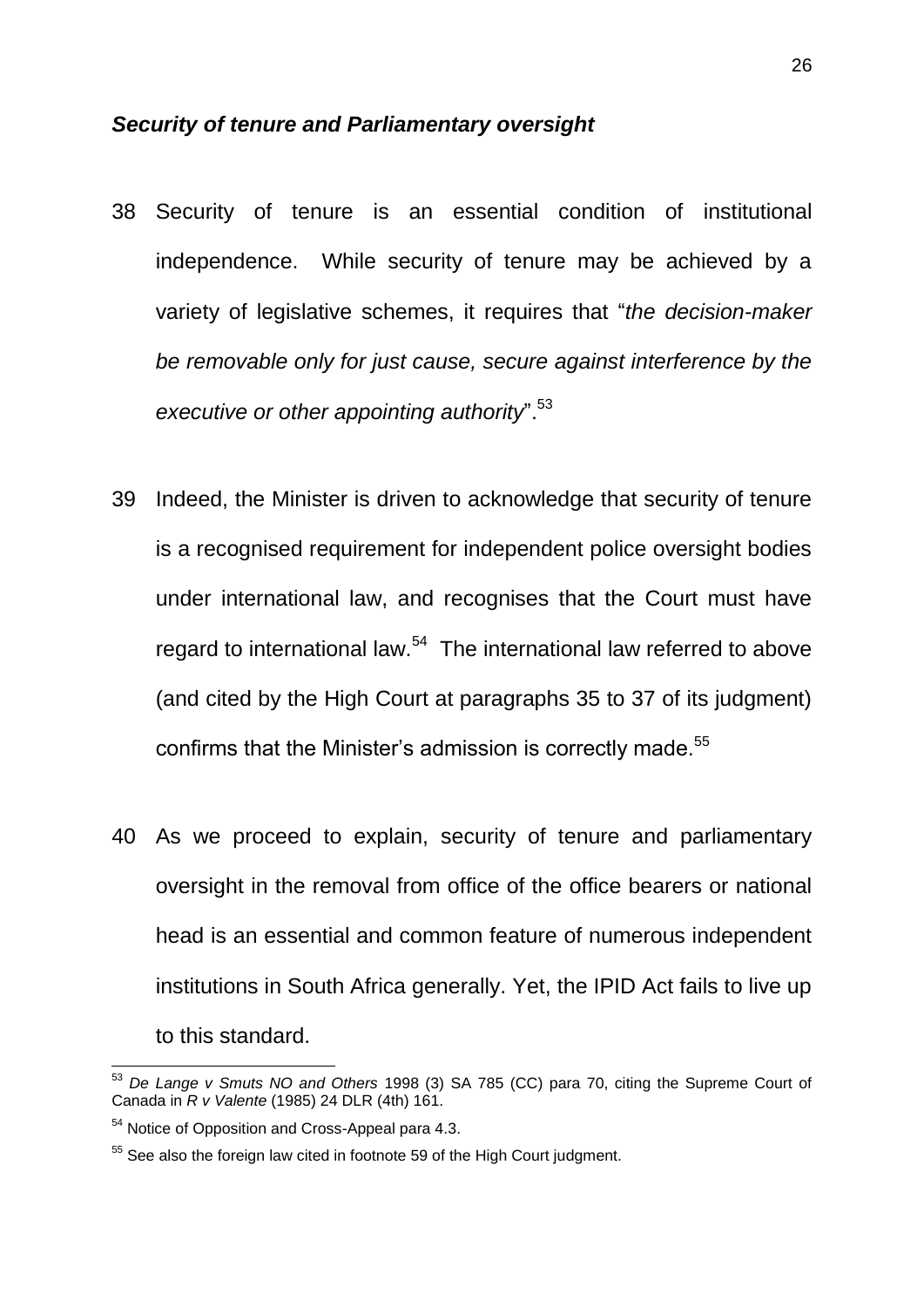- 41 In *Glenister II*, the majority of this Court explained that adequate independence requires *"special measures entrenching employment security"* to ensure that the members of the independent institution (in that case, members of the DPCI) *"can carry out their investigations vigorously and fearlessly".* The majority emphasised that the requirement of security of tenure does not assume that executive powers will be abused. Rather, it recognises the need for a statutory scheme that, viewed objectively, instils confidence in the members of the independent institution to carry out their duties vigorously and not to yield to political pressure. 56
- 42 Security of tenure is also required to instil public confidence in the independence of the institution. The importance of public perception for the effective functioning of independent institutions has been recognised by this Court and other apex courts. This Court has repeatedly held that:

*"[P]ublic confidence in mechanisms that are designed to secure independence is indispensable. Whether a reasonably informed and reasonable member of the public will have confidence in an entity's autonomy-protecting features is important to determining whether it has the requisite degree of independence. Hence, if Parliament fails to create an institution that appears from the reasonable standpoint of the public to be independent, it has failed to* 

<sup>56</sup> *Glenister II* majority judgment, paras 222 and 226.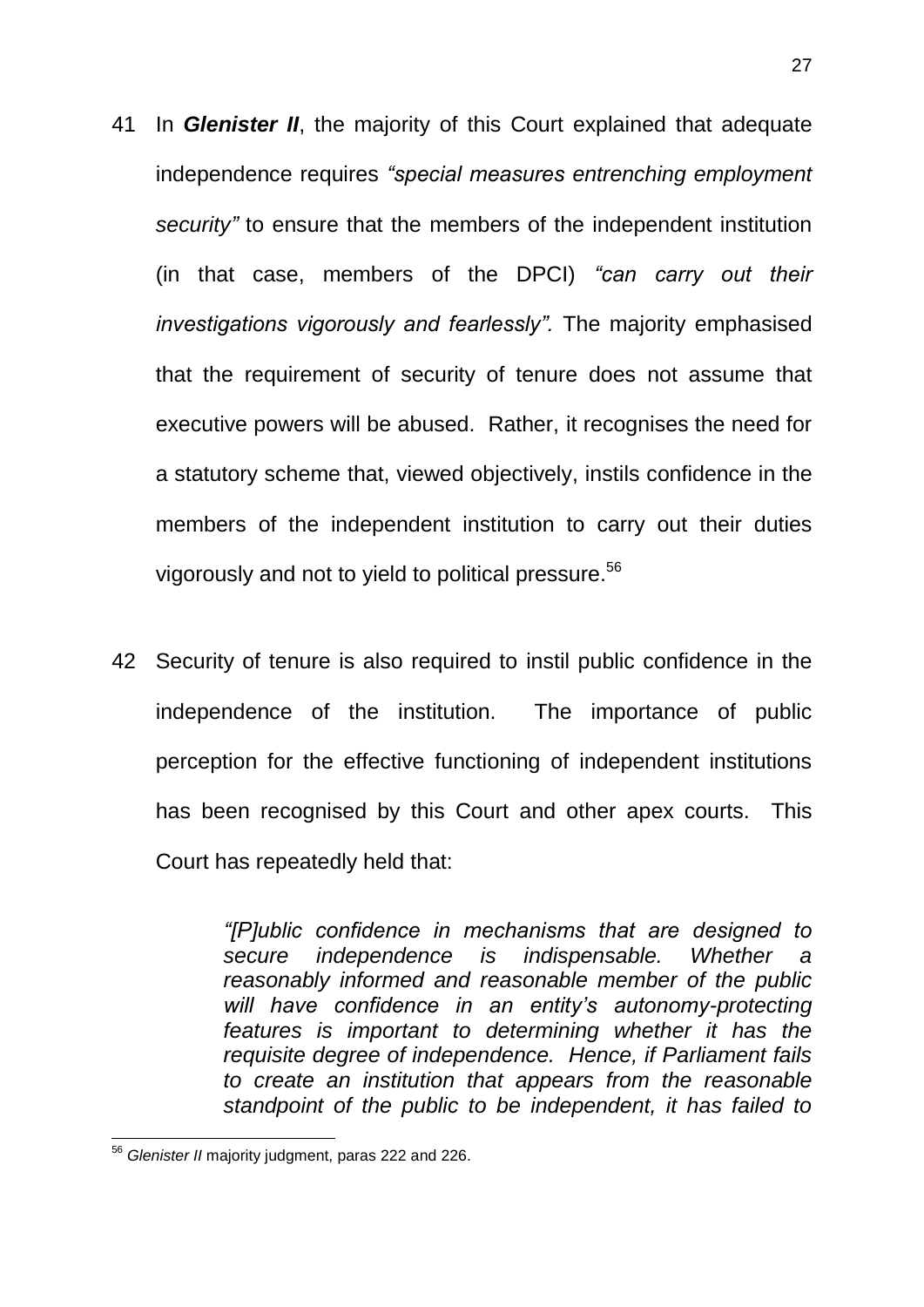*meet one of the objective benchmarks for independence. This is because public confidence that an institution is independent is a component of, or is constitutive of, its independence."<sup>57</sup>*

- 43 In *Glenister II*, the majority found that the lack of adequate independence of the DPCI *"was reflected […] most signally in the absence of secure tenure protecting the employment of the members of the entity and in the provisions for direct political oversight of the entity's functioning."<sup>58</sup>* The majority contrasted the lack of security of tenure of the Head of the DPCI with the protections afforded to the Head of the former DSO. The majority observed that the national head of the DSO had enjoyed security of tenure in that: $59$ 
	- 43.1 The grounds for removal were objectively defined and limited to grounds of misconduct, continued ill-health or incapacity, or if he or she is no longer a fit and proper person to hold the office; and
	- 43.2 Parliament held a veto over the removal of the Head of the DSO. The reasons for the removal, and the representations of

<sup>57</sup> *Glenister II* majority judgment, para 207, with reference to *S v Van Rooyen* 2002 (5) SA 246 (CC) at para 32; and *Valente v The Queen* [1986] 24 DLR (4<sup>th</sup>) 161 (SCC) at 172. See restated in *Helen Suzman Foundation* at para 31.

<sup>58</sup> *Glenister II* majority judgment, para 213.

<sup>59</sup> *Glenister II* majority judgment, para 225-226.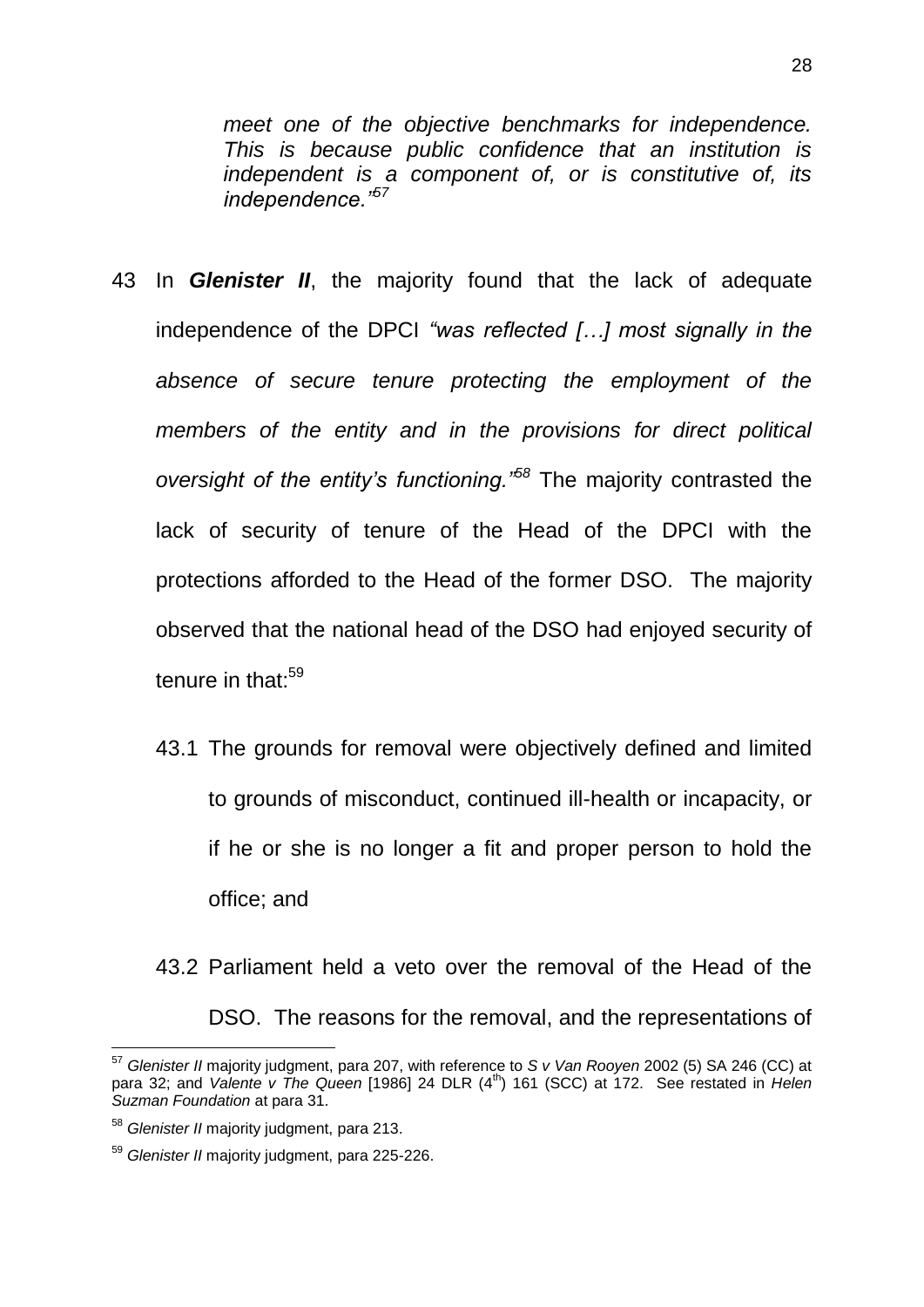the office-holder, had to be communicated to Parliament, which could resolve to restore the Head to his or her office.

44 The majority emphasised the special importance of the parliamentary oversight that protected the independence of the DSO, and which was lacking in respect of the DPCI. It highlighted the difference between such civilian oversight and the political oversight of the executive:

> *"Under our constitutional scheme, Parliament operates as a counter-weight to the executive, and its committee system, in which diverse voices and views are represented across the spectrum of political views, assists in ensuring that questions are asked, that conduct is scrutinised and that motives are questioned."<sup>60</sup>*

*…*

*"… [P]arliamentary committees comprise members of a diversity of political parties and views. No consolidated or hegemonic view, or interest, is likely to preponderate to the exclusion of other views. As importantly, parliamentary committees function in public. The questions they ask of those reporting to them aim at achieving public accountability. The Ministerial Committee by contrast comprises political executives who function out of the public gaze. The accountability they seek to exact is political accountability. It is inimical to an adequately independent functioning of the DPCI."*<sup>61</sup>

<sup>1</sup> <sup>60</sup> *Glenister II* majority judgment, para 239.

<sup>61</sup> *Glenister II* majority judgment, para 243.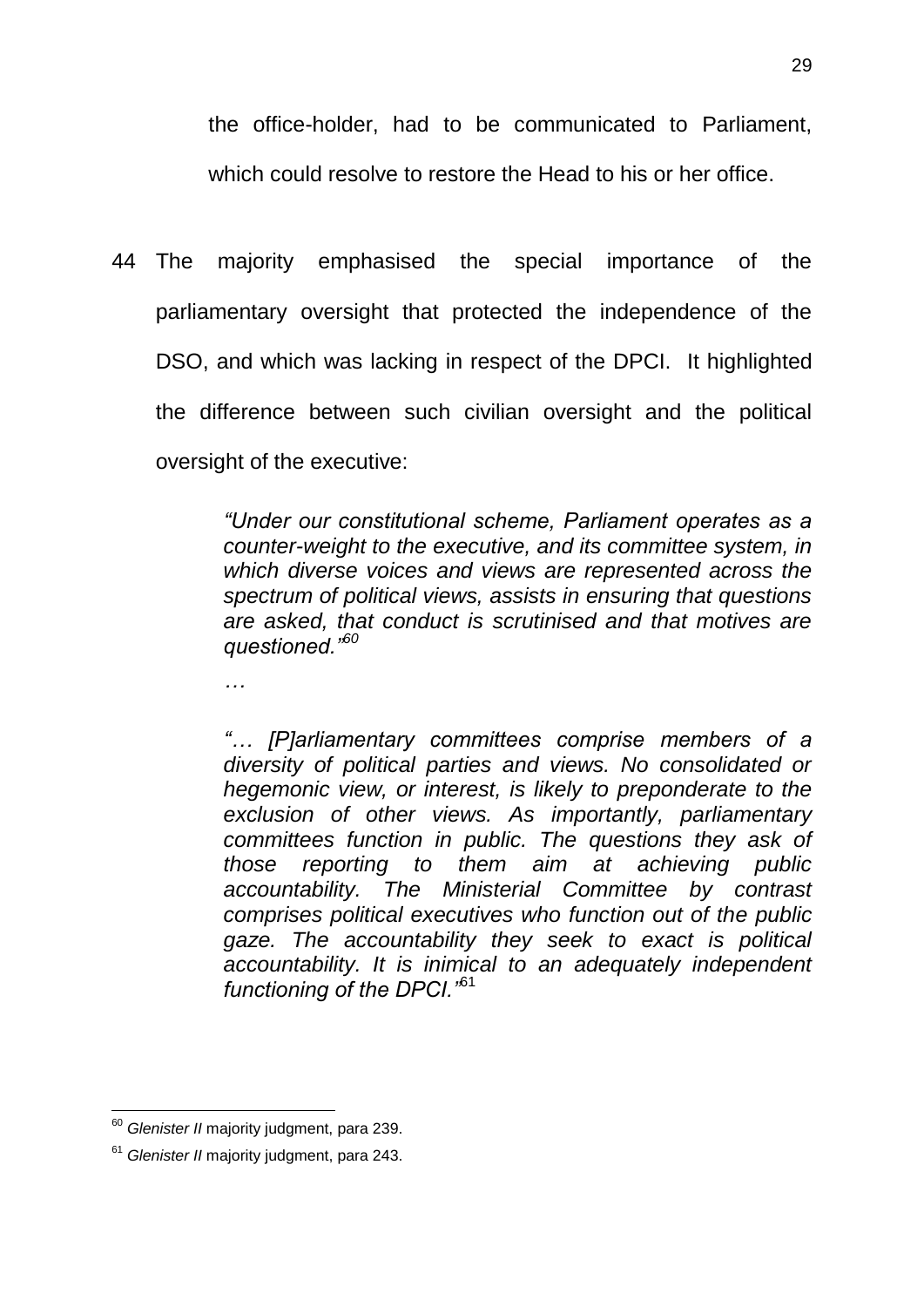- 45 In *Helen Suzman Foundation*, this Court underscored the necessity of parliamentary oversight specifically in the removal from office of the national head of the DPCI. This Court found that Parliament's amendments to the SAPS Act (which were directed at remedying the constitutional defects found in *Glenister II)* were inadequate, *inter alia,* because the amended SAPS Act permitted the removal of the Head of the DPCI without any effective parliamentary oversight.
- 46 This Court held (unanimously on this point) that the Minister's power to remove the national head from office in terms of s 17DA(1) and (2) of the SAPS Act threatened the head's security of tenure. This was despite the fact that:
	- 46.1 The removal process was initiated by the Minister's appointment of a Judge to conduct the disciplinary inquiry;
	- 46.2 The Minister could remove the head only on the recommendation of the Judge; and
	- 46.3 The fact of the removal, the reason therefor and the representations of the national head, if any, were to be conveyed to Parliament within 14 days of the removal.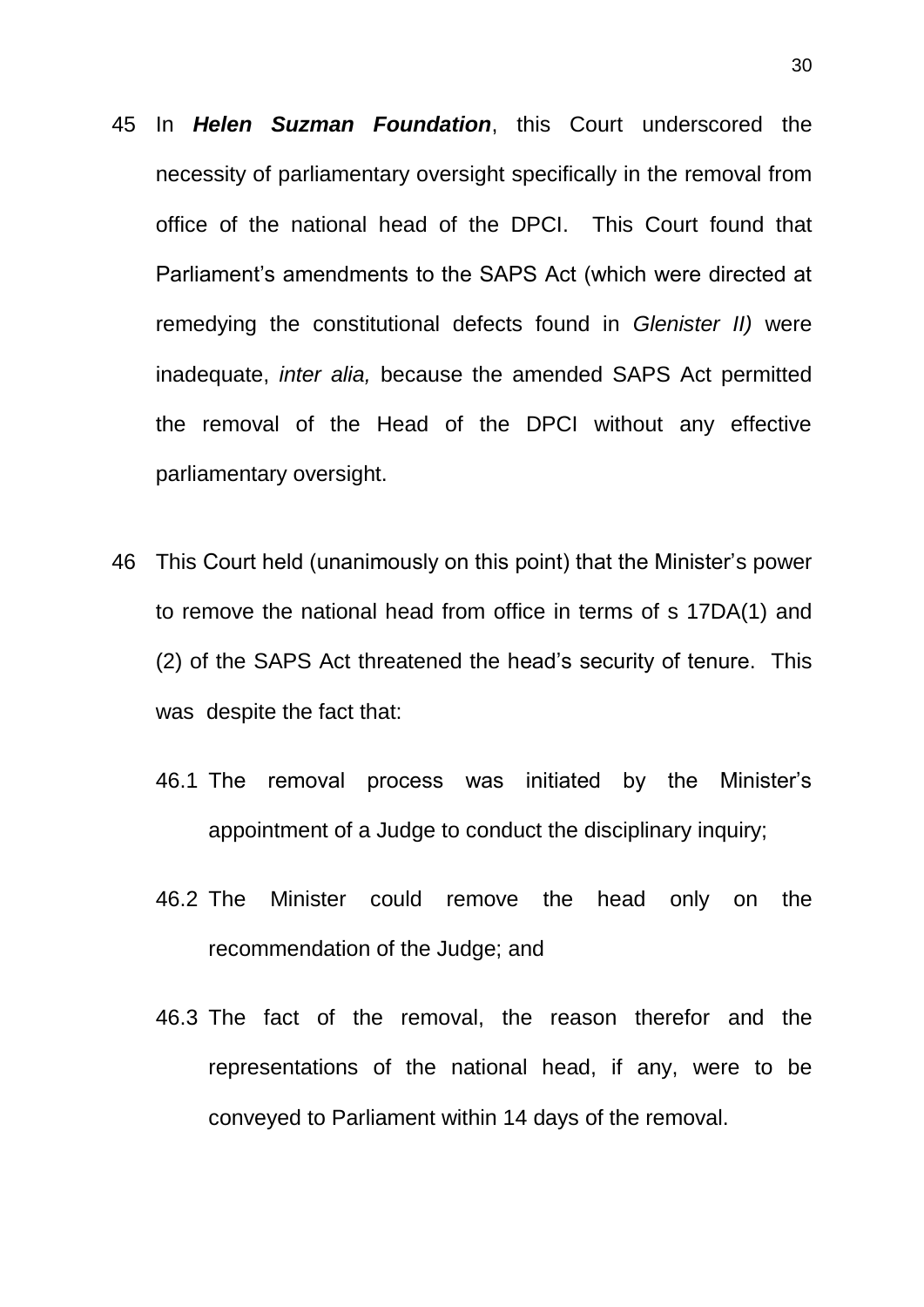- 47 This Court found that this removal scheme did not adequately protect the job security of the national head, because Parliament "*has no meaningful role to play*" and no powers of intervention (which *"would ordinarily entail an assessment of the propriety of the finding of wrongdoing and the punishment meted out to the National Head")*. Instead, Parliament was required *"merely to note the decision"* of the Minister. The result, this Court concluded, was that the SAPS Act afforded the Minister an "*almost untrammelled power to axe the National Head of the anti-corruption entity*," which was "*inimical to job security*".<sup>62</sup>
- 48 We submit that the same reasoning must apply to IPID, to require effective parliamentary oversight of the removal from office of the Executive Director.
- 49 Moreover, what is striking is that the drafters of the Constitution and Parliament itself have recognised that independence can only be achieved by means of security of tenure, including parliamentary oversight in the removal process.

<sup>1</sup>  $62$  At paras 87 to 89.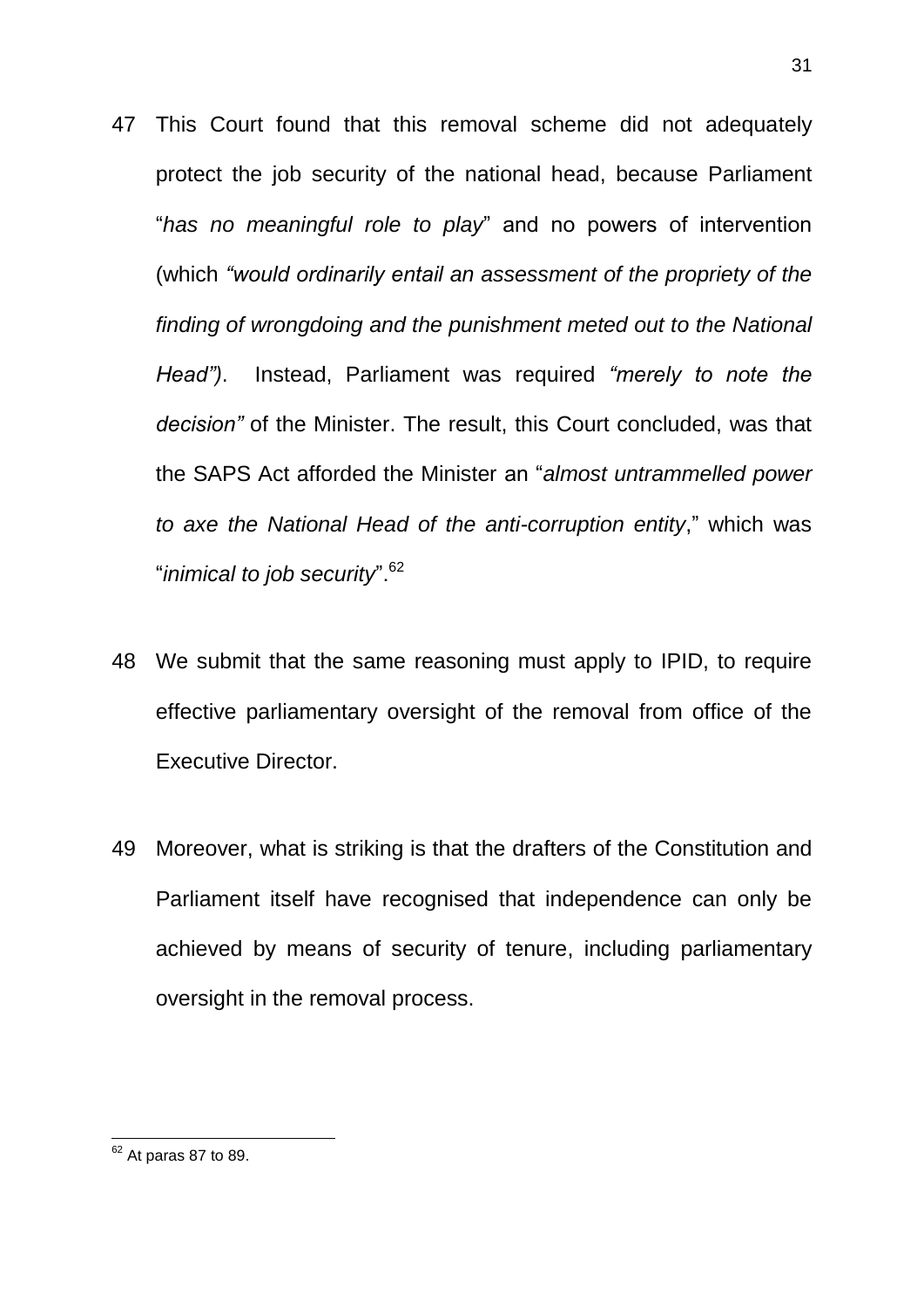- 49.1 For the sake of convenience, we attach to these submissions, marked "**HOA1**", a table that compares the relevant constitutional and statutory provisions applicable to the following independent bodies: the various Chapter 9 institutions, the Public Service Commission, judicial officers and magistrates, the National Director of Public Prosecutions and the Independent Communications Authority of South Africa.
- 49.2 The removal of the office bearers from every one of these institutions is subject to parliamentary oversight and powers of intervention by the National Assembly in the removal process.
- 49.3 As we demonstrate in what follows, the IPID Act is a clear outlier in this regard.

#### **THE IMPUGNED PROVISIONS ARE UNCONSTITUTIONAL**

- 50 In the preceding sections of these heads of argument, we have demonstrated that:
	- 50.1 IPID is constitutionally required to be independent; and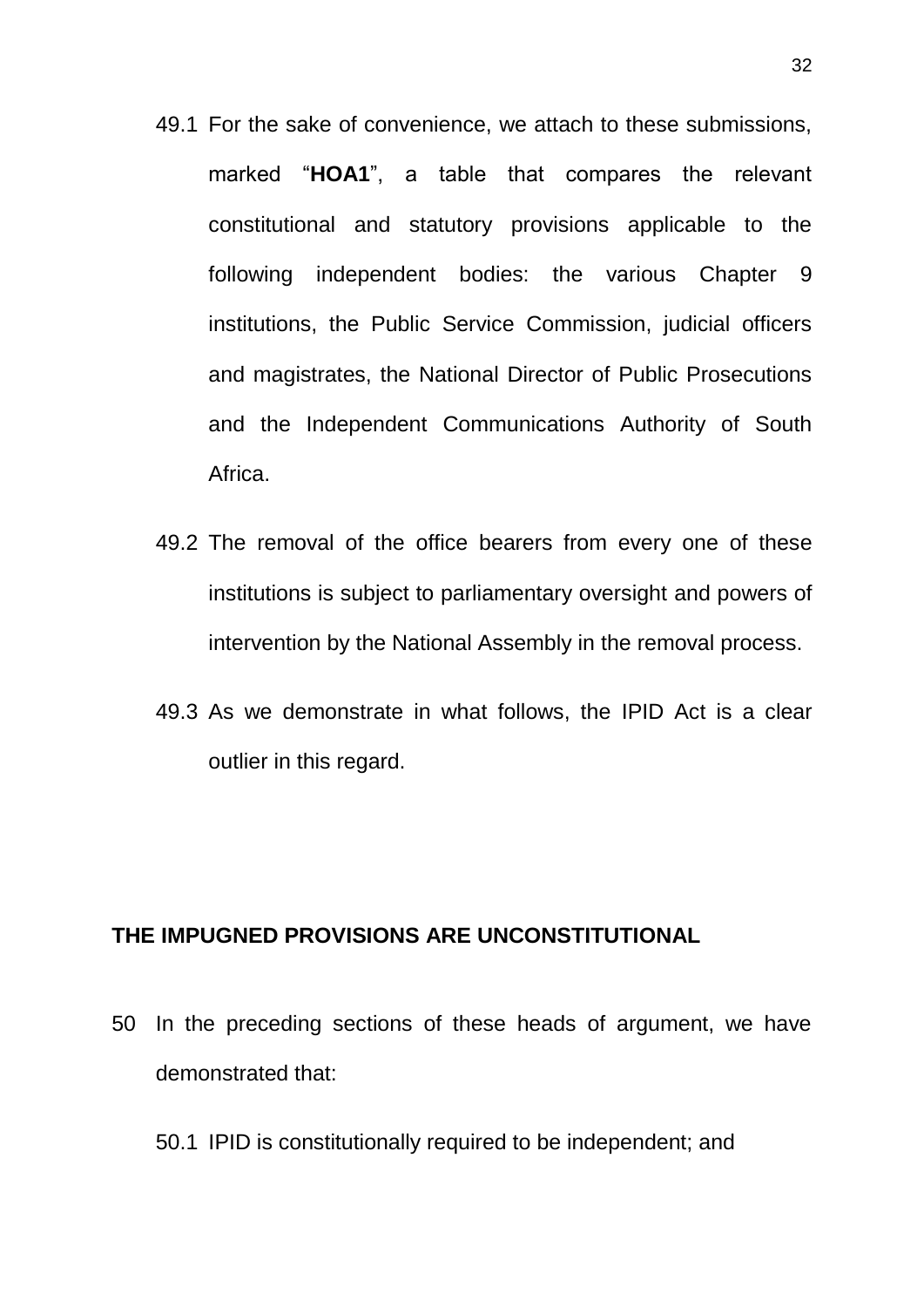- 50.2 A core feature of this independence is the need for security of tenure of the Executive Director of IPID, including the involvement of the National Assembly in the removal process.
- 51 The only remaining question is whether the IPID Act and other impugned provisions measure up to this standard. For the reasons that follow, they plainly do not.
- 52 The legislative provisions that empower the Minister to suspend, discipline and remove the Executive Director from office are not subject to any parliamentary oversight. They afford the Minister of Police unilateral power and the sole discretion to terminate the Executive Director's tenure. The Minister is also empowered to discipline the Executive Director on the same basis as any head of department in the public service, without any special protections or oversight.
- 53 In particular, section 6(6) of the IPID Act provides that –

*"The Minister may remove the Executive Director from office on account of –*

- *(a) misconduct;*
- *(b) ill-health; or*
- *(c) inability to perform the duties of that office effectively."*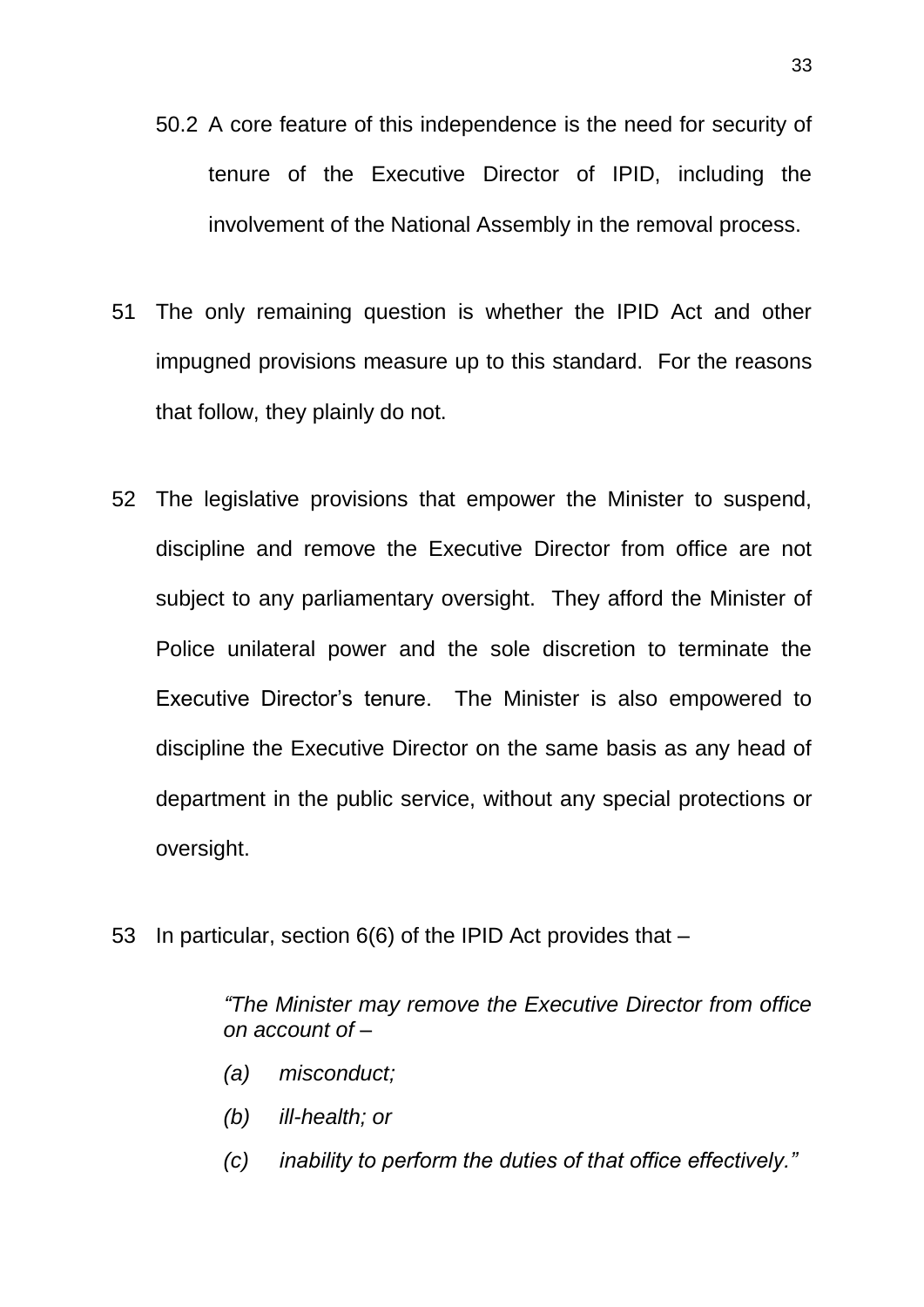- 54 Far from safeguarding the security of tenure of the Executive Director of IPID, section 6(6) allows the Minister to remove the Executive Director himself, without any form of Parliamentary oversight at all.
- 55 This problem is exacerbated by two further provisions.
- 56 First, section 6(4) of the IPID Act allows the Minister, upon removing the Executive Director and at his complete discretion, to appoint any other person to perform the functions of the Executive Director. Section 6(4) reads:

*"When the Executive Director is unable to perform the functions of office, or during a vacancy in the Directorate, the Minister may designate another person to act as Executive Director until the Executive Director returns to perform the functions of office or the vacancy is filled."*

57 Second, section 6(3)(a) provides that the Executive Director will be "*subject to the laws governing the public service".* This is confirmed by Regulation 13 of the IPID Regulations.<sup>63</sup> This means that the Minister is empowered to discipline the Executive Director on the

<sup>1</sup> <sup>63</sup> It provides:

*<sup>&</sup>quot;The Public Service Disciplinary Code applies in the case of disciplinary proceedings initiated against a member of the Directorate as a result of the alleged misconduct of such member or failure to comply with a lawful command, order or instruction".*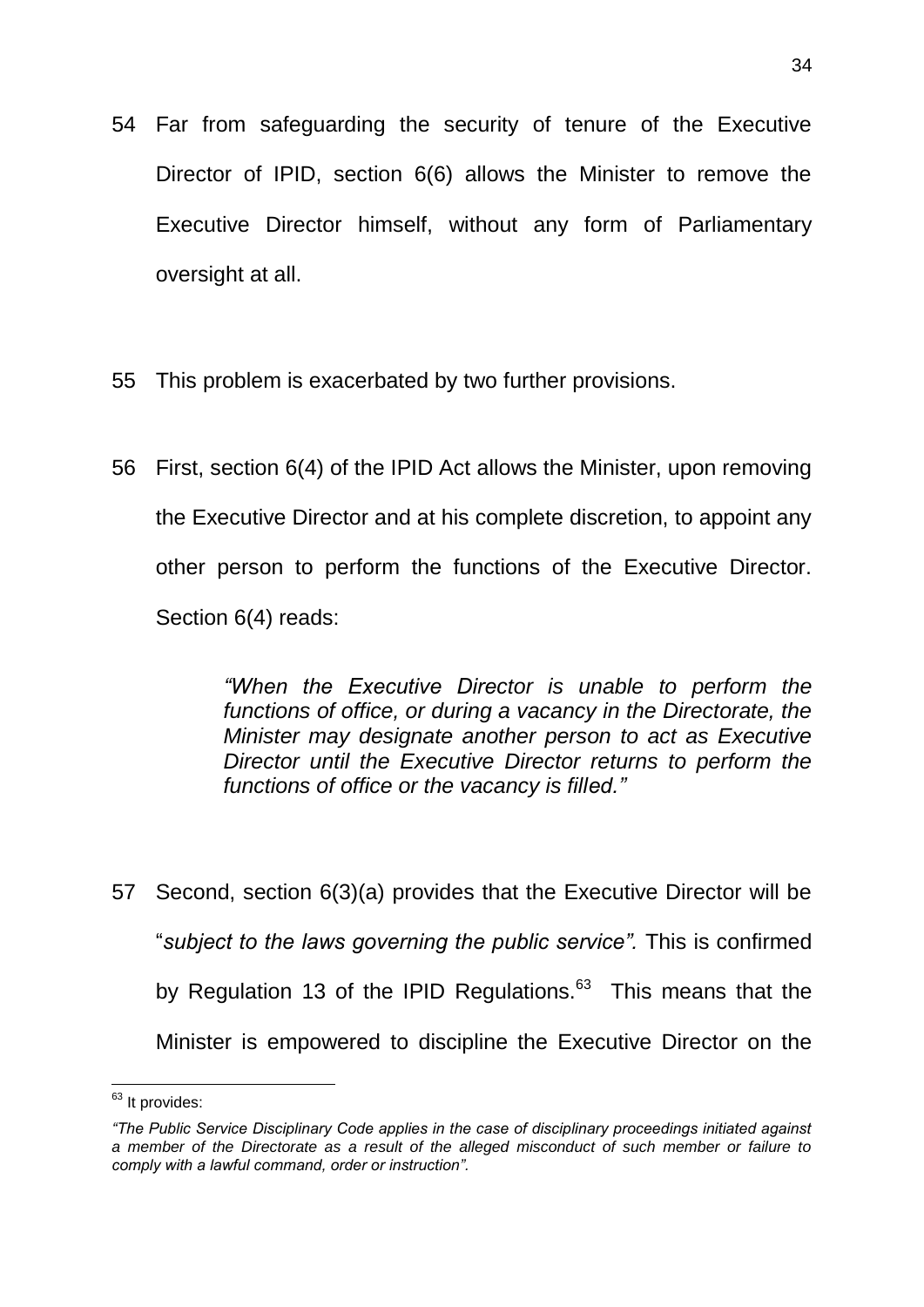same basis as any head of department in the public service, without any special protections or oversight. In particular, it renders the following general public service provisions applicable to the Executive Director:

- 57.1 Sections 16A(1) and 16B of the Public Service Act, which empower the Minister, as the relevant "*executive authority*", to take disciplinary action against the Executive Director.<sup>64</sup>
- 57.2 Sections 17(1) and (2) of the Public Service Act, which empowers the Minister to terminate the Executive Director's employment in the public service.<sup>65</sup>

- *(1) An executive authority shall-*
	- *(a) immediately take appropriate disciplinary steps against a head of department who does not comply with a provision of this Act or a regulation, determination or directive made thereunder;*
	- *(b) immediately report to the Minister [of Public Service and Administration] the particulars of such non-compliance; and*
	- *(c) as soon as possible report to the Minister the particulars of the disciplinary steps taken.*"
- *"16B Discipline*
- *(1) Subject to subsection (2), when a chairperson of a disciplinary hearing pronounces a sanction in respect of an employee found guilty of misconduct, the following persons shall give effect to the sanction:*
	- *(a) In the case of a head of department, the relevant executive authority;"*
- $65$  They provide as follows:
- *"(1)(a) Subject to paragraph (b), the power to dismiss an employee shall vest in the relevant executive authority and shall be exercised in accordance with the Labour Relations Act.*
- *(b) The power to dismiss an employee on account of misconduct in terms of subsection (2) (d) shall be exercised as provided for in section 16B (1).*

 $64$  They provide as follows:

*<sup>&</sup>quot;16A Failure to comply with Act*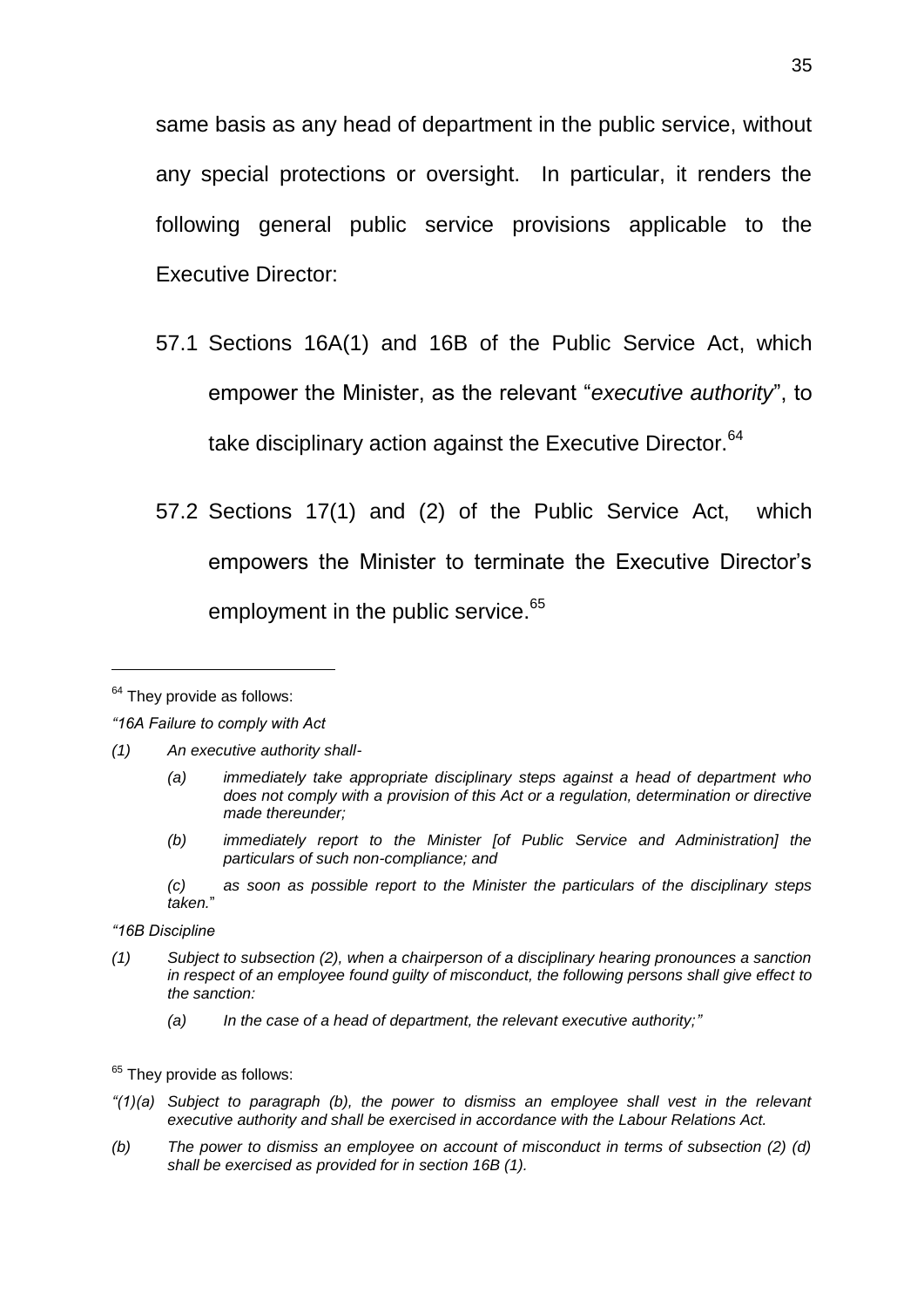- 57.3 The Public Service Disciplinary Code,<sup>66</sup> which incorporates the provisions of chapter 7 of the Senior Management Service Handbook.<sup>67</sup> These provisions empower the Minister (as the "employer") to initiate a disciplinary enquiry; to appoint a person, from within or from outside the public service, as chairperson of the disciplinary enquiry; to place an employee on precautionary suspension with pay; and to hold a disciplinary hearing within 60 days of such suspension, subject to postponement by the chair.
- 58 None of these provisions involve any role for Parliament. It is plain that it is the Minister who is empowered to suspend, discipline and remove the Executive Director. This is not consistent with the requirement of security of tenure applicable in respect of the head of an independent institution.

- *(a) incapacity due to ill health or injury;*
- *(b) operational requirements of the department as provided for in the Labour Relations Act;*
- *(c) incapacity due to poor work performance; or*
- *(d) misconduct."*

<sup>66</sup> The "Public Service Disciplinary Code" is defined in the IPID Regulations to mean "the Disciplinary Code and Procedures for the Public Service as contained in Public Service Coordinating Bargaining Council (PSCBC) Resolution 2 of 1999, as amended".

 $67$  The SMS Handbook is available online at:

http://www.dpsa.gov.za/dpsa2g/documents/sms/publications/smshb2003.pdf

*<sup>(2)</sup> An employee of a department, other than a member of the services, an educator or a member of the Intelligence Services, may be dismissed on account of-*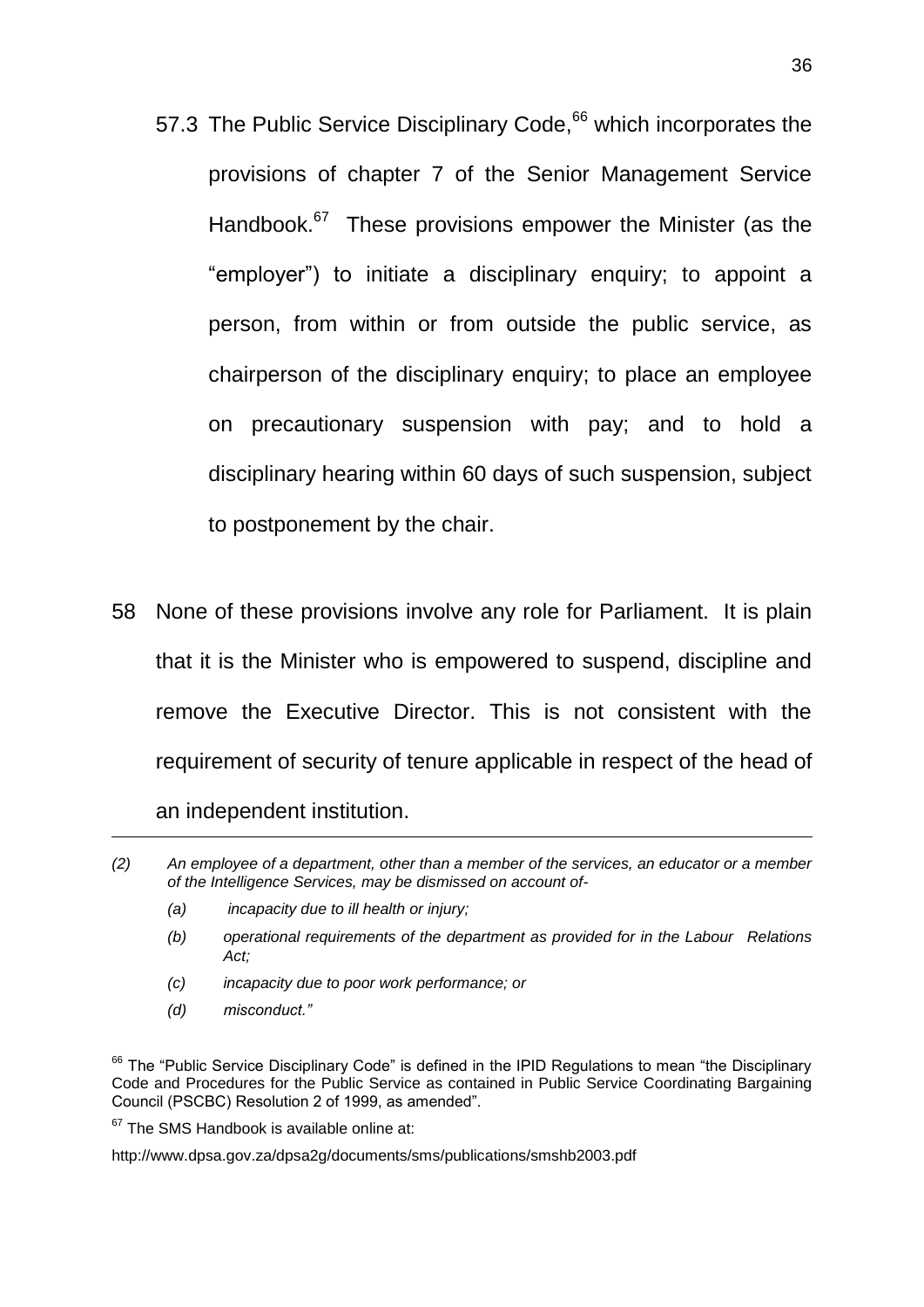- 59 The Minister, however, contends that the Court must "*reason through the internal structure of the IPID Act"* to determine whether IPID has adequate independence. $68$  We accept that this Court must consider the IPID Act as a whole, but this does not assist the Minister. While the IPID Act confirms the importance of independence, and contains some safeguards, it does not adequately protect the independence of IPID – especially because it fails to ensure that the Executive Director has security of tenure.
	- 59.1 The IPID Act provides that IPID must function independently of SAPS,<sup>69</sup> and requires all organs of state to assist IPID to maintain its impartiality and to function effectively.<sup>70</sup> IPID is independently financed from money appropriated by Parliament.<sup>71</sup> The objects of the IPID Act also emphasise the importance of the independence of the Directorate. $72$

59.2 The IPID Act contains some provisions that are evidently designed to prevent undue political and executive influence,

<sup>&</sup>lt;sup>68</sup> Notice of Opposition and Cross-Appeal para 2.

 $69$  Section 4(1).

 $70$  Section 4(2).

 $71$  Section 3(3).

<sup>72</sup> Section 2. These are, inter alia: *"(b) to ensure independent oversight of the South African Police Service and Municipal Police Services;… (d) to provide for independent and impartial investigation of identified criminal offences allegedly committed by members of the South African Police Service and Municipal Police Services; … (g) to enhance accountability and transparency by the South African Police Service and Municipal Police Services in accordance with the principles of the Constitution."*  Emphasis added.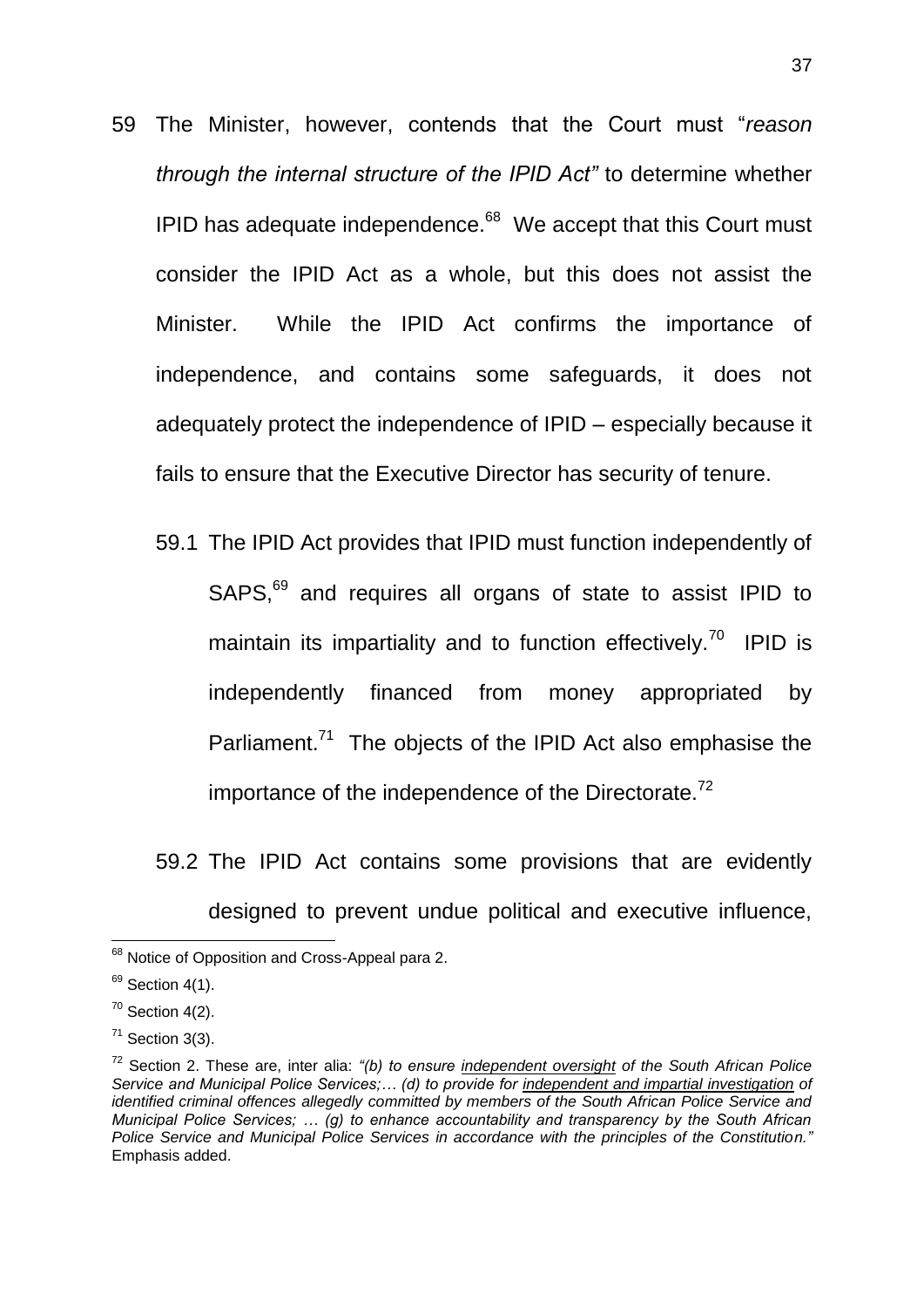including in the office of the Executive Director. Section 6(2) and (3) provide that the Executive Director of IPID is appointed only on confirmation by the relevant Parliamentary Committee; and section 7(12) provides for reporting by the Executive Director to Parliament (as well as to the Minister) on the activities of the Directorate.

- 59.3 The IPID Act thus recognises that IPID must be independent, and that Parliament must play an oversight role. However the IPID Act fails adequately to achieve these ends – in particular because it affords the Minister the unilateral power to suspend, discipline and remove the Executive Director from office and does not provide for any oversight or intervention by Parliament whatsoever in this regard. $73$
- 60 Indeed, a consideration of the IPID Act as a whole confirms magnitude of the constitutional defect – because it demonstrates that the Executive Director is at the very heart of IPID's ability to function effectively to fulfil its constitutional mandate. The importance of the Executive Director's security of tenure for the independence and effective functioning of IPID as a whole can thus

 $73$  Section 6(6) of the IPID Act.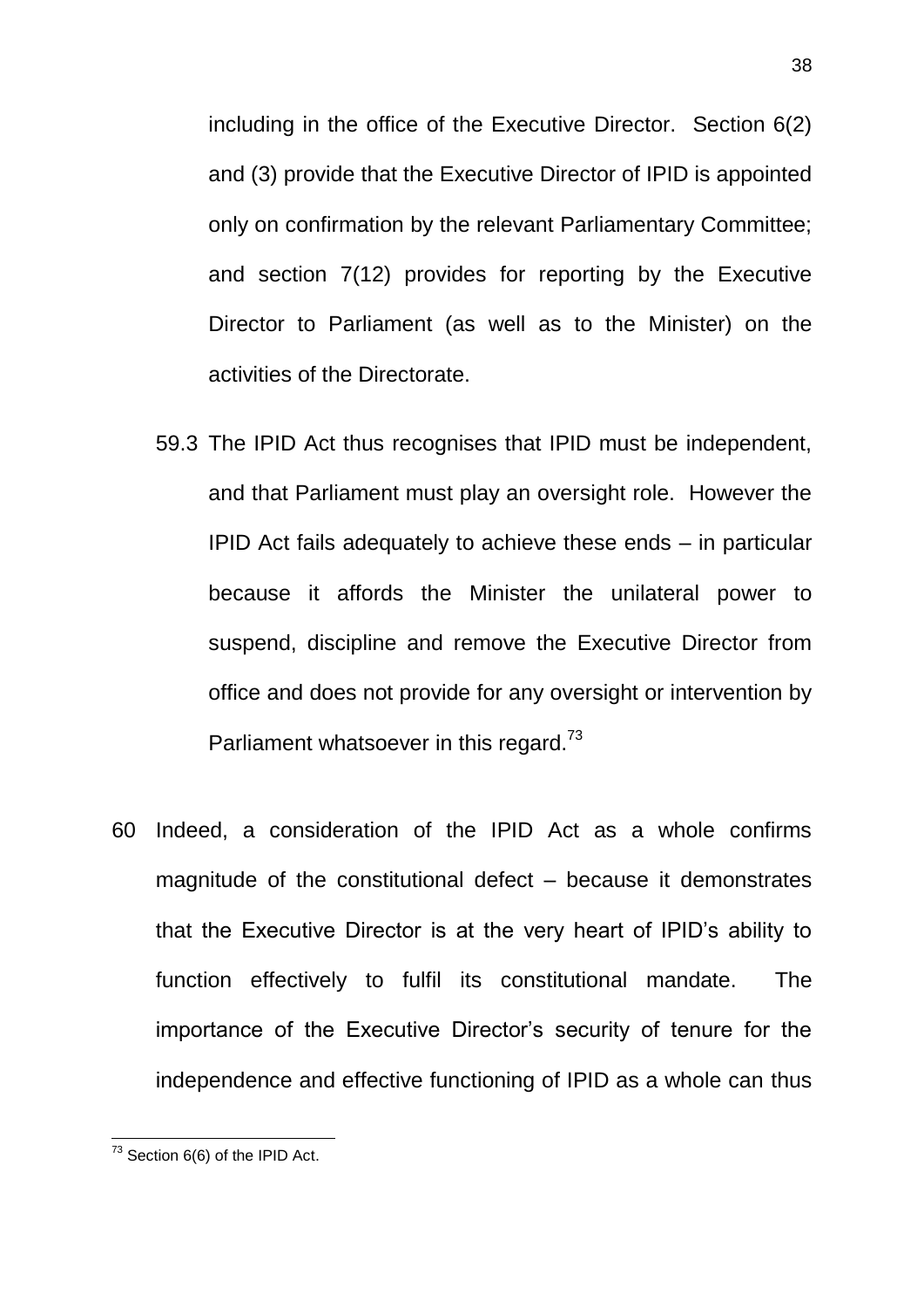be appreciated by considering the powers and functions of the Executive Director under the Act.

- 60.1 Under section 7 of the IPID Act (read together with sections  $22(1)$ ,  $24(1)$ ,  $28(1)(g)$  and  $(h)$ ), the Executive Director manages and directs IPID; controls the Directorate's funds and expenditure; appoints the staff; controls and directs the investigation and management of cases; is responsible for referring criminal matters to the National Prosecuting Authority or other responsible authority; and provides strategic leadership to the Directorate.
- 60.2 IPID's independence depends on the Executive Director being sufficiently insulated from undue political interference:
	- 60.2.1 The Executive Director provides strategic leadership to IPID and is also its accounting officer, giving the Executive Director powers to determine IPID's priorities and how its resources will be allocated in pursuit of its aims. Without sufficient insulation from political interference, the Executive Director may be pressured into channelling IPID's efforts and resources away from areas that may harm the interests of powerful, politically connected members of the police.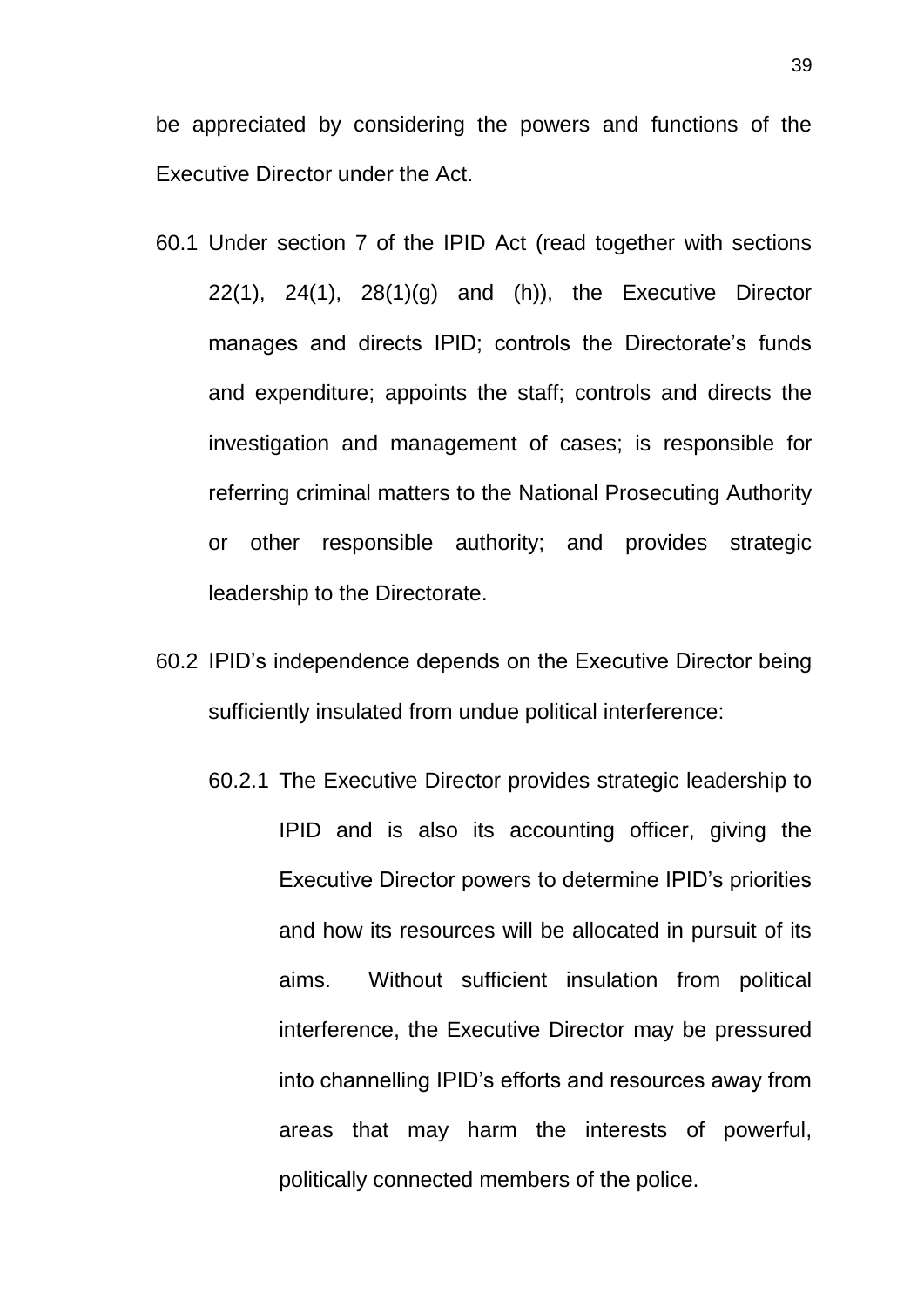- 60.2.2 The Executive Director is responsible for staffing IPID, including appointing the provincial directors. There is the risk that if the Executive Director is subject to undue political interference, all staffing decisions could be tainted. IPID's ability to attract and retain independent-minded investigators would also be compromised if it is perceived that the Executive Director lacks sufficient independence from political control.
- 60.2.3 The Executive Director assumes a primary role in managing investigations. Under section 28(1)(g) and (h), the Executive Director may initiate investigations into corruption or any other matter. Where a complaint has been received, the Executive Director, or the relevant provincial head, decides on which investigators to assign to the case. The Executive Director is also responsible for setting guidelines for investigations and case management. As a consequence, the absence of sufficient protection from improper political interference could significantly undermine investigations.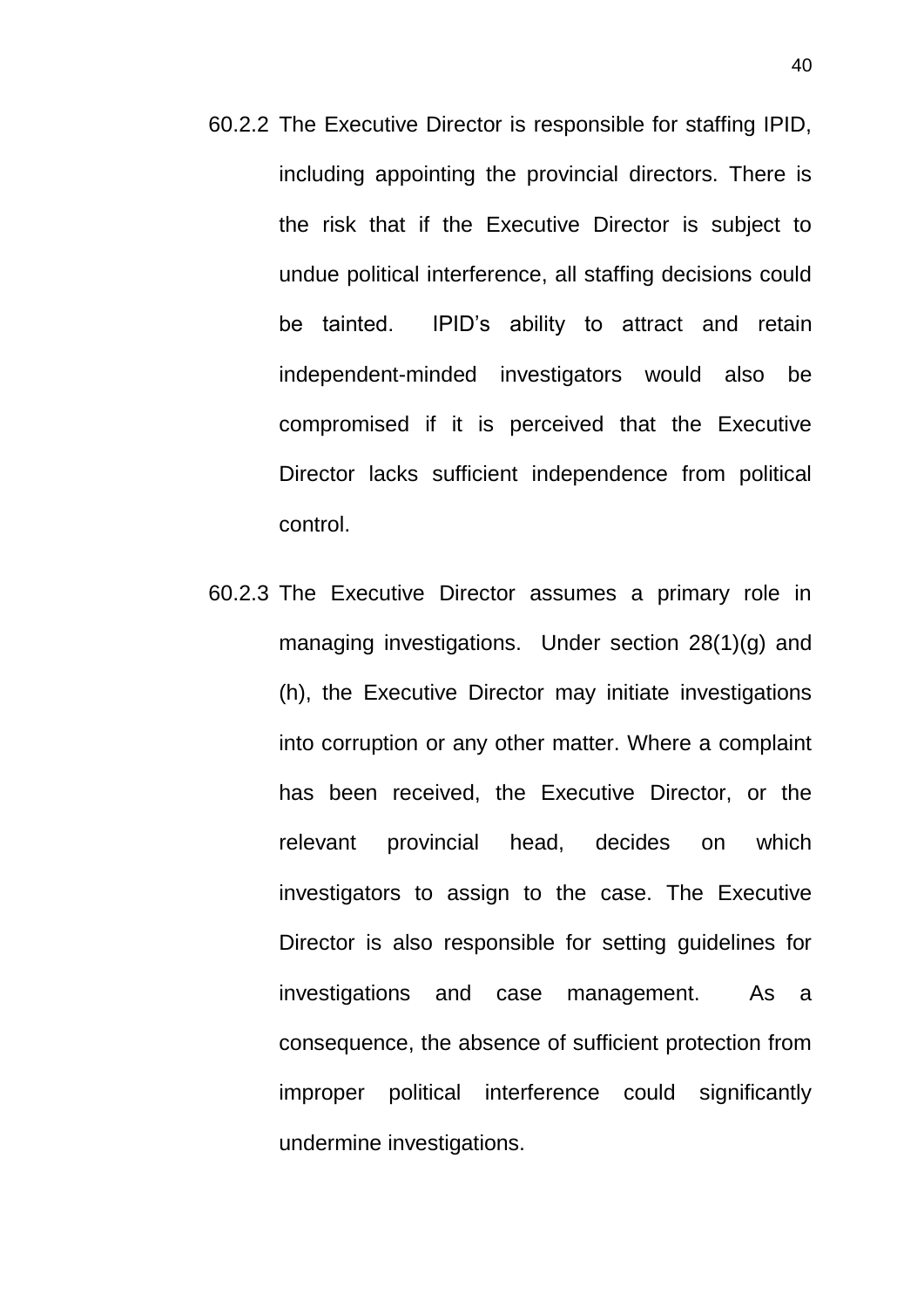- 60.2.4 The Executive Director is also responsible for ensuring that further action is taken where investigations reveal evidence of wrongdoing. Where an investigation reveals evidence of criminal conduct, the Executive Director must refer this to the National Director of Public Prosecutions. Similarly, evidence of disciplinary infractions must be referred to the National Police Commissioner or the relevant Provincial Commissioner for further action. Without adequate guarantees of independence, there is the risk that the Executive Director may be pressured into delaying or obstructing these referrals.
- 61 In all the circumstances, the impugned provisions do not comply with the constitutional requirement of independence and are invalid to this extent.

#### **AN APPROPRIATE REMEDY**

62 The High Court granted the following substantive orders: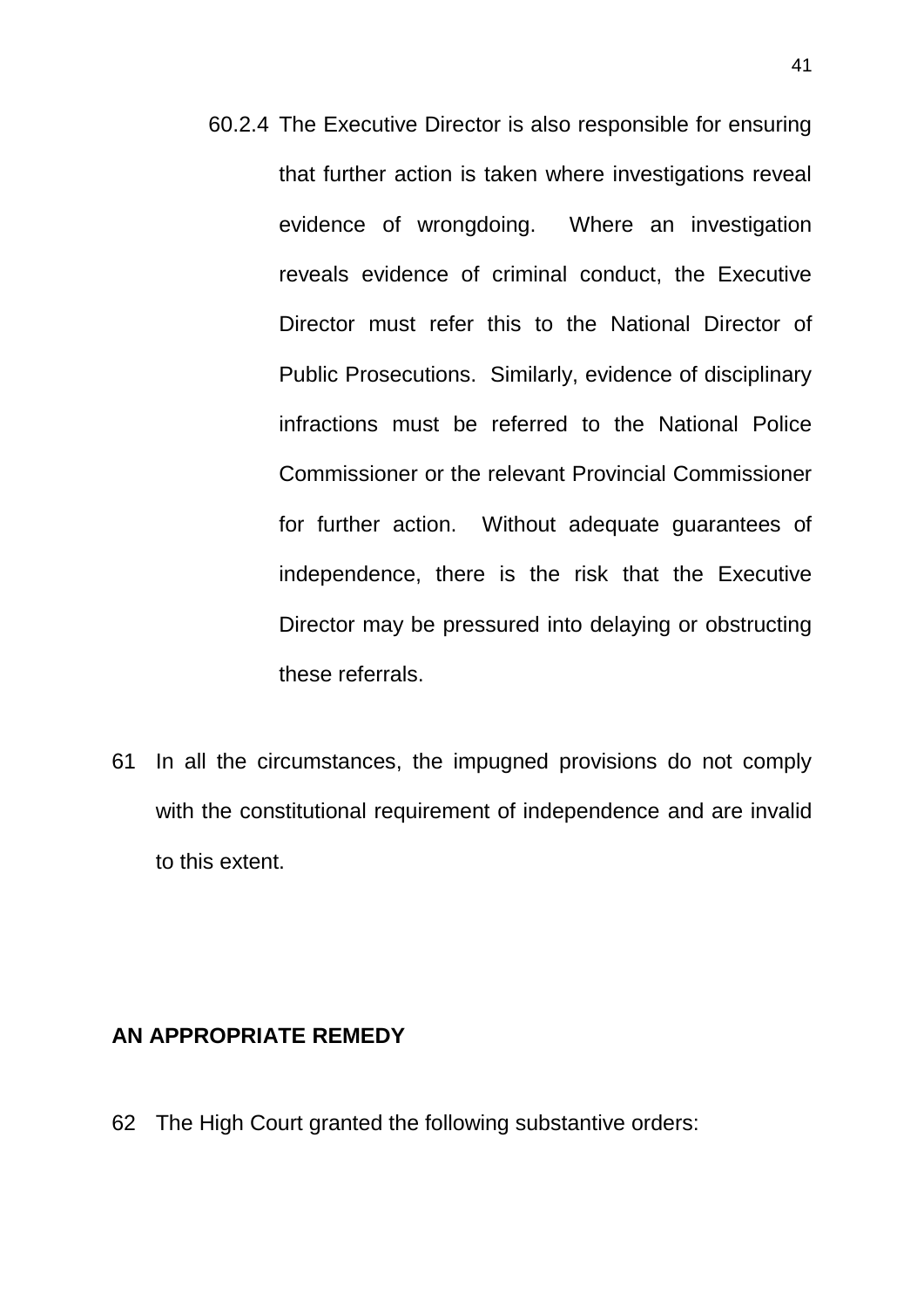- *"1. It is declared that the following provisions are unconstitutional and unlawful to the extent that they purport to authorise the Minister of Police to suspend, take any disciplinary steps pursuant to suspension, or to remove from office the Executive Director of the Independent Police Investigative Directorate:*
	- *1.1. sections 6(3)(a) and 6(6) of the Independent Police Investigative Directorate Act, No. 1 of 2011;*
	- *1.2. sections 16A(1), 168, 17(1) and 17(2) of the Public Service Act, 1994;*
	- *1.3. Regulation 13 of the IPID Regulations…*
- *2. The declaration of invalidity in paragraph 1 is suspended for a period of 12 months from the date of the order to enable Parliament to correct the constitutional defect(s).*
- *3. Pending the correction of the defect(s), or the expiry of the 12-month period, whichever occurs first:*
	- *3.1. Section 6(6) of the Independent Police Investigative Directorate Act, No. 1 of 2011 is to be read as providing as follows:*

*"Sub-sections 17DA(3) to 17DA(7) of the SAPS Act apply to the suspension and removal of the Executive Director of IPID, with such changes as may be required by the context"; and*

- *3.2. Sections 16A(1), 168, 17(1) and 17(2) of the Public Service Act, 1994 and regulation 13 of the IPID Regulations, shall be read as having no application to the Executive Director of the Independent Police Investigative Directorate.*
- *4. It is declared that the decision of the Minister of Police to suspend the Applicant from his position as Executive Director of the Independent Police Investigative Directorate is unlawful and invalid and the decision is set aside.*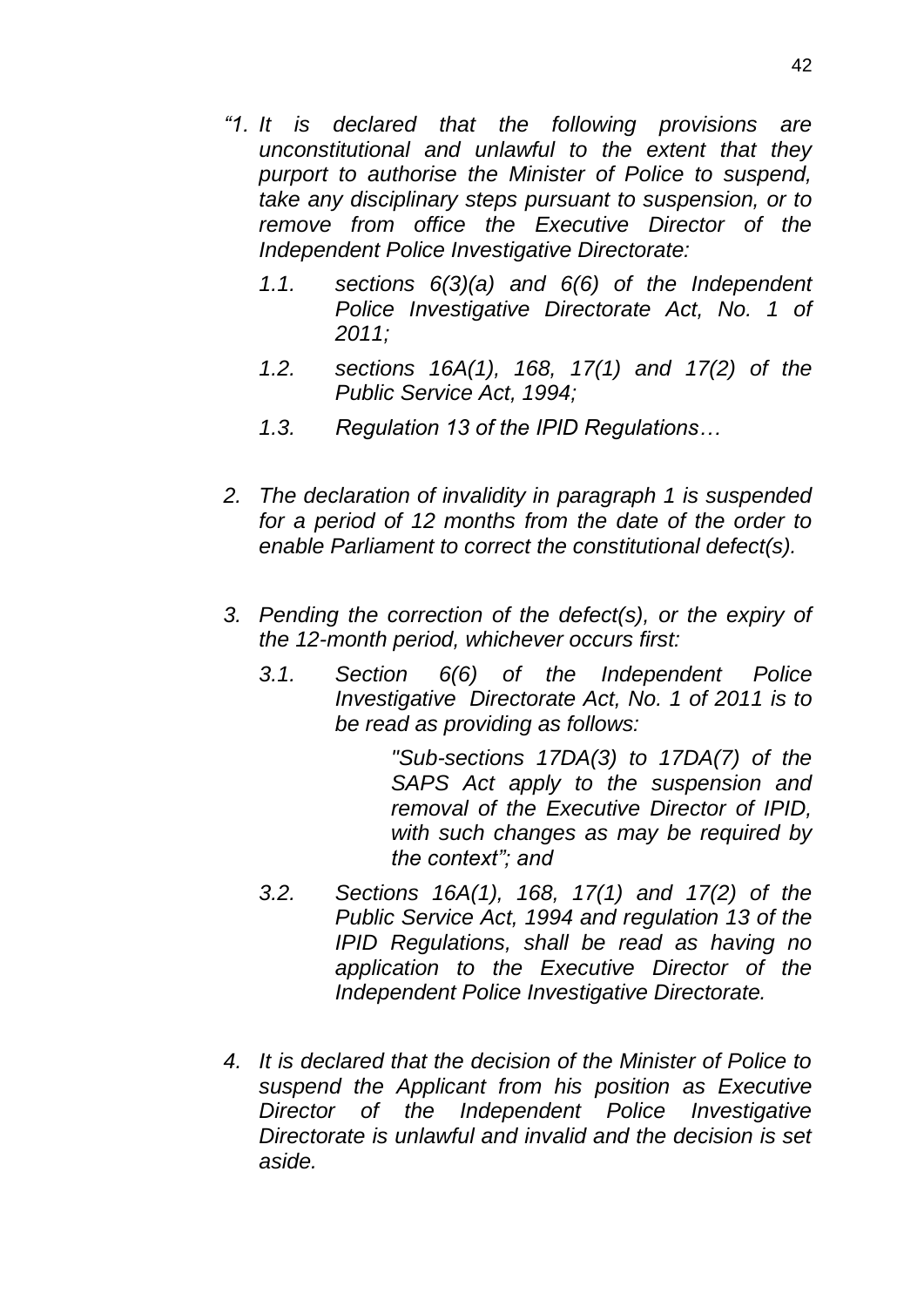- *5. It is declared that the decision of the Minister of Police to institute the disciplinary inquiry against the Applicant, which was to commence on 21 May 2015, is unlawful and invalid and the decision is set aside.*
- *6. The order in paragraph 4 is suspended for 30 days in order for the National Assembly and the Minister of Police, if they so choose, to exercise their powers in terms of the provisions referred to in paragraph 3.1 above.6. The order in paragraph 4 is suspended for 30 days in order for the National Assembly and the Minister of Police, if they so choose, to exercise their powers in terms of the provisions referred to in paragraph 3.1 above.*"
- 63 The effect of the order, therefore, is that:
	- 63.1 The relevant provisions are declared invalid, but the declaration of invalidity is suspended for a year.
	- 63.2 During that period of suspension, there will be an interim reading-in, based on this Court's order in *Helen Suzman Foundation*. In terms of that reading-in, the National Assembly (not the Minister) will have the power to remove the Executive Director of IPID and the Minister will only have the power to suspend the Executive Director after the National Assembly has instituted removal proceedings.
	- 63.3 The decisions of the Minister to suspend Mr McBride and institute disciplinary proceedings against him are set aside.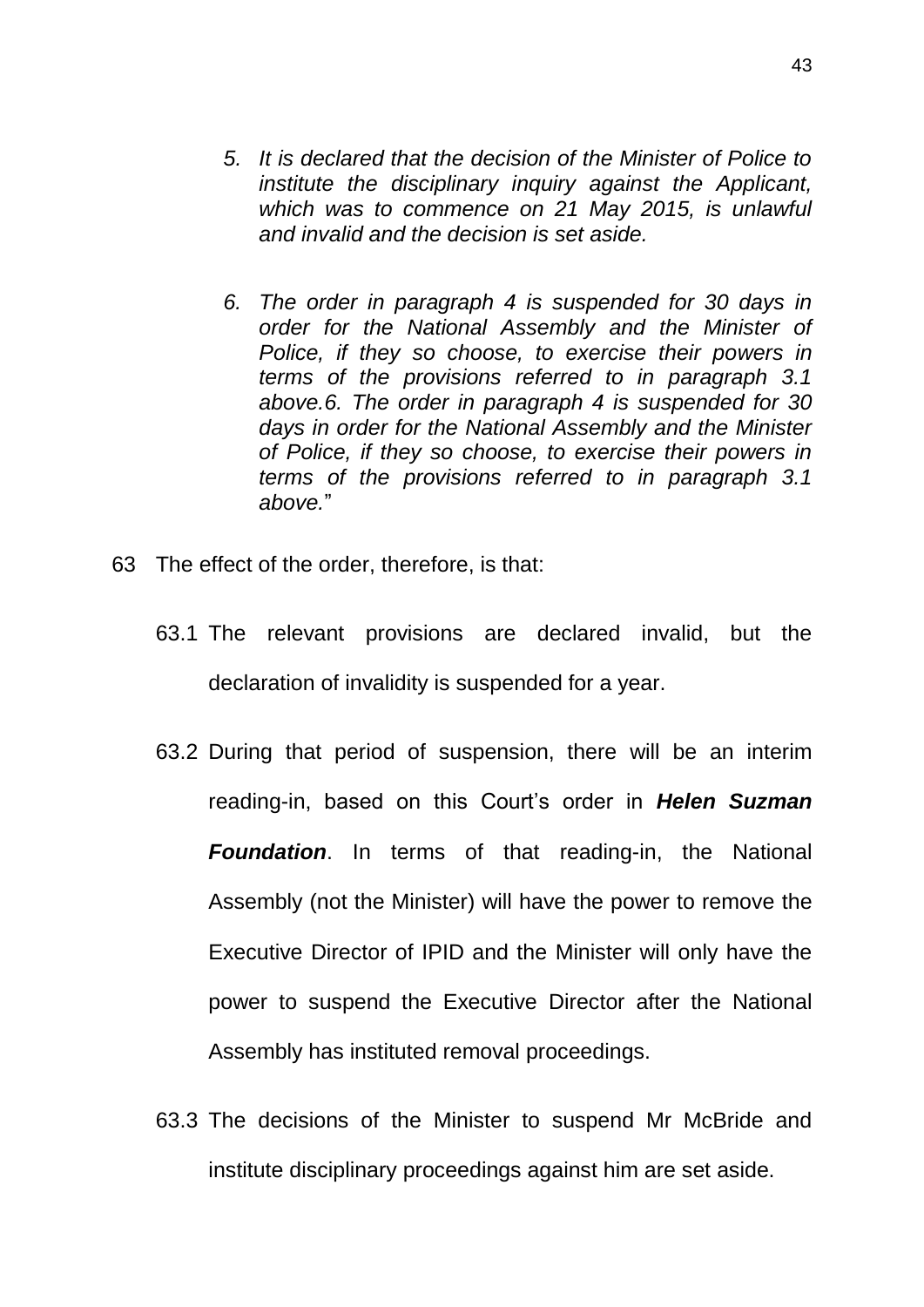- 63.4 However, Mr McBride will remain suspended for 30 days from the date of the confirmation of the order. This will allow the National Assembly to decide whether to begin removal proceedings against him and, if so, for the Minister to suspend him.
- 64 We submit that the order is appropriate, just and equitable and should be confirmed.
	- 64.1 The interim reading-in order is not be a significant encroachment on Parliament's authority. It makes use of Parliament's chosen method of removal and suspension for the head of an independent corruption-fighting body of a similar status to IPID. Moreover, it does so in a manner approved by this Court in *Helen Suzman Foundation*.
	- 64.2 The order leaves it open to Parliament to adopt a different method for resolving the constitutional defect, provided that it guarantees a similar level of structural and operational independence.
	- 64.3 It ensures that if Mr McBride is to face disciplinary proceedings, this will be done in a constitutionally compliant manner.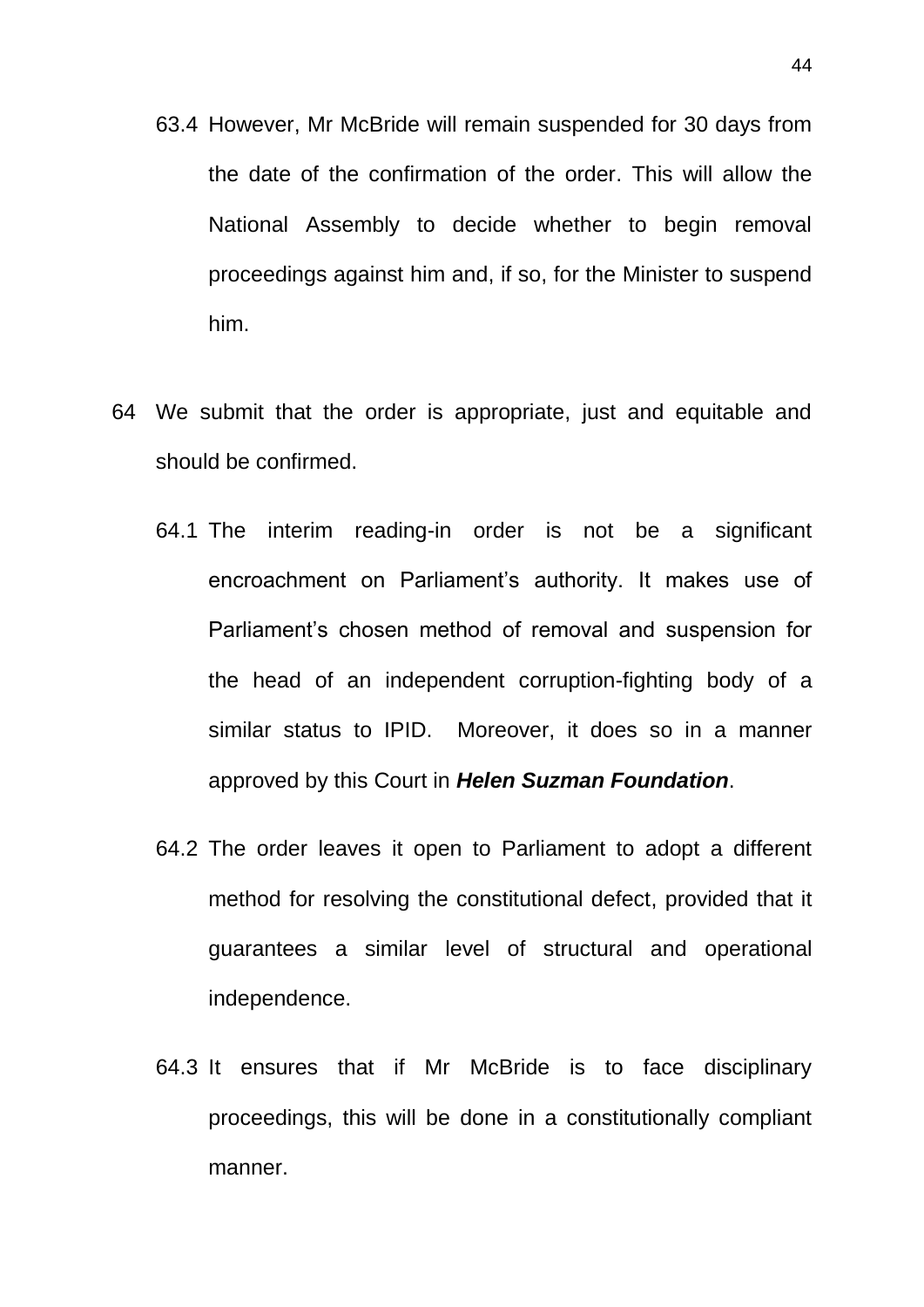- 65 However, the Minister raises two substantive objections to the order.
- 66 First, the Minister contends objects to the High Court setting aside the Minister's decision to suspend and institute disciplinary proceedings against Mr McBride*.* <sup>74</sup> There is no basis for this contention.
	- 66.1 The simple fact of the matter is that the Minister's decisions were made in terms of provisions which are unconstitutional and invalid. It would require the most compelling case of prejudice to the public for them not to be set aside. As this Court has explained:

*"Logic, general legal principle, the Constitution, and the binding authority of this Court all point to a default position that requires the consequences of invalidity to be corrected or reversed where they can no longer be prevented. It is an approach that accords with the rule of law and principle of legality."<sup>75</sup>*

 $74$  Notice of Opposition and Cross-Appeal para 13.

<sup>75</sup> *Allpay Consolidated Investment Holdings (Pty) Ltd v Chief Executive Officer of the South African Social Security Agency (No 2)* 2014 (4) SA 179 (CC) at para 30.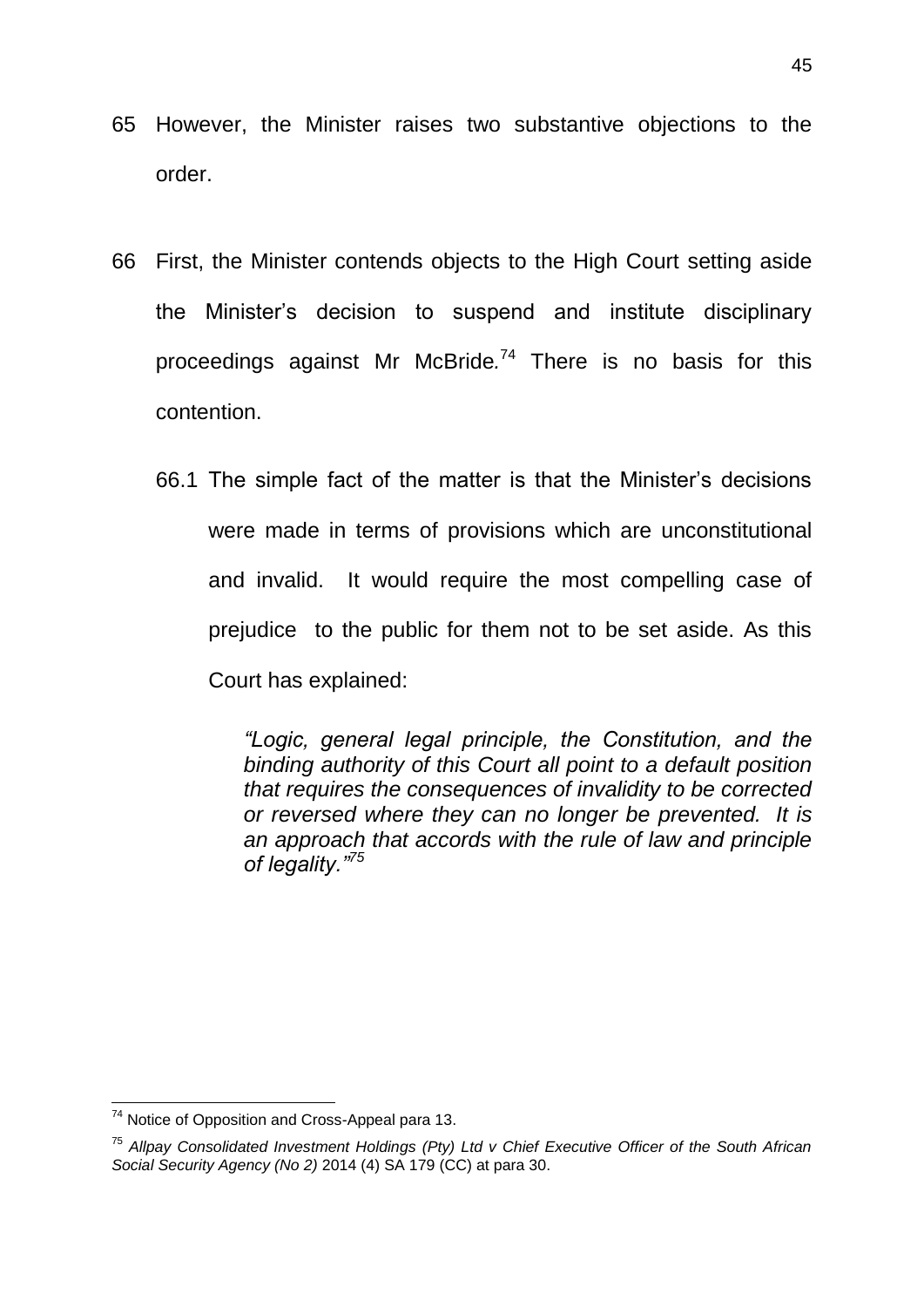- 66.2 In the present case, there has been no showing of prejudice to the public or Minister at all. This is despite the fact that it was for the Minister to place such information before the Court.<sup>76</sup>
- 66.3 Moreover, it is difficult to discern what possible prejudice could result. The High Court order keeps Mr McBride on suspension for thirty days while the National Assembly and Minister consider whether to exercise their powers under the interim reading-in to suspend or seek to remove him.
- 66.4 In addition, there is no "*strong prima facie case*" against Mr McBride. This is apparent from the affidavits filed in this matter, in particular the replying affidavit and Khuba's supporting affidavit which explains (comprehensively and in detail) the provenance of the two IPID reports, Mr McBride's role in the production of the March 2014 report, and the reasons for its findings and recommendations.
- 66.5 Lastly, the Minister's suggestion that proceeding with an unconstitutional disciplinary process is in the public interest and in the interests of the independence of IPID is, frankly,

<sup>76</sup> *Mistry v Interim National Medical and Dental Council and Others* 1998 (4) SA 1127 (CC) at para 30; *Justice Alliance of South Africa v President of Republic of South Africa 2011 (5) SA 388 (CC) at para* 102.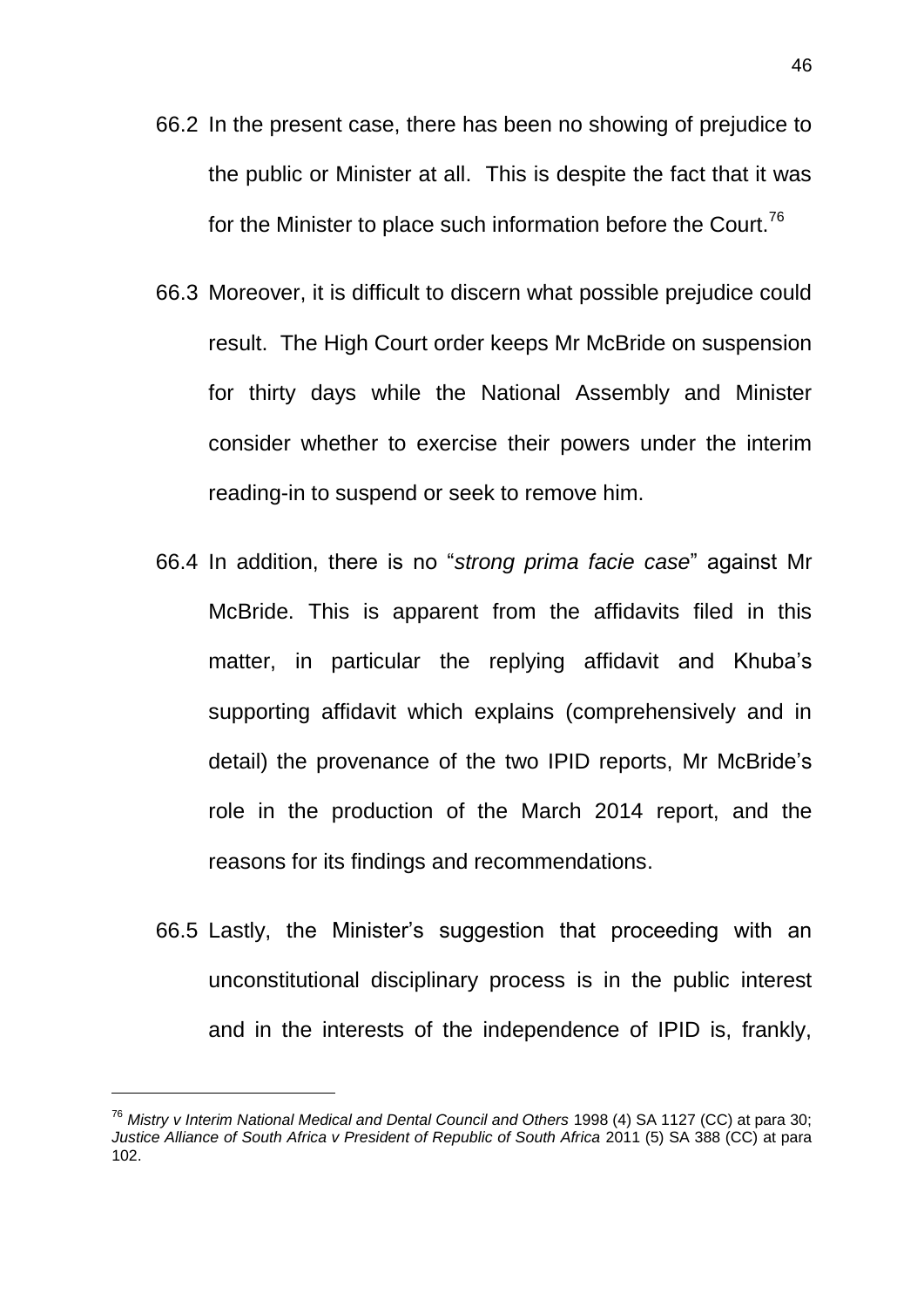startling. Undoubtedly, the interests of justice and the public interests favours the finalisation of lawful disciplinary proceedings. Mr McBride has confirmed that he does not seek to avoid disciplinary proceedings, but insists that any such proceedings must occur in a manner that protects the independence of IPID as the Constitution requires.<sup>77</sup> The High Court's order achieves this.

- 67 Second, the Minister objects to the High Court reading-in the provisions of s 17DA(3)-(7) of the SAPS Act as an interim order.<sup>78</sup> The Minister complains that sections 17DA(3) to (7) of the SAPS Act do not specify *"the administrative machinery necessary to operationalise [the disciplinary proceedings]*", and there is no *"clear set of disciplinary rules"* to be applied.<sup>79</sup>
	- 67.1 This complaint is contrived, as the High Court correctly observed.<sup>80</sup>
	- 67.2 It is not necessary for this Court to prescribe, in any more detail than is already contained in s 17DA(3)-(7) the

 $77$  RA volume 4, pp. 277 at paras 24-26.

<sup>78</sup> Notice of Opposition and Cross-Appeal para 14-17.

 $79$  Notice of Opposition and Cross-Appeal paras 16 and 17.

<sup>80</sup> High Court judgment para 71.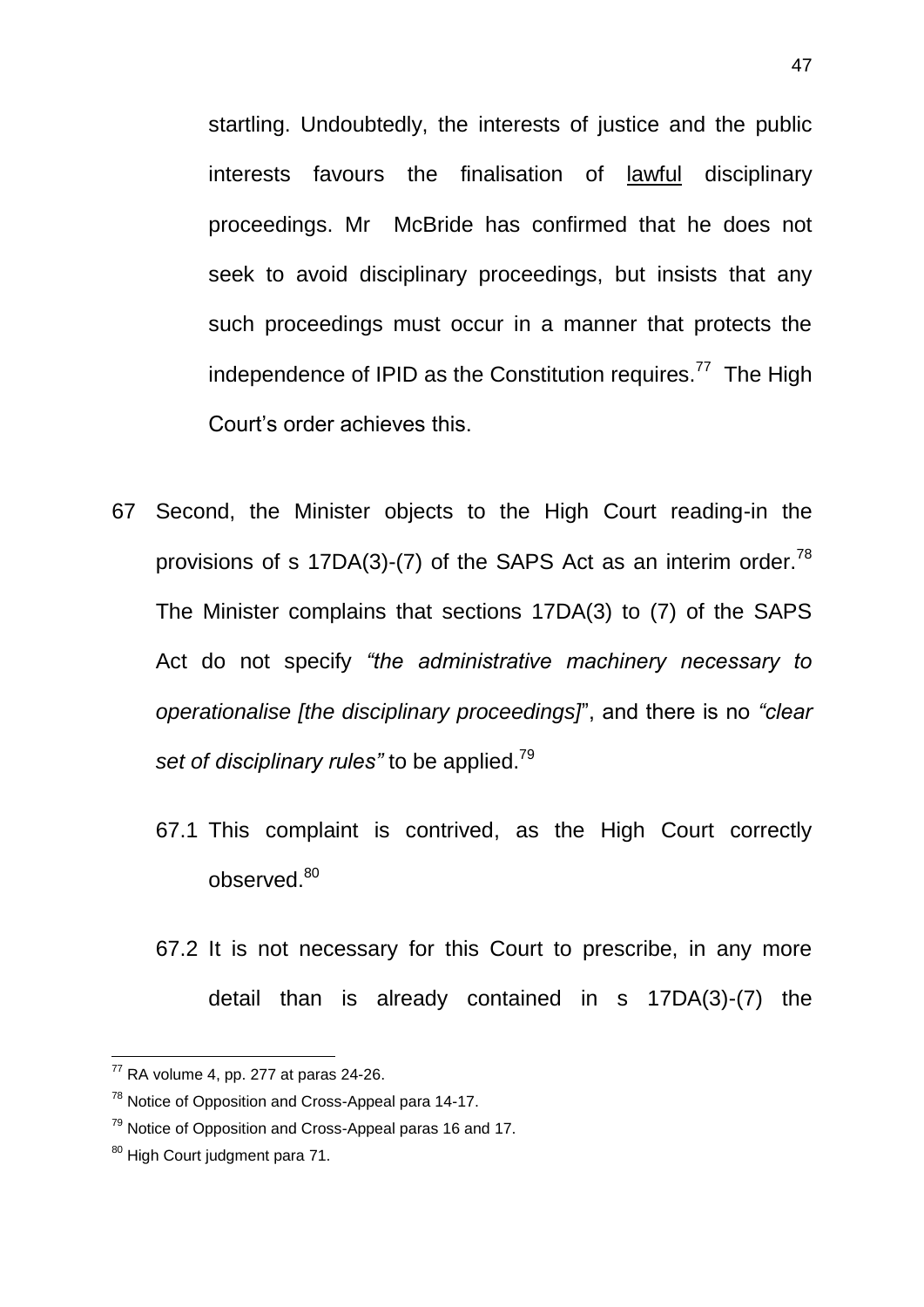"administrative machinery" or "rules" that the National Assembly must employ to conduct the disciplinary proceedings. Sub-sections 17DA(3)-(5) already provide for the removal of the National Head of the DPCI, and read as follows:

 *"(3) (a) The National Head of the Directorate may be removed from office on the ground of misconduct, incapacity or incompetence on a finding to that effect by a Committee of the National Assembly.*

> *(b) The adoption by the National Assembly of a resolution calling for that person's removal from office.*

- *(4) A resolution of the National Assembly concerning the removal from office of the National Head of the Directorate shall be adopted with a supporting vote of at least two thirds of the members of the National Assembly.*
- *(5) The Minister-*

 *(a) may suspend the National Head of the Directorate from office at any time after the start of the proceedings of a Committee of the National Assembly for the removal of that person; and* 

 *(b) shall remove the National Head of the Directorate from office upon adoption by the National Assembly of the resolution calling for the National Head of the Directorate's removal."*

67.3 As we have indicated, it is not unusual for constitutional and

legislative provisions to empower the National Assembly, or a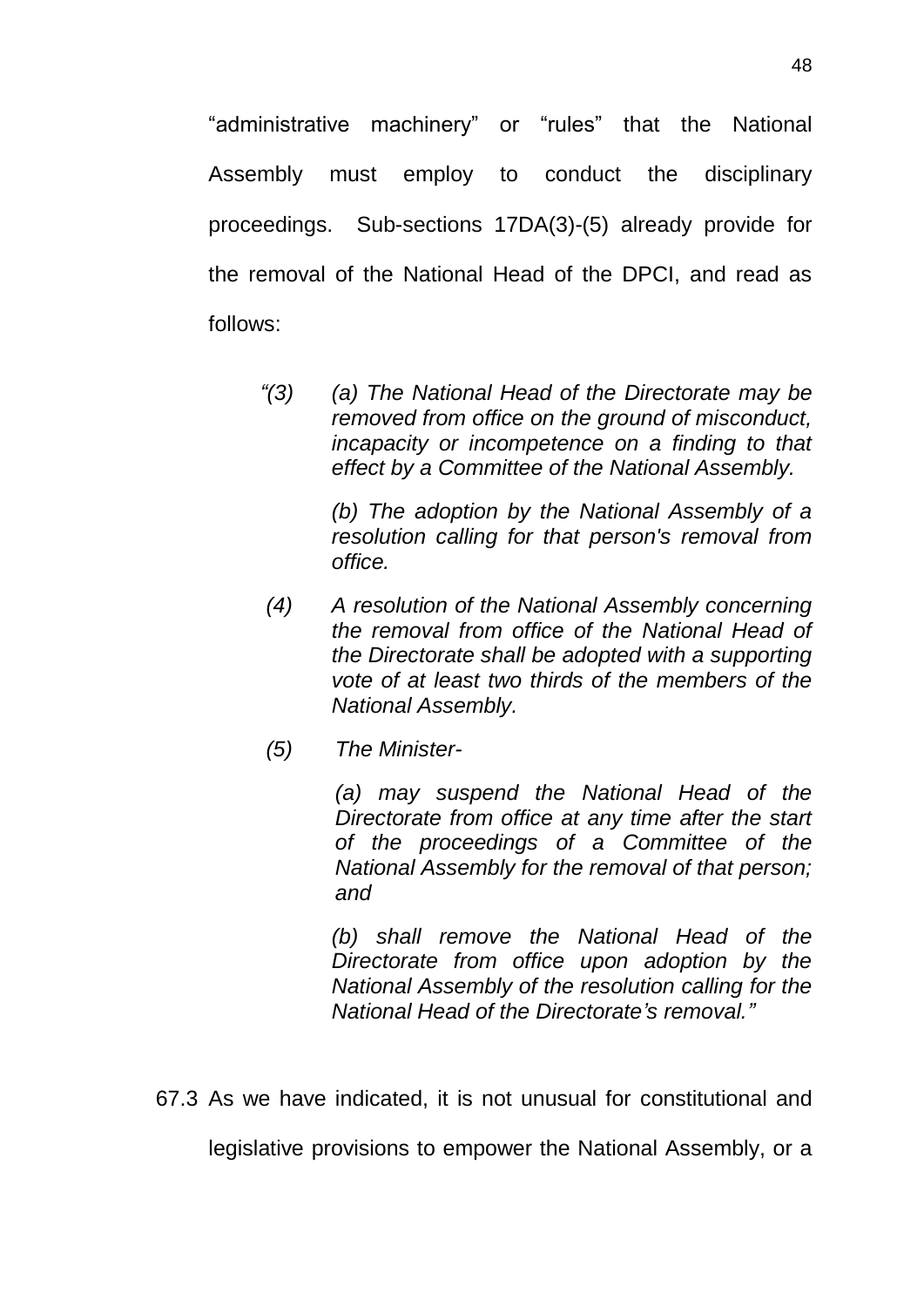committee of the National Assembly, to conduct an enquiry and make findings on whether an office-holder should be removed on grounds of misconduct, incapacity or incompetence. These include, for example, s 194(1) of the Constitution, in respect of the Public Protector, Auditor-General and other Chapter 9 institutions; s 196(11) of the Constitution, in respect of the Public Service Commission; and section 8(2) of the Independent Communications Authority of South Africa Act 13 of 2000.

67.4 Parliament is empowered under s 57 of the Constitution to regulate its own internal procedures. The National Assembly has promulgated detailed rules, which govern its committees, including committees established in terms of legislation and ad hoc committees.<sup>81</sup> The Minister has not contended that the application of these rules would prejudice him in any way.

<sup>&</sup>lt;sup>81</sup> See Chapter 12 of the National Assembly Rules. Rule 123 stipulates that: "These Rules also apply to a committee or subcommittee established in terms of legislation, and in such application the committee or subcommittee must be regarded as having been established in terms of these Rules."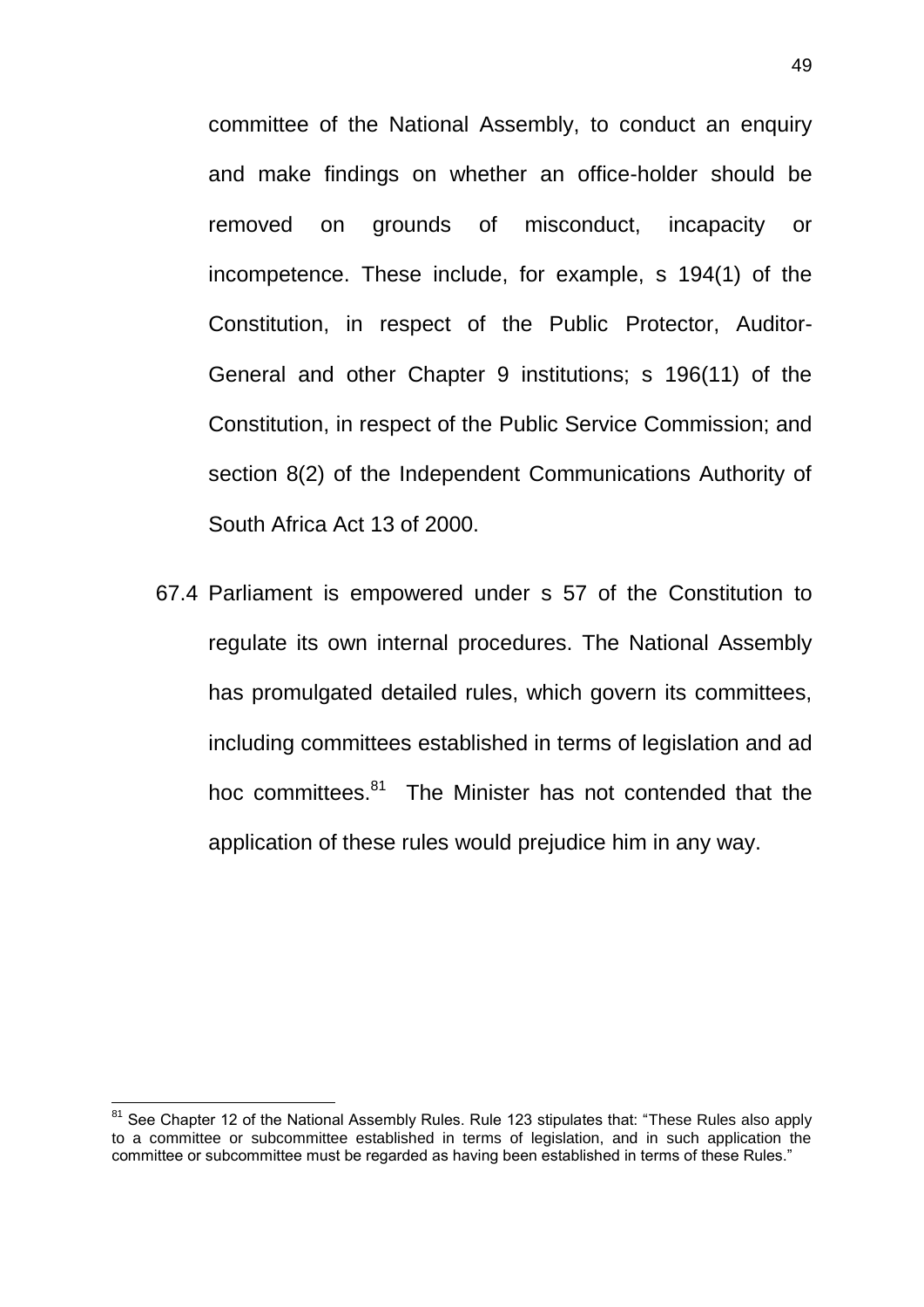### **CONCLUSION**

- 68 We therefore submit that:
	- 68.1 The High Court's order should be confirmed; and
	- 68.2 The Minister should be directed to pay Mr McBride's costs in this Court, including the costs of two counsel. <sup>82</sup>

## **STEVEN BUDLENDER**

## **JANICE BLEAZARD**

Counsel for the Applicant Chambers, Sandton and Cape Town 4 April 2016

<sup>82</sup> *Biowatch Trust v Registrar Genetic Resources* 2009 (6) SA 232 (CC).